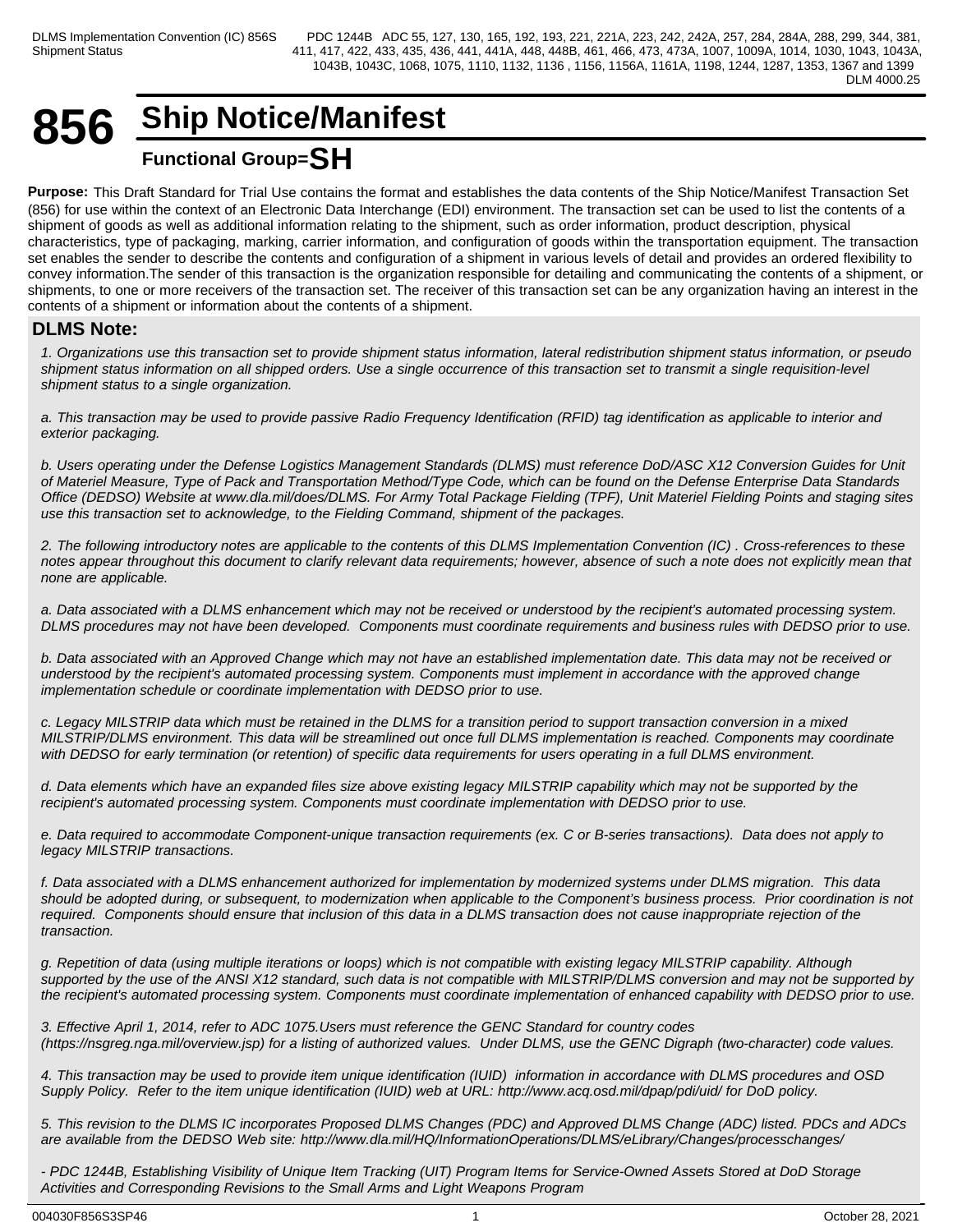*- ADC 55, Revision to DLMS Supplement (DS) 856S, Shipment Status*

*- ADC 127, UID of Items and RFID in DLMS Shipment Status*

*- ADC 130, Army/DLA Unique Changes to 527R, Material Receipt, and 856S, Shipment Status, to Support Shipment and Receipt of TPF Assets by UMFP*

*- ADC 165, Optional Capability for Sending Information Copy of DLMS Supplements 856, 856S, 861, 867I, 870M, 945A, and 947I to a Component Unique Item Tracking (UIT) Registry (Supply)*

*- ADC 192, Administrative Revision to DS 4030 856S, Shipment Status*

*- ADC 193, Administrative Revision to DLMS Supplements 4030 856S and 4010 870S*

*- ADC 221, Communication of Unit Price and Total Price under DLMS*

*- ADC 221A, Revised Procedures associated with the DLMS Enhancement for Communication of Unit Price*

*- ADC 223, DLMS Shipment Status Enhancements: Secondary Transportation Number, Initial Shipping Activity, Carrier Identification, and Port of Embarkation (POE)*

*- ADC 242, Shipment Status (DS 856S) in Support of MPCs: PD, TP, Project Code, Special Requirements Code*

*- ADC 242A, Approved Addendum to DLMS ADC 242A, Inclusion of Unit Price on DLMS Shipment Status (DS 856S)*

*- ADC 257, DLMS Shipment Status Generated by the CCP*

*- ADC 284, Revisions to DLMS Supplements to Add Shop Service Center (SSC) for BRAC Inventory Management and Stock Positioning (IMSP)*

*- ADC 284A, Revisions to DLMS Supplements to Add Shop Service Center (SSC) for BRAC Inventory Management and Stock Positioning (IMSP)*

*- ADC 288, DSS Local Delivery Manifesting Shipment Status*

*- ADC 299, Clarification of DLMS Shipment Status Supporting MILSTRIP AS6 to Identify Party to Receive Credit*

*- ADC 344, Revised DLMS Shipment Status (856S) in Support of Navy Enterprise Resource Program (ERP) and Commercial Asset Visibility (CAV) II. The CAV Shipment Status enables the Navy Proof of Shipment (POS) process by supporting Navy CAV-unique data and process requirements via the DLMS 856S on an interim basis pending full DLMS compliance. Refer to ADC 344 for details*

*- ADC 381, Procedures and Additional Data Content supporting Requisitions, Requisition Alerts, and Unit of Use Requirements under Navy BRAC SS&D/IMSP*

*- ADC 411, Update Functionality for DS 856S Shipment Status and DS 945A Material Release Advice*

*- ADC 417, Shipment Status for Local Delivery Manifested, Outbound MILS Shipments on Behalf of On-Base Customers, Re-Warehousing Actions between Distribution Depots, and non-MILS Shipments to Off-Base Customers, with Passive RFID*

*- ADC 422, Revises DLMS Supplement 856S, Shipment Status, in Support of Reutilization Business Integration (RBI)*

*- ADC 433, Requirements for estimated Shipment Date in the DS 856S Supporting Shipments to DLA Disposition Service Field Offices - ADC 435, DLMS Revisions for SFIS Compliance* 

*- ADC 436, Administrative Revisions to DLMS Supplements to Remove Obsolete Routing Identifier Code (RIC) "Streamline" Notes and Update MILSTRIP/DLMS Documentation Associated with Routing Identifiers*

*- ADC 441, Exception Rules to Accommodate Communication of Ammunition/Ammunition Related Quantities in Excess of Five Digits (Supply/MILSTRIP/MILSTRAP)*

*- ADC 441A (Addendum to ADC 441) Clarification to Exception Rules to Accommodate Communication of Ammunition/Ammunition Related Quantities in Excess of Five Digits (Supply/MILSTRIP/MILSTRAP)*

*- ADC 448, Implementation of International Organization for Standardization (ISO) 3166-1 Codes for the Identification of Countries and their Subdivisions*

*- ADC 448B, Delayed implementation for International Organization for Standardization (ISO) 3166-1 Codes for the Identification of Countries and their Subdivisions*

*- ADC 461, Revision for Commercial Asset Visibility-Organic Repairables Module (CAV-ORM) Estimated Completion Date (ECD) field on the MILSTRAP DAC and DLMS 947I ECD transaction, and Administrative Update to 527D, 527R, 867I , 856S (Supply/MILSTRAP/MILSTRIP) - ADC 466, Revised Procedures to Support Requisitioning and Transaction Exchange associated with DLA Disposition Services under Reutilization Business Integration (RBI)*

*- ADC 473, DLMS Revisions to Add the Associated Purchase Order Number in Support of the DLA Interface with the Exchange - ADC 473A, DLMS Revisions to Add the Associated Purchase Order Number (Supports DLA Interface with the Exchange, Navy Exchange Service Command (NEXCOM), and Marine Corps Exchange (MCX) Non-Appropriated Funds (NAF) Activities and Non-DoD Customers) - ADC 1007, New DLMS 842P, PQDR Data Exchange and Enhanced Exhibit Tracking via Standard Logistics Transactions*

*- ADC 1009A, DLMS Enhancements for Requisitioning to Improve Use of Mark-for Addressing, Expand Authorized Priority Designator Validation, Correct EMALL Purchase/Credit Card Format Rules, and Require Distribution of Status for Requisitions associated with Purchase/Credit Card Payment*

*- ADC 1014, Revised Procedures for Inclusion of Contract Data in Transactions Associated with Government Furnished Property (GFP) and Management Control Activity (MCA) Validation of Contractor Furnished Materiel (CFM) Requisitions*

*- ADC 1030, Implementation of Item Unique Identification (IUID) in the DLMS Shipment Status DoD IUID Supply Policy Procedures and Associated Supply Discrepancy Report Procedures*

*- ADC 1043, DLMS Revisions for Department of Defense (DoD) Standard Line of Accounting (SLOA)/Accounting Classification*

*- ADC 1043A, Revised Procedures for Department of Defense (DOD) Standard Line of Accounting (SLOA)/Accounting Classification to Support Transaction Rejection Requirements*

*- ADC 1043B, Revised Procedures for Department of Defense (DOD) Standard Line of Accounting (SLOA)/Accounting Classification to Modify Business Rules for Beginning Period of Availability*

*- ADC 1043C, Administrative Corrections for SLOA Data in the 810L Logistics Bill and other DLMS ICs*

*- ADC 1068, Enhanced Procedures for Requisitioning via DOD EMALL and GSA Internet Ordering: Component Verification of Funds Availability and Materiel Identification using the Supplier-Assigned Part Number and/or Supplier Commercial and Government Entity (CAGE) Code* **Code Code Code Code Code Code Code Code Code Code Code** 

*- ADC 1075, Implementation of Geopolitical Entities, Names, and Codes (GENC) Standard by DoD Components for the Identification of Countries and their Subdivisions*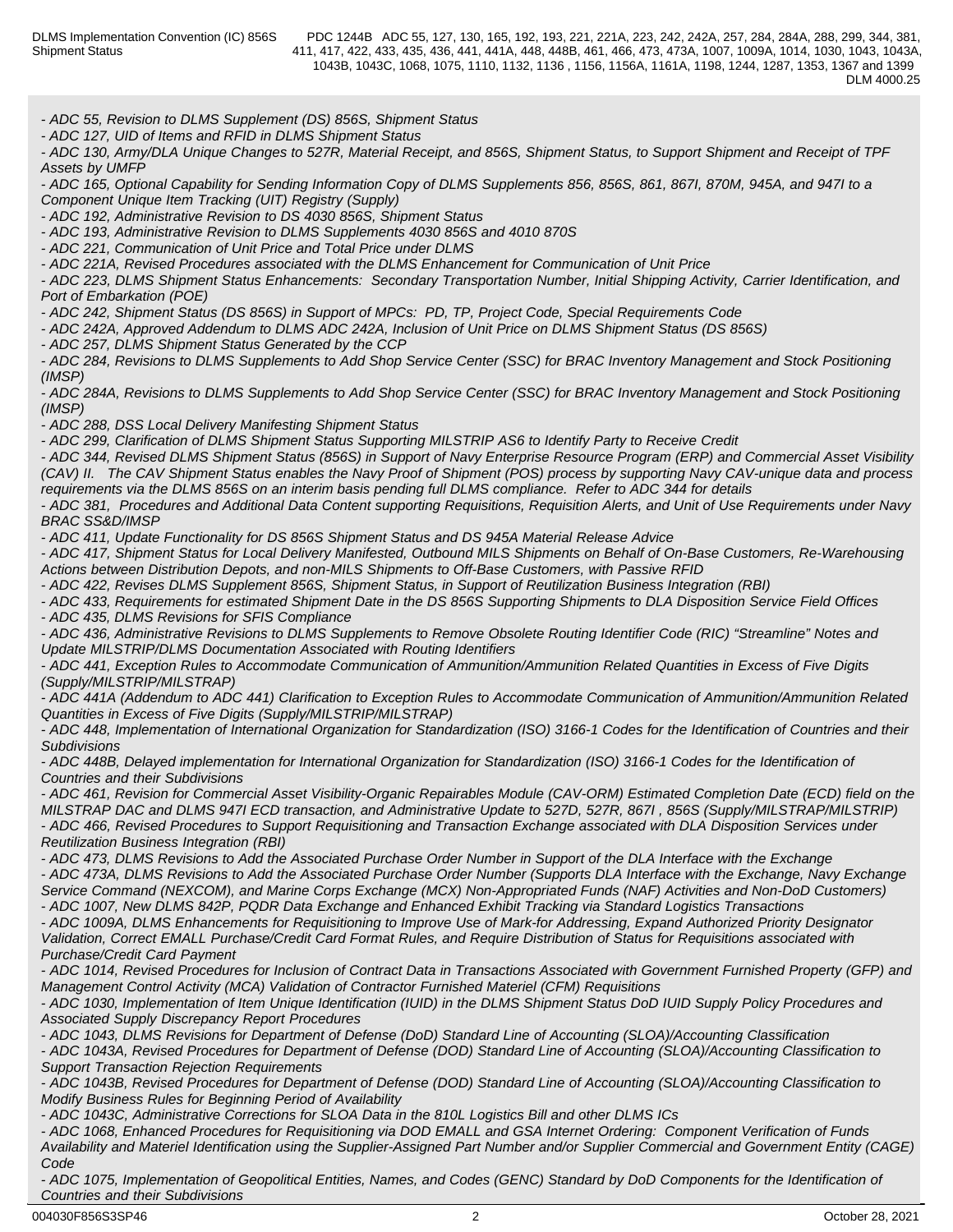*- Organizational Name and Other Non-Substantive (Administrative) Updates Completed on May 29, 2014.*

*- ADC 1110, Administrative Update to Identify Code DPC Delivery Priority Code as an Approved X12 Migration Code and Associated DLMS Documentation; Identifies Additional Data Elements Authorized for Modification in the Requisition Modification Process*

*- ADC 1132, Implementation of Mass/Universal Cancellation Procedures under the DLMS and Administrative Realignment of Procedures in DLM 4000.25, Volume 2 and DLM 4000.25-1*

*- ADC 1136, Revise Unique Item Tracking (UIT) Procedures to support DODM 4140.01 UIT Policy and Clarify Requirements (Supply)*

*- ADC 1156, DLA Disposition Services Procedures for the Foreign Military Sales (FMS) Case Number and New Indicators for FMS Freeze Information under Distribution Disposition Process Alignment (DDPA) Initiative*

*- ADC 1156A Indicators for Foreign Military Sales (FMS) Information (Supply)*

*- ADC 1161, Update uniform Procurement Instrument Identifier (PIID) numbering system in the Federal/DLMS Implementation Conventions and DLMS Manuals (Supply/Contract Administration)*

*- ADC 1161A, Update Uniform Procurement Instrument Identifier (PIID) Numbering System in the Federal/DLMS Implementation Conventions and DLMS Manuals (Supply/SDR/DoDAAD/Finance/Contract Administration)*

*- ADC 1198, Establishing Visibility of Capital Equipment for Service Owned Assets Stored at DLA Distribution Centers*

*- Administrative Update to Reflect Realignment to Recognize DLMS Program Office Completed on January 17, 2017*

*- ADC 1244, Establishing Visibility of Unique Item Tracking (UIT) Program Items for Service-Owned Assets Stored at DLA Distribution Centers and Corresponding Revisions to Inventory Procedures Related to Capital Equipment*

*- Administrative Update to Reflect Realignment of DLMS Program Office to Enterprise Business Standards Office (EBSO) - Completed on September 13, 2018*

*- ADC 1287 DLMS Implementation Convention (IC) Revisions for Data Element Mapping (Form Stock Number and Manufacturer's Part Number), Removal of Plant Equipment Number, and Administrative Updates*

*- ADC 1353, Transportation Method and Transportation Mode Codes on all DLMS ICs*

*- ADC 1367, Administrative Update to Convert Federal Notes to DLMS Notes within DLMS Implementation Conventions*

*- Administrative Update to Reflect Realignment of Enterprise Business Standards Office (EBSO) to Defense Enterprise Data Standards Office (DEDSO) - Completed on October 28, 2021*

*- ADC 1399, Inclusion of Mandatory Data Elements for DLA Disposition Services*

# **Heading:**

| <u>Pos</u> | <u>ld</u> | <b>Segment Name</b>               | <u>Req</u> | Max Use | <u>Repeat</u> | <b>Notes</b> | <u>Usage</u> |
|------------|-----------|-----------------------------------|------------|---------|---------------|--------------|--------------|
| 0100       | ST        | Transaction Set Header            | м          |         |               |              | Must use     |
| 0200       | BSN       | Beginning Segment for Ship Notice | M          |         |               |              | Must use     |
| * 0400     | DTM       | Date/Time Reference               |            | 10      |               |              | Not Used     |

# **Detail:**

| $\underline{\mathsf{Pos}}$ | $\underline{\mathsf{Id}}$ | <b>Segment Name</b>                                                    | Req     | <b>Max Use</b> | <b>Repeat</b> | <b>Notes</b> | <b>Usage</b> |
|----------------------------|---------------------------|------------------------------------------------------------------------|---------|----------------|---------------|--------------|--------------|
| LOOP ID - HL               |                           |                                                                        |         |                | 200000        | C2/0100L     |              |
| 0100                       | HL.                       | <b>Hierarchical Level</b>                                              | M       |                |               | C2/0100      | Must use     |
| 0200                       | <b>LIN</b>                | Item Identification                                                    | O       |                |               |              | Used         |
| 0300                       | SN <sub>1</sub>           | Item Detail (Shipment)                                                 | O       |                |               |              | Used         |
| $* 0400$                   | <b>SLN</b>                | Subline Item Detail                                                    | O       | 1000           |               |              | Not Used     |
| $* 0500$                   | <b>PRF</b>                | Purchase Order Reference                                               | O       |                |               |              | Not Used     |
| $* 0600$                   | PO <sub>4</sub>           | Item Physical Details                                                  | O       |                |               |              | Not Used     |
| * 0700                     | <b>PID</b>                | Product/Item Description                                               | O       | 200            |               |              | Not Used     |
| $* 0800$                   | <b>MEA</b>                | Measurements                                                           | O       | 40             |               |              | Not Used     |
| $* 0900$                   | <b>PWK</b>                | Paperwork                                                              | O       | 25             |               |              | Not Used     |
| $*1000$                    | <b>PKG</b>                | Marking, Packaging, Loading                                            | O       | 25             |               |              | Not Used     |
| $*1100$                    | TD <sub>1</sub>           | Carrier Details (Quantity and<br>Weight)                               | O       | 20             |               |              | Not Used     |
| 1200                       | TD <sub>5</sub>           | <b>Carrier Details (Routing</b><br>Sequence/Transit Time)              | O       | 12             |               |              | Used         |
| 130                        | TD <sub>3</sub>           | Carrier Details (Equipment)                                            | O       | 12             |               |              | Not Used     |
|                            | * LOOP ID - TD3           |                                                                        |         |                | 12            |              |              |
| $*1300$                    | TD <sub>3</sub>           | Carrier Details (Equipment)                                            | $\circ$ |                |               |              | Not Used     |
| $*1350$                    | AT <sub>9</sub>           | Trailer or Container Dimension and<br>Weight                           | O       |                |               |              | Not Used     |
| $*1400$                    | TD <sub>4</sub>           | Carrier Details (Special Handling,<br>or Hazardous Materials, or Both) | O       | 5              |               |              | Not Used     |
| $*1450$                    | <b>TSD</b>                | <b>Trailer Shipment Details</b>                                        | O       |                |               |              | Not Used     |
| 1500                       | <b>REF</b>                | Reference Identification                                               | O       | >1             |               |              | Used         |
|                            |                           |                                                                        |         |                |               |              |              |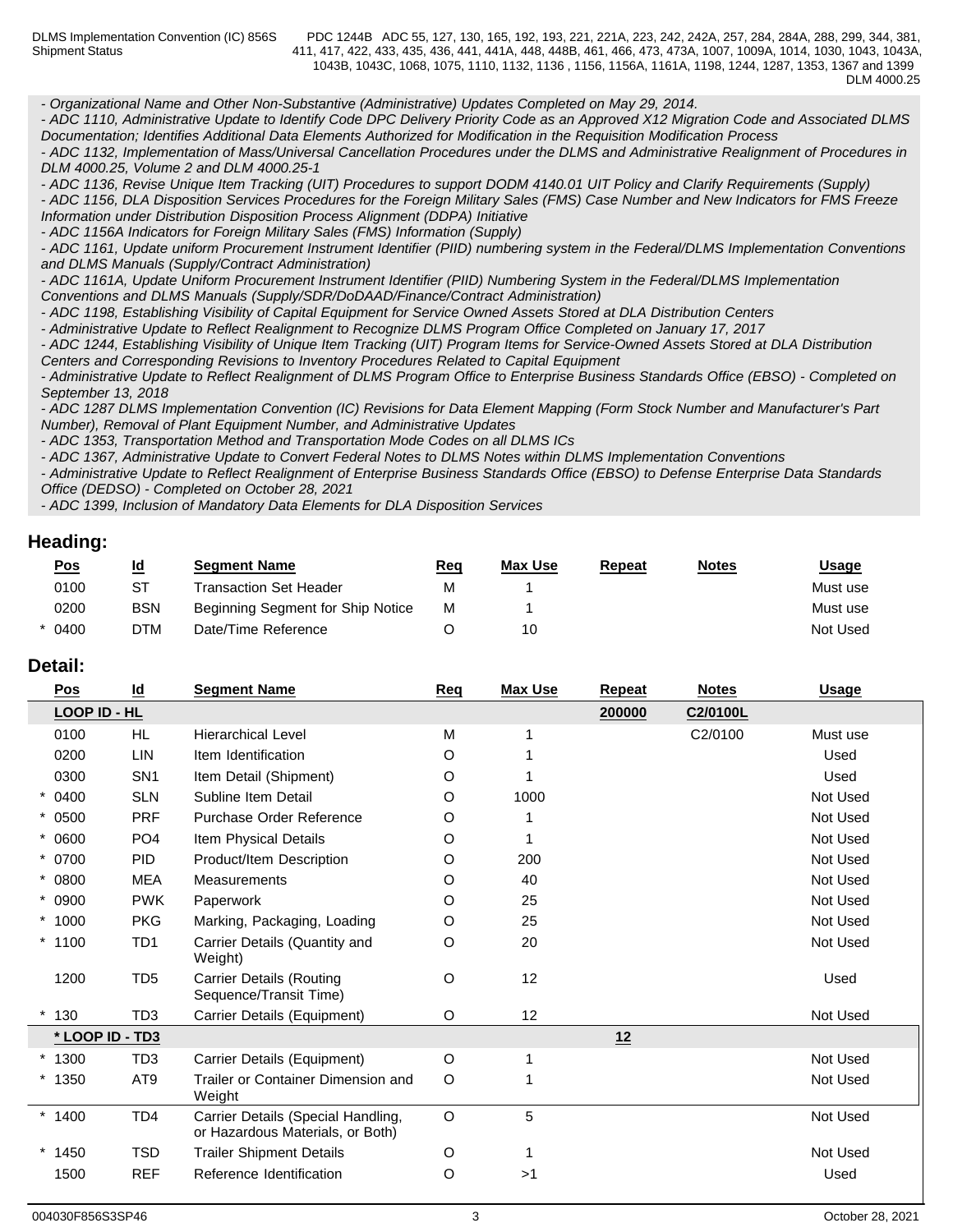| Pos      |                     | $\underline{\mathsf{Id}}$ | <b>Segment Name</b>                                        | Req         | <b>Max Use</b>          | Repeat   | <b>Notes</b> | <b>Usage</b> |
|----------|---------------------|---------------------------|------------------------------------------------------------|-------------|-------------------------|----------|--------------|--------------|
| $*1510$  |                     | <b>PER</b>                | <b>Administrative Communications</b><br>Contact            | $\circ$     | 3                       |          |              | Not Used     |
|          | * LOOP ID - LH1     |                           |                                                            |             |                         | 100      |              |              |
| $*1520$  |                     | LH <sub>1</sub>           | Hazardous Identification<br>Information                    | O           | $\mathbf{1}$            |          |              | Not Used     |
| $*1530$  |                     | LH <sub>2</sub>           | Hazardous Classification<br>Information                    | O           | 4                       |          |              | Not Used     |
| $*1540$  |                     | LH <sub>3</sub>           | Hazardous Material Shipping<br>Name                        | O           | 12                      |          |              | Not Used     |
| $*1550$  |                     | <b>LFH</b>                | Freeform Hazardous Material<br>Information                 | O           | 20                      |          |              | Not Used     |
| $*1560$  |                     | <b>LEP</b>                | <b>EPA Required Data</b>                                   | O           | >1                      |          |              | Not Used     |
| $*1570$  |                     | LH4                       | Canadian Dangerous<br>Requirements                         | O           | $\mathbf{1}$            |          |              | Not Used     |
| $*1580$  |                     | <b>LHT</b>                | <b>Transborder Hazardous</b><br>Requirements               | O           | 3                       |          |              | Not Used     |
| $*1590$  |                     | LHR                       | Hazardous Material Identifying<br><b>Reference Numbers</b> | O           | 10                      |          |              | Not Used     |
| $*1600$  |                     | <b>PER</b>                | <b>Administrative Communications</b><br>Contact            | $\circ$     | 5                       |          |              | Not Used     |
| $*1610$  |                     | <b>LHE</b>                | <b>Empty Equipment Hazardous</b><br>Material Information   | O           | $\mathbf{1}$            |          |              | Not Used     |
|          | * LOOP ID - CLD     |                           |                                                            |             |                         | 200      |              |              |
| * 1700   |                     | <b>CLD</b>                | <b>Load Detail</b>                                         | O           | $\mathbf{1}$            |          |              | Not Used     |
| $*1800$  |                     | <b>REF</b>                | Reference Identification                                   | O           | 200                     |          |              | Not Used     |
| $*1850$  |                     | <b>DTP</b>                | Date or Time or Period                                     | O           | $\mathbf{1}$            |          |              | Not Used     |
| $*1900$  |                     | <b>MAN</b>                | <b>Marks and Numbers</b>                                   | $\mathsf O$ | >1                      |          |              | Not Used     |
| 2000     |                     | <b>DTM</b>                | Date/Time Reference                                        | O           | 10                      |          |              | Used         |
| $*2100$  |                     | <b>FOB</b>                | F.O.B. Related Instructions                                | O           | 1                       |          |              | Not Used     |
| $*2150$  |                     | PAL                       | Pallet Information                                         | O           | 1                       |          |              | Not Used     |
|          | LOOP ID - N1        |                           |                                                            |             |                         | 200      |              |              |
| 2200     |                     | N <sub>1</sub>            | Name                                                       | O           | $\mathbf{1}$            |          |              | Used         |
| 2300     |                     | N <sub>2</sub>            | Additional Name Information                                | O           | $\overline{\mathbf{c}}$ |          |              | Used         |
| 2400     |                     | N3                        | Address Information                                        | O           | 2                       |          |              | Used         |
| 2500     |                     | N4                        | Geographic Location                                        | O           | 1                       |          |              | Used         |
| 2600     |                     | <b>REF</b>                | Reference Identification                                   | O           | 12                      |          |              | Not Used     |
| $*$ 2700 |                     | <b>PER</b>                | Administrative Communications<br>Contact                   | $\mathsf O$ | 3                       |          |              | Not Used     |
| $* 2800$ |                     | <b>FOB</b>                | F.O.B. Related Instructions                                | O           | 1                       |          |              | Not Used     |
| $* 2900$ |                     | SDQ                       | <b>Destination Quantity</b>                                | $\mathsf O$ | 50                      |          |              | Not Used     |
| $*3000$  |                     | <b>ETD</b>                | <b>Excess Transportation Detail</b>                        | O           |                         |          |              | Not Used     |
| 3100     |                     | <b>CUR</b>                | Currency                                                   | O           |                         |          |              | Not Used     |
|          | * LOOP ID - SAC     |                           |                                                            |             |                         | $\geq 1$ |              |              |
| $*3200$  |                     | SAC                       | Service, Promotion, Allowance, or<br>Charge Information    | $\circ$     | 1                       |          |              | Not Used     |
| 3250     |                     | <b>CUR</b>                | Currency                                                   | O           | 1                       |          |              | Not Used     |
| 3300     |                     | GF                        | Furnished Goods and Services                               | $\mathsf O$ | $\mathbf{1}$            |          |              | Used         |
| 3350     |                     | <b>YNQ</b>                | Yes/No Question                                            | $\mathsf O$ | 10                      |          |              | Not Used     |
|          | <b>LOOP ID - LM</b> |                           |                                                            |             |                         | 10       |              |              |
| 3400     |                     | LM                        | Code Source Information                                    | $\mathsf O$ | $\mathbf{1}$            |          |              | Used         |
| 3500     |                     | LQ                        | <b>Industry Code</b>                                       | M           | 100                     |          |              | Must use     |
|          | * LOOP ID - V1      |                           |                                                            |             |                         | $\geq 1$ |              |              |
| 3600     |                     | V <sub>1</sub>            | Vessel Identification                                      | $\mathsf O$ | $\mathbf{1}$            |          |              | Not Used     |

 $\mathbf \mu$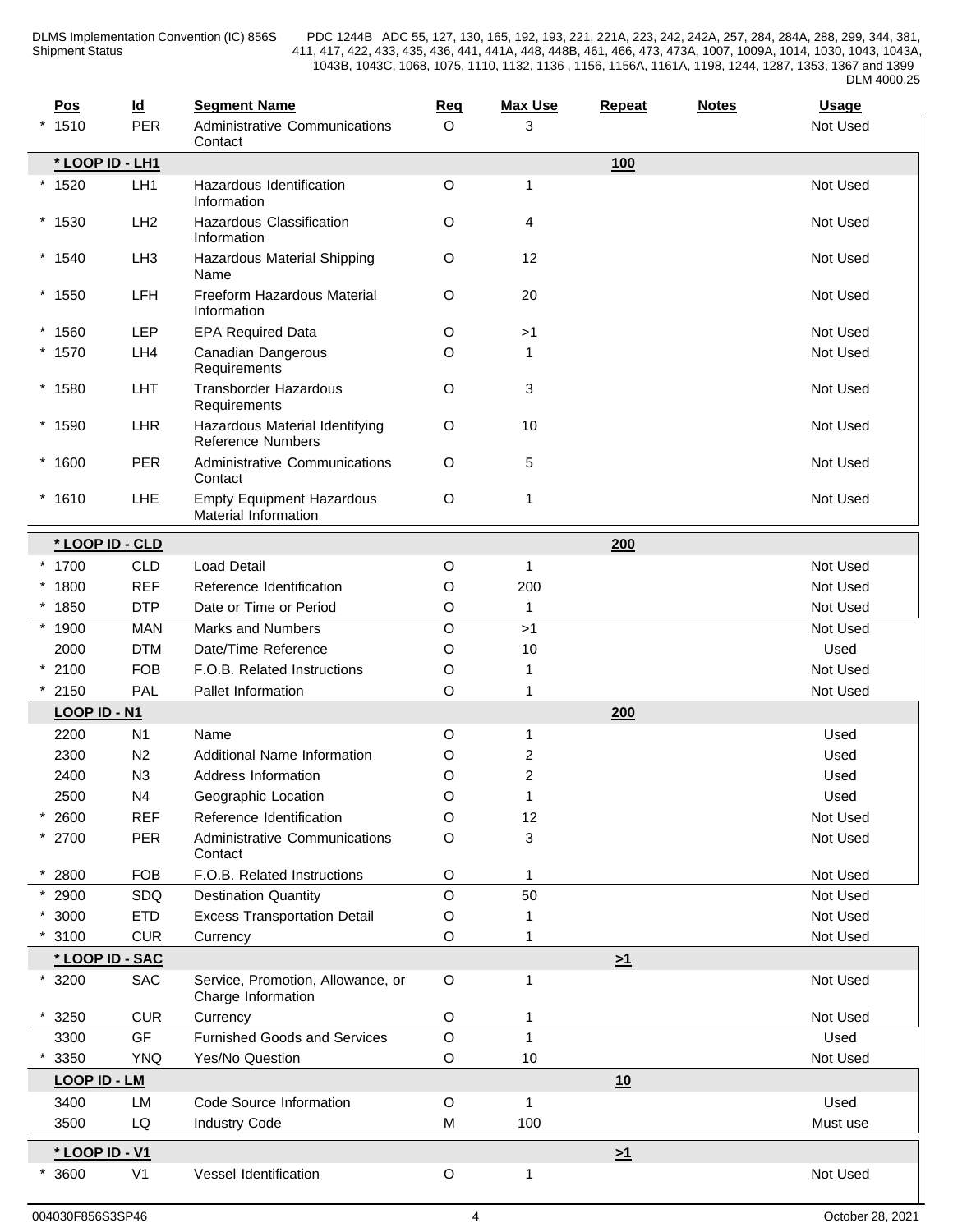Shipment Status

DLMS Implementation Convention (IC) 856S PDC 1244B ADC 55, 127, 130, 165, 192, 193, 221, 221A, 223, 242, 242A, 257, 284, 284A, 288, 299, 344, 381, 411, 417, 422, 433, 435, 436, 441, 441A, 448, 448B, 461, 466, 473, 473A, 1007, 1009A, 1014, 1030, 1043, 1043A, 1043B, 1043C, 1068, 1075, 1110, 1132, 1136 , 1156, 1156A, 1161A, 1198, 1244, 1287, 1353, 1367 and 1399 DLM 4000.25

| <u>Pos</u> | Id<br>_        | <b>Seament Name</b>            | Req | <b>Max Use</b> | Repeat | <b>Notes</b> | <u>Usage</u> |  |
|------------|----------------|--------------------------------|-----|----------------|--------|--------------|--------------|--|
| 3700       | R <sub>4</sub> | Port or Terminal               |     |                |        |              | Not Used     |  |
| 3800       | <b>DTM</b>     | Reference ؛<br>Time ,<br>Date/ |     |                |        |              | Not Used     |  |

# **Summary:**

| <u>Pos</u> | <u>ld</u> | <b>Seament Name</b>       | <u>Req</u> | <b>Max Use</b> | Repeat | <b>Notes</b> | <b>Usage</b> |
|------------|-----------|---------------------------|------------|----------------|--------|--------------|--------------|
| 0100       | CTT       | <b>Transaction Totals</b> |            |                |        | N3/0100      | Not Used     |
| 0200       | SE        | Transaction Set Trailer   | М          |                |        |              | Must use     |

# **Notes:**

3/0100 Number of line items (CTT01) is the accumulation of the number of HL segments. If used, hash total (CTT02) is the sum of the value of units shipped (SN102) for each SN1 segment.

# **Comments:**

2/0100L The HL segment is the only mandatory segment within the HL loop, and by itself, the HL segment has no meaning. 2/0100 The HL segment is the only mandatory segment within the HL loop, and by itself, the HL segment has no meaning.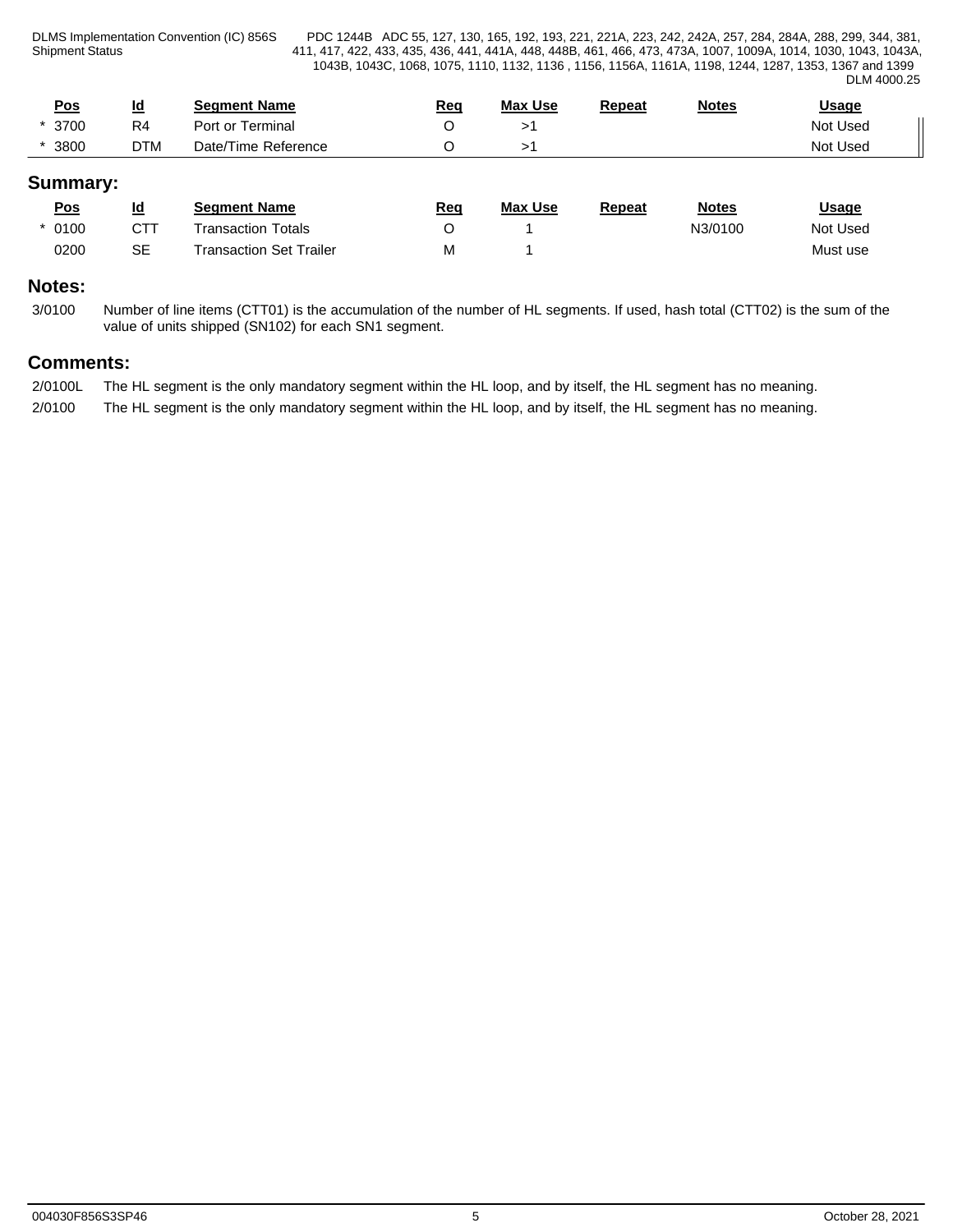# **ST Transaction Set Header**

| I Pos: 0100 | Max: 1                     |
|-------------|----------------------------|
|             | <b>Heading - Mandatory</b> |
| ∥Loop: N/A  | Elements: 31               |

# **User Option (Usage):** Must use

**Purpose:** To indicate the start of a transaction set and to assign a control number

# **Semantics:**

1. The transaction set identifier (ST01) used by the translation routines of the interchange partners to select the appropriate transaction set definition (e.g., 810 selects the Invoice Transaction Set).

| <u>Ref</u>       | $\underline{\mathsf{Id}}$ | <b>Element Name</b>                                                                                                                                                                                                                                                                                   | <b>Reg</b> | <b>Type</b> | <b>Min/Max</b> | <u>Usage</u> |
|------------------|---------------------------|-------------------------------------------------------------------------------------------------------------------------------------------------------------------------------------------------------------------------------------------------------------------------------------------------------|------------|-------------|----------------|--------------|
| ST <sub>01</sub> | 143                       | <b>Transaction Set Identifier Code</b>                                                                                                                                                                                                                                                                | M          | ID          | 3/3            | Must use     |
|                  |                           | Description: Code uniquely identifying a<br><b>Transaction Set</b>                                                                                                                                                                                                                                    |            |             |                |              |
|                  |                           | Code Name<br>856<br><b>Ship Notice/Manifest</b>                                                                                                                                                                                                                                                       |            |             |                |              |
| ST <sub>02</sub> | 329                       | <b>Transaction Set Control Number</b>                                                                                                                                                                                                                                                                 | M          | AN          | 4/9            | Must use     |
|                  |                           | Description: Identifying control number that must<br>be unique within the transaction set functional group<br>assigned by the originator for a transaction set<br><b>DLMS Note:</b> A unique number assigned by the<br>originator of the transaction set, or the originator's<br>application program. |            |             |                |              |
| ST <sub>03</sub> | 1705                      | <b>Implementation Convention Reference</b><br><b>Description:</b> Reference assigned to identify<br>Implementation Convention                                                                                                                                                                         | O          | AN          | 1/35           | Used         |
|                  |                           | <b>DLMS Note:</b> Use to indicate this transmission uses<br>the 856S DLMS Implementation Convention (IC).<br>Enter the DLMS IC: 004030F856S0SA00.                                                                                                                                                     |            |             |                |              |
|                  |                           |                                                                                                                                                                                                                                                                                                       |            |             |                |              |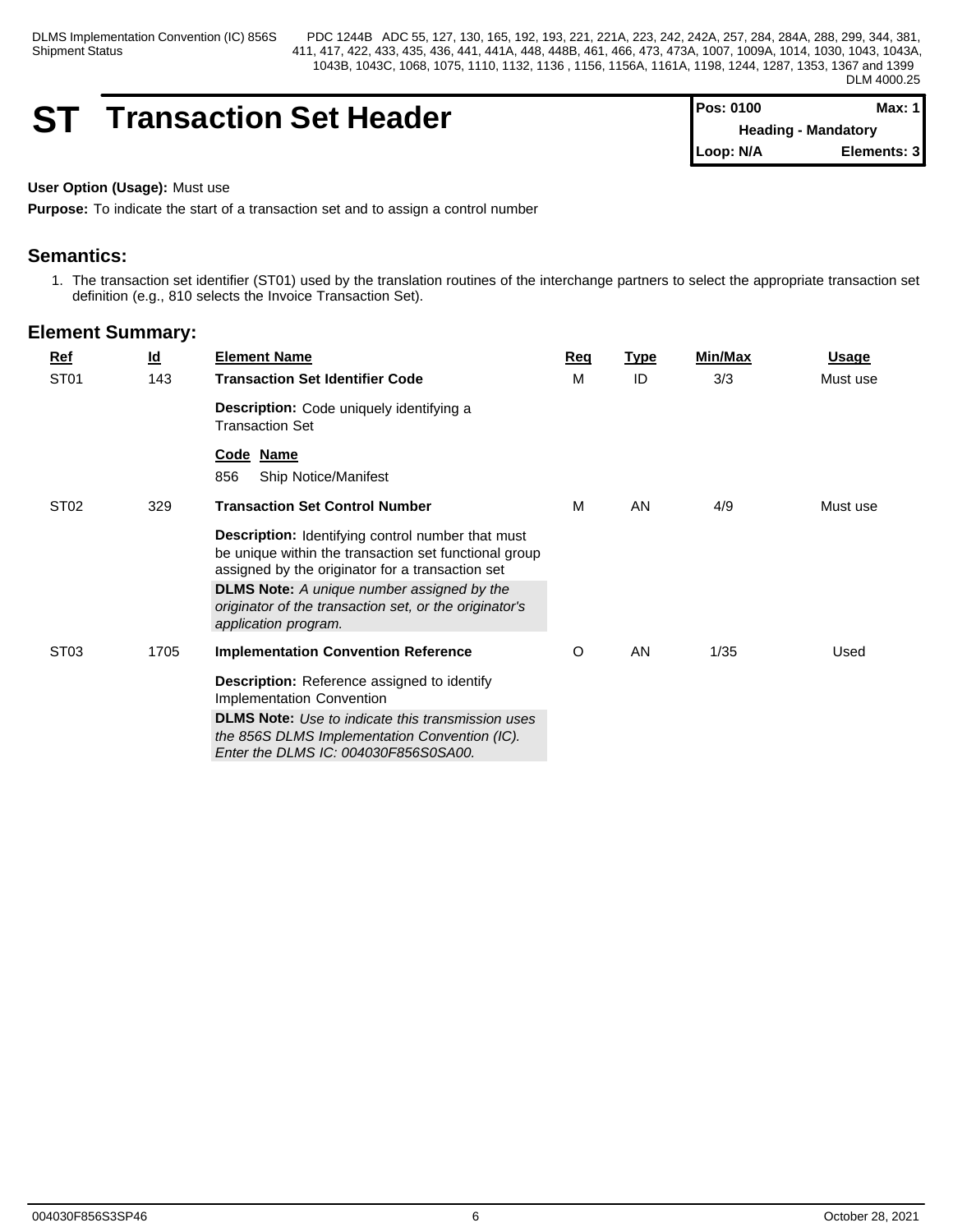# **BSN** Beginning Segment for Ship Notice

| <b>Pos: 0200</b>           | Max: $1$    |  |
|----------------------------|-------------|--|
| <b>Heading - Mandatory</b> |             |  |
| Loop: N/A                  | Elements: 6 |  |

#### **User Option (Usage):** Must use

**Purpose:** To transmit identifying numbers, dates, and other basic data relating to the transaction set

# **Syntax Rules:**

1. C0706 - If BSN07 is present, then BSN06 is required.

# **Semantics:**

- 1. BSN03 is the date the shipment transaction set is created.
- 2. BSN04 is the time the shipment transaction set is created.
- 3. BSN06 is limited to shipment related codes.

### **Comments:**

1. BSN06 and BSN07 differentiate the functionality of use for the transaction set.

| <u>Ref</u><br><b>BSN01</b> | <u>ld</u><br>353 | <b>Element Name</b><br><b>Transaction Set Purpose Code</b>                                                                                                                                                                                                                                                                                                                                                                                                                                                                                                                                                                                                       |                                                                                                                                                                                                                                                                                                                                                                                                                                                                                                                                                                                                                                                                                                                                                                | <b>Type</b><br>ID | Min/Max<br>2/2 | <b>Usage</b><br>Must use |  |  |  |  |
|----------------------------|------------------|------------------------------------------------------------------------------------------------------------------------------------------------------------------------------------------------------------------------------------------------------------------------------------------------------------------------------------------------------------------------------------------------------------------------------------------------------------------------------------------------------------------------------------------------------------------------------------------------------------------------------------------------------------------|----------------------------------------------------------------------------------------------------------------------------------------------------------------------------------------------------------------------------------------------------------------------------------------------------------------------------------------------------------------------------------------------------------------------------------------------------------------------------------------------------------------------------------------------------------------------------------------------------------------------------------------------------------------------------------------------------------------------------------------------------------------|-------------------|----------------|--------------------------|--|--|--|--|
|                            |                  | <b>Description:</b> Code identifying purpose of<br>transaction set                                                                                                                                                                                                                                                                                                                                                                                                                                                                                                                                                                                               |                                                                                                                                                                                                                                                                                                                                                                                                                                                                                                                                                                                                                                                                                                                                                                |                   |                |                          |  |  |  |  |
|                            |                  | Code Name<br>$00\,$<br>Original<br>77<br><b>Simulation Exercise</b><br><b>DLMS Note:</b><br>ZZ<br><b>Mutually Defined</b><br><b>DLMS Note:</b>                                                                                                                                                                                                                                                                                                                                                                                                                                                                                                                   | Use to identify a simulated mobilization exercise transaction set. Activities initiating simulated<br>mobilization exercises must ensure complete coordination with all activities involved. All transaction set<br>recipients must use extreme caution to ensure that individual transactions do not process as action<br>documents which affect accountable records.<br>1. Use to identify the Unit of Use Indicator. When included, the quantity and unit of measure values<br>associated with this transaction are applicable to the unit of use. This applies when the materiel<br>identification is by Local Stock Number assigned for unit of use.<br>2. Authorized DLMS enhancement under DLA industrial activity support agreement. Refer to ADC 381. |                   |                |                          |  |  |  |  |
| BSN <sub>02</sub>          | 396              | <b>Shipment Identification</b><br><b>Description:</b> A unique control number assigned by<br>the original shipper to identify a specific shipment<br><b>DLMS Note:</b> 1. Use code "ZZ" or "RR" for this data<br>element to satisfy X12 syntax requirements.<br>2. The ZZ filler differentiates this Shipment Status<br>format from the Advanced Shipment Notice format<br>associated with Wide Area Workflow, as both use<br><b>BSN06 Qualifier AS, Shipment Advice.</b><br>3. Use Code "RR" to indicate this is a replacement<br>transaction to a previously submitted 856S. Refer to<br>ADC 411.<br>4. DLMS enhancement; see introductory DLMS Note<br>$2f$ . | M                                                                                                                                                                                                                                                                                                                                                                                                                                                                                                                                                                                                                                                                                                                                                              | <b>AN</b>         | 2/30           | Must use                 |  |  |  |  |
| BSN <sub>03</sub>          | 373              | <b>Date</b>                                                                                                                                                                                                                                                                                                                                                                                                                                                                                                                                                                                                                                                      | M                                                                                                                                                                                                                                                                                                                                                                                                                                                                                                                                                                                                                                                                                                                                                              | DT                | 8/8            | Must use                 |  |  |  |  |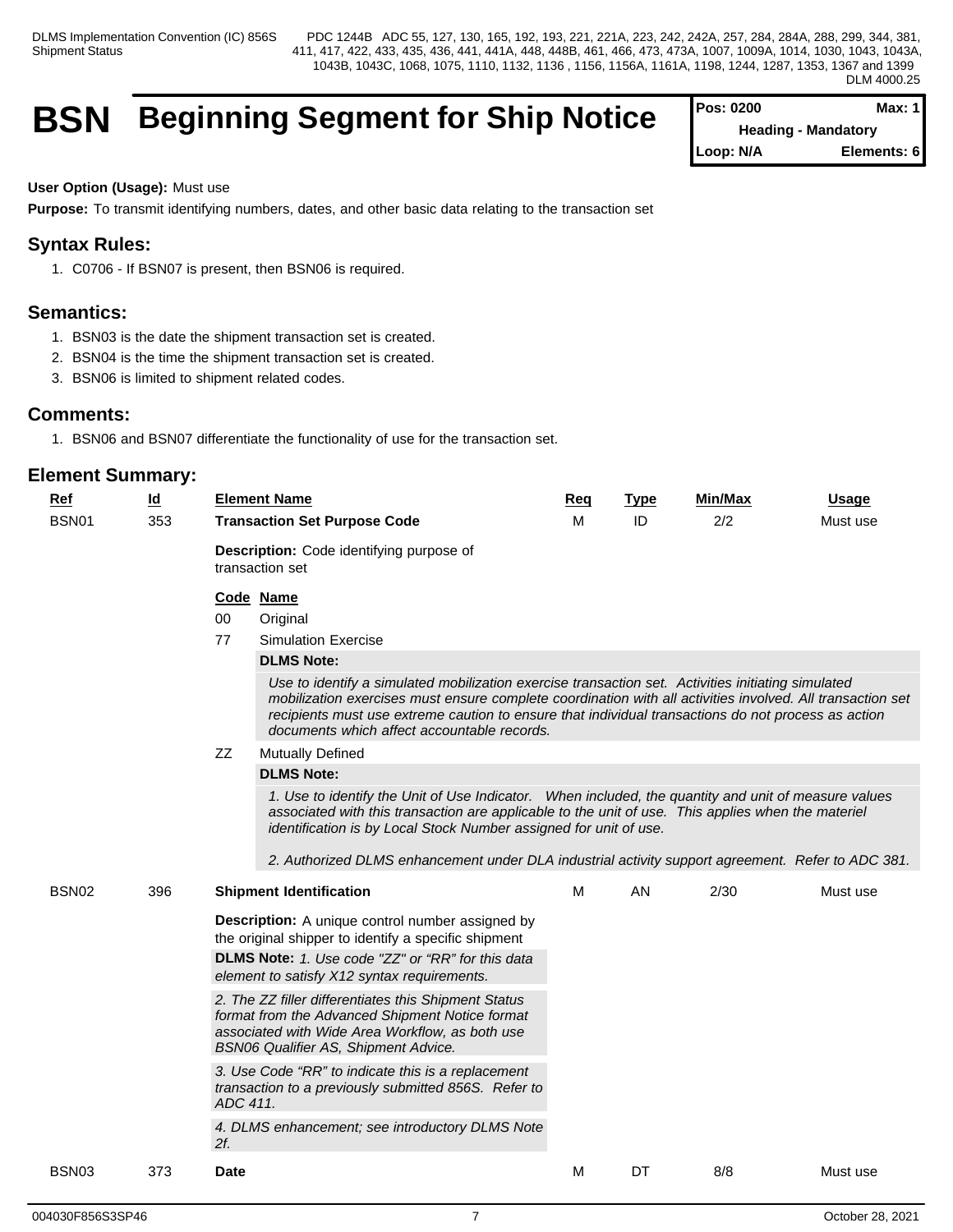| Ref               | $\underline{\mathsf{Id}}$ |                                                | <b>Element Name</b><br>Description: Date expressed as CCYYMMDD<br><b>DLMS Note:</b> This date corresponds to the Universal<br>Time Coordinate (UTC).                                                                                                                                                                                                                                                                                                                 | Req | Type      | <u>Min/Max</u> | Usage    |  |  |  |  |
|-------------------|---------------------------|------------------------------------------------|----------------------------------------------------------------------------------------------------------------------------------------------------------------------------------------------------------------------------------------------------------------------------------------------------------------------------------------------------------------------------------------------------------------------------------------------------------------------|-----|-----------|----------------|----------|--|--|--|--|
| BSN <sub>04</sub> | 337                       | <b>Time</b>                                    |                                                                                                                                                                                                                                                                                                                                                                                                                                                                      | м   | <b>TM</b> | 4/8            | Must use |  |  |  |  |
|                   |                           | $(00-99)$                                      | Description: Time expressed in 24-hour clock time<br>as follows: HHMM, or HHMMSS, or HHMMSSD, or<br>HHMMSSDD, where $H =$ hours (00-23), $M =$ minutes<br>$(00-59)$ , S = integer seconds $(00-59)$ and DD =<br>decimal seconds; decimal seconds are expressed<br>as follows: $D = \text{tenths}$ (0-9) and $DD = \text{hundredths}$<br><b>DLMS Note:</b> 1. Express the originating activity's<br>time in UTC.<br>2. Express time in a four-position (HHMM) format. |     |           |                |          |  |  |  |  |
| BSN06             | 640                       |                                                | <b>Transaction Type Code</b>                                                                                                                                                                                                                                                                                                                                                                                                                                         | X   | ID        | 2/2            | Used     |  |  |  |  |
|                   |                           | transaction                                    | <b>Description:</b> Code specifying the type of<br>Code Name                                                                                                                                                                                                                                                                                                                                                                                                         |     |           |                |          |  |  |  |  |
|                   |                           | AS                                             | Shipment Advice                                                                                                                                                                                                                                                                                                                                                                                                                                                      |     |           |                |          |  |  |  |  |
|                   |                           |                                                | <b>DLMS Note:</b><br>1. Use to indicate this transaction provides shipment status information related to requisitions . Also<br>use with BSN07 to indicate shipment status to the ICP/IMM from the reporting activity for lateral                                                                                                                                                                                                                                    |     |           |                |          |  |  |  |  |
|                   |                           |                                                | redistribution of retail assets.                                                                                                                                                                                                                                                                                                                                                                                                                                     |     |           |                |          |  |  |  |  |
|                   |                           |                                                | 2. Also applies to Army Total Package Fielding.                                                                                                                                                                                                                                                                                                                                                                                                                      |     |           |                |          |  |  |  |  |
|                   |                           |                                                | 3. Use with BSN07=WTP to identify CAV Shipment Status.                                                                                                                                                                                                                                                                                                                                                                                                               |     |           |                |          |  |  |  |  |
|                   |                           |                                                | 4. Use with BSN07=014 for outbound non-MILS shipments (e.g., a DD1149). Refer to ADC 417                                                                                                                                                                                                                                                                                                                                                                             |     |           |                |          |  |  |  |  |
|                   |                           | <b>NC</b>                                      | Material Release Order Forced Closure                                                                                                                                                                                                                                                                                                                                                                                                                                |     |           |                |          |  |  |  |  |
|                   |                           |                                                | <b>DLMS Note:</b>                                                                                                                                                                                                                                                                                                                                                                                                                                                    |     |           |                |          |  |  |  |  |
|                   |                           |                                                | Use to indicate this transaction set provides pseudo shipment status information.                                                                                                                                                                                                                                                                                                                                                                                    |     |           |                |          |  |  |  |  |
|                   |                           |                                                |                                                                                                                                                                                                                                                                                                                                                                                                                                                                      |     |           |                |          |  |  |  |  |
| BSN07             | 641                       |                                                | <b>Status Reason Code</b>                                                                                                                                                                                                                                                                                                                                                                                                                                            | O   | ID        | 3/3            | Used     |  |  |  |  |
|                   |                           | Description: Code indicating the status reason |                                                                                                                                                                                                                                                                                                                                                                                                                                                                      |     |           |                |          |  |  |  |  |
|                   |                           |                                                | Code Name                                                                                                                                                                                                                                                                                                                                                                                                                                                            |     |           |                |          |  |  |  |  |
|                   |                           | 014                                            | <b>Military Service</b>                                                                                                                                                                                                                                                                                                                                                                                                                                              |     |           |                |          |  |  |  |  |
|                   |                           |                                                | <b>DLMS Note:</b>                                                                                                                                                                                                                                                                                                                                                                                                                                                    |     |           |                |          |  |  |  |  |
|                   |                           |                                                | Use to identify that the shipment status is provided in response to a non-MILS shipment (e.g., DD1149)<br>in support of passive RFID data exchange. The status may reflect multiple levels of pack associated<br>with the shipment unit Transportation Control Number (TCN) and may provide the secondary<br>transportation data (e.g., bill of lading, tracking number, carrier identification). Refer to ADC 417.                                                  |     |           |                |          |  |  |  |  |
|                   |                           | 035                                            | <b>Borrower Action</b>                                                                                                                                                                                                                                                                                                                                                                                                                                               |     |           |                |          |  |  |  |  |
|                   |                           |                                                | <b>DLMS Note:</b>                                                                                                                                                                                                                                                                                                                                                                                                                                                    |     |           |                |          |  |  |  |  |
|                   |                           |                                                | Use to identify shipments of loaned property.                                                                                                                                                                                                                                                                                                                                                                                                                        |     |           |                |          |  |  |  |  |
|                   |                           | 048                                            | Location Changed                                                                                                                                                                                                                                                                                                                                                                                                                                                     |     |           |                |          |  |  |  |  |
|                   |                           |                                                | <b>DLMS Note:</b>                                                                                                                                                                                                                                                                                                                                                                                                                                                    |     |           |                |          |  |  |  |  |
|                   |                           |                                                | Industrial Activity Re-Warehousing/Trans-ship Shipment Status. Use to identify that the shipment<br>status is provided in response to re-warehousing/transshipments between Home and Forward Industrial<br>Activities in support of IMSP. Since no Material Receipt Acknowledgement (MRA) is required for these<br>types of shipments, the shipment status will not trigger the MRA Reports.                                                                         |     |           |                |          |  |  |  |  |
|                   |                           | 061                                            | Consolidation, Extension, Modification (CEM)                                                                                                                                                                                                                                                                                                                                                                                                                         |     |           |                |          |  |  |  |  |
|                   |                           |                                                | <b>DLMS Note:</b>                                                                                                                                                                                                                                                                                                                                                                                                                                                    |     |           |                |          |  |  |  |  |
|                   |                           |                                                | Use to identify that shipment status is provided by the Consolidation and Containerization Point (CCP)                                                                                                                                                                                                                                                                                                                                                               |     |           |                |          |  |  |  |  |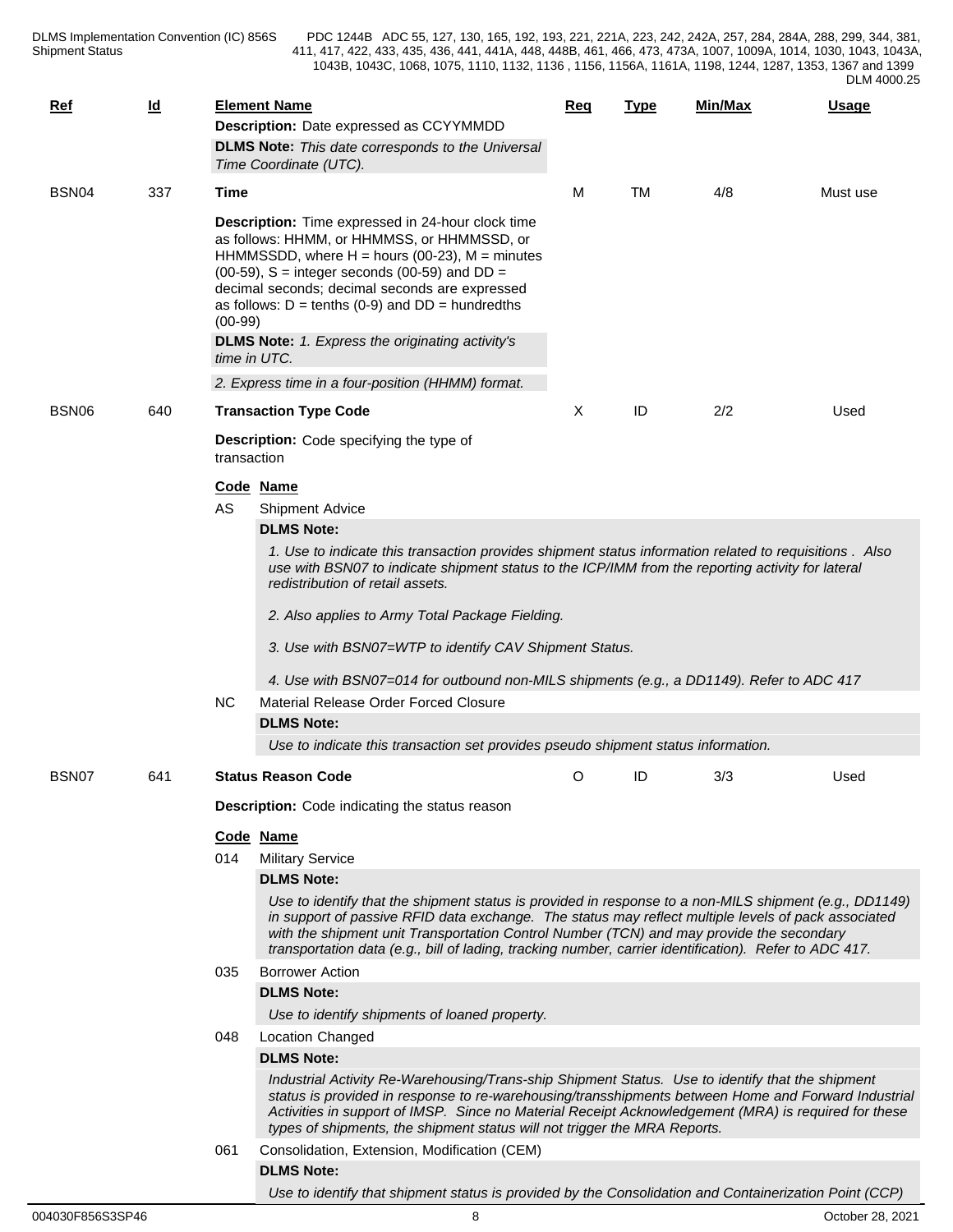#### **Code Name**

*subsequent to original shipment in support of passive RFID data exchange. The CCP Shipment Status may reflect multiple levels of pack associated with the lead Transportation Control Number (TCN). It may update the shipment date or mode of shipment while providing visibility of additional or replacement passive RFID tag values associated with the original shipment as a result of CCP processing/ reconfiguration. The CCP Shipment Status should not be used to overlay the original shipment status in the receiving application, as this may result in some loss of data content.*

### 091 Reprocessed

#### **DLMS Note:**

*Trans-ship/Cross-dock Shipment Status (non-CCP). Use to identify that shipment status is provided by a location performing consolidation subsequent to original shipment (e.g., local delivery manifesting, deliveries to MPC) in support of passive RFID data exchange. The status may reflect multiple levels of pack associated with the lead Transportation Control Number (TCN). It may update the shipment date or mode of shipment while providing visibility of additional or replacement passive RFID tag values associated with the original shipment as a result of processing/ reconfiguration. The Shipment Status should not be used to overlay the original shipment status in the receiving application, as this may result in some loss of data content. Refer to ADC 417.*

#### A13 Other

#### **DLMS Note:**

*Use to identify shipments to entities outside of the DoD. Qualifier A13 does not apply to loans.*

#### A40 Shipper Related

#### **DLMS Note:**

*1. Required in conjunction with BSN02 = "RR" to indicate the updated shipment status transaction corrects erroneous content data (e.g., transportation data, pRFID data). Refer to ADC 411.*

*2. DLMS enhancement; see introductory DLMS Note 2f.*

IV2 Material Shipped Between Intermediate Points

#### **DLMS Note:**

*Use to indicate transaction set contains a shipment status associated with a lateral redistribution order.*

SCP DoD Security Cooperation Program (DSCP)

#### **DLMS Note:**

*Local code SCP is established for use in this transaction. Use to identify a shipment for the purpose of (DSCP) (i.e., FMS and Grand Aid). Code maintenance has been submitted to X12. Pending approval at X12 it will be added in a future release.*

#### W<sub>10</sub> Diverted Item

#### **DLMS Note:**

*Use when shipment status indicates that action is being taken to divert the shipment in response to request for mass or universal requisition cancellation.*

WTP Waiting for Proof

#### **DLMS Note:**

*Use to indicate that Commercial Asset Visibility (CAV) shipment status is provided by a contractor under Navy CAV requirements. Also known as "Proof of Shipment (POS)."*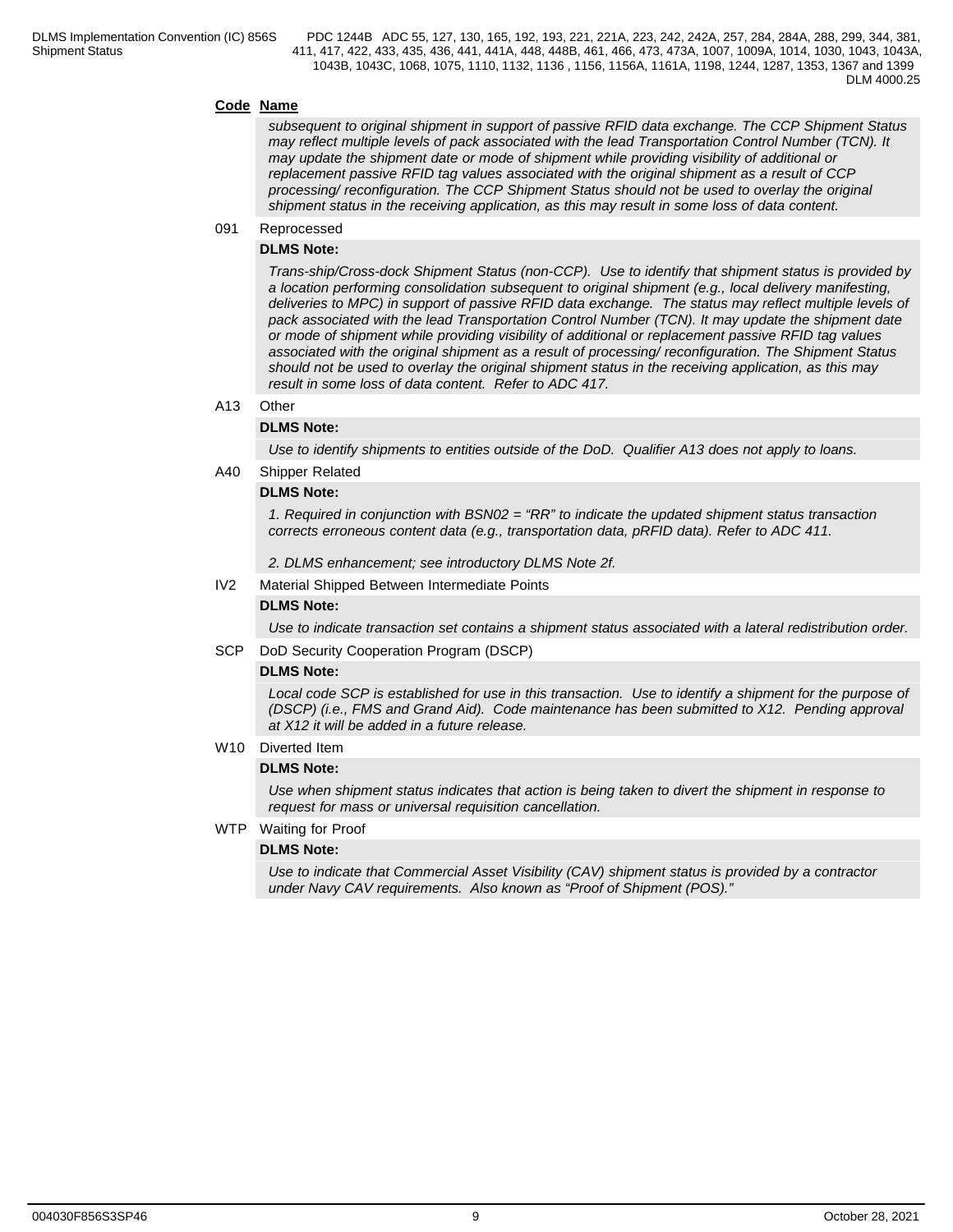# **HL** Hierarchical Level

| <b>IPos: 0100</b>         | Max: 11     |  |
|---------------------------|-------------|--|
| <b>Detail - Mandatory</b> |             |  |
| $Loop: HL$                | Elements: 3 |  |

### **User Option (Usage):** Must use

**Purpose:** To identify dependencies among and the content of hierarchically related groups of data segments

# **Comments:**

- 1. The HL segment is used to identify levels of detail information using a hierarchical structure, such as relating line-item data to shipment data, and packaging data to line-item data.
- 2. The HL segment defines a top-down/left-right ordered structure.
- 3. HL01 shall contain a unique alphanumeric number for each occurrence of the HL segment in the transaction set. For example, HL01 could be used to indicate the number of occurrences of the HL segment, in which case the value of HL01 would be "1" for the initial HL segment and would be incremented by one in each subsequent HL segment within the transaction.
- 4. HL02 identifies the hierarchical ID number of the HL segment to which the current HL segment is subordinate.
- 5. HL03 indicates the context of the series of segments following the current HL segment up to the next occurrence of an HL segment in the transaction. For example, HL03 is used to indicate that subsequent segments in the HL loop form a logical grouping of data referring to shipment, order, or item-level information.
- 6. HL04 indicates whether or not there are subordinate (or child) HL segments related to the current HL segment.

# **DLMS Note:**

*1. The transaction set hierarchical data structure is address information, followed by transaction shipment status, followed interior/exterior packaging passive RFID and/or by IUID and/or financial information as applicable.* 

- *2. Use the first 2/HL/0100 loop iteration to provide transaction set originator address information.*
- *3. Use the second 2/HL/0100 loop iteration to identify shipment information.*
- *4. Use additional 2/HL/0100 loop iterations to identify RFID as applicable.*
- *5. Use additional 2/HL/0100 loop iterations to identify IUID information as applicable.*

*6. Use an additional 2/HL/0100 loop iteration to identify financial information in support of SLOA/Accounting Classification information requirements.*

*7. The HL Address loop provides address information relating to the originator of this transaction. All other relevant address information is carried in the Shipment Status loop.*

|  | <u>Ref</u>       | $\underline{\mathsf{Id}}$ | <b>Element Name</b>                                                                                                                                                                                                                                         | <u>Req</u> | <b>Type</b> | <b>Min/Max</b> | <u>Usage</u> |
|--|------------------|---------------------------|-------------------------------------------------------------------------------------------------------------------------------------------------------------------------------------------------------------------------------------------------------------|------------|-------------|----------------|--------------|
|  | HL <sub>01</sub> | 628                       | <b>Hierarchical ID Number</b>                                                                                                                                                                                                                               | M          | AN          | 1/12           | Must use     |
|  |                  |                           | <b>Description:</b> A unique number assigned by the<br>sender to identify a particular data segment in a<br>hierarchical structure                                                                                                                          |            |             |                |              |
|  |                  |                           | <b>DLMS Note:</b> In the first 2/HL/0100 loop iteration,<br>cite numeric 1. In each subsequent loop iteration,<br>increase incrementally by 1.                                                                                                              |            |             |                |              |
|  | HL <sub>02</sub> | 734                       | <b>Hierarchical Parent ID Number</b>                                                                                                                                                                                                                        | O          | AN          | 1/12           | Used         |
|  |                  |                           | <b>Description:</b> Identification number of the next<br>higher hierarchical data segment that the data<br>segment being described is subordinate to<br><b>DLMS Note:</b> 1. Use to provide association<br>(parent/child relationship) between interior and |            |             |                |              |
|  |                  |                           | exterior packaging when multiple RFID tags are<br>employed in the shipment. Use in the subordinate<br>(child) loop to identify the HL01 ID Number of the<br>next higher parent loop.                                                                        |            |             |                |              |
|  |                  |                           | 2. IUID loops may be associated with a parent RFID                                                                                                                                                                                                          |            |             |                |              |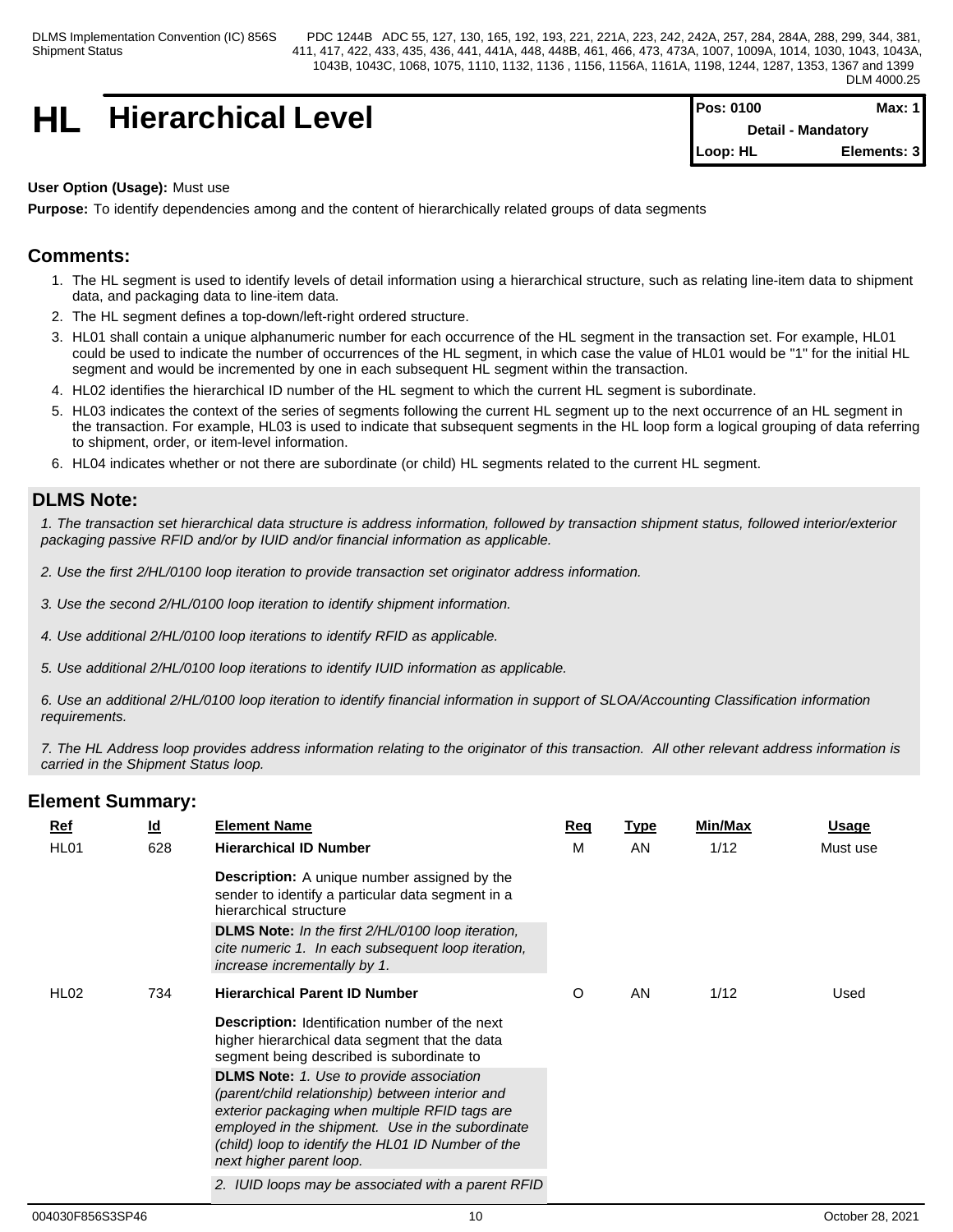| Ref              | $\underline{\mathsf{Id}}$ |        | <b>Element Name</b>                                                                                                                                                                                                                                                                                                                                                                                  | <u>Req</u> | <b>Type</b> | Min/Max | Usage    |  |  |  |
|------------------|---------------------------|--------|------------------------------------------------------------------------------------------------------------------------------------------------------------------------------------------------------------------------------------------------------------------------------------------------------------------------------------------------------------------------------------------------------|------------|-------------|---------|----------|--|--|--|
|                  |                           |        | loop (e.g. item pack). Not applicable to the IUID<br>loop if no specific parent RFID loop is identified.                                                                                                                                                                                                                                                                                             |            |             |         |          |  |  |  |
|                  |                           | loops. | 3. Not applicable to address and shipment status                                                                                                                                                                                                                                                                                                                                                     |            |             |         |          |  |  |  |
| HL <sub>03</sub> | 735                       |        | <b>Hierarchical Level Code</b>                                                                                                                                                                                                                                                                                                                                                                       | м          | ID          | 1/2     | Must use |  |  |  |
|                  |                           |        | <b>Description:</b> Code defining the characteristic of a<br>level in a hierarchical structure                                                                                                                                                                                                                                                                                                       |            |             |         |          |  |  |  |
|                  |                           |        | <b>DLMS Note:</b> The following informational loops are<br>applicable to this transaction. When all loops are<br>used, the HL sequence is V (address), W (shipment<br>status), P (RFID), and I (IUID). RFID and IUID loops<br>are optional. Use multiple P loops to depict a<br>nested RFID relationship.                                                                                            |            |             |         |          |  |  |  |
|                  |                           |        | Code Name                                                                                                                                                                                                                                                                                                                                                                                            |            |             |         |          |  |  |  |
|                  |                           |        | Item                                                                                                                                                                                                                                                                                                                                                                                                 |            |             |         |          |  |  |  |
|                  |                           |        | <b>DLMS Note:</b>                                                                                                                                                                                                                                                                                                                                                                                    |            |             |         |          |  |  |  |
|                  |                           |        | Use to identify item IUID data consistent with IUID data requirements. The IUID data is carried in the<br>REF and N1 segments; no other segments are used in the IUID loop. Use a separate IUID loop for<br>each item. If an RFID is provided at the item level it will be reflected in this loop. Skip this level when<br>not applicable.                                                           |            |             |         |          |  |  |  |
|                  |                           | P      | Pack                                                                                                                                                                                                                                                                                                                                                                                                 |            |             |         |          |  |  |  |
|                  |                           |        | <b>DLMS Note:</b>                                                                                                                                                                                                                                                                                                                                                                                    |            |             |         |          |  |  |  |
|                  |                           |        | Use to identify the passive RFID tag identification. The tag identification is carried in the REF segment;<br>no other segments are used in this loop at this time. Use a separate RFID loop for each RFID<br>associated with the shipment using the HL02 parent ID to create a parent/child (nested) relationship.<br>Skip this level when not applicable.                                          |            |             |         |          |  |  |  |
|                  |                           | V      | Address Information                                                                                                                                                                                                                                                                                                                                                                                  |            |             |         |          |  |  |  |
|                  |                           |        | <b>DLMS Note:</b>                                                                                                                                                                                                                                                                                                                                                                                    |            |             |         |          |  |  |  |
|                  |                           |        | Use to identify the address loop which specifies the transaction originator. Use only one address loop<br>per transaction.                                                                                                                                                                                                                                                                           |            |             |         |          |  |  |  |
|                  |                           | W      | <b>Transaction Reference Number</b>                                                                                                                                                                                                                                                                                                                                                                  |            |             |         |          |  |  |  |
|                  |                           |        | <b>DLMS Note:</b>                                                                                                                                                                                                                                                                                                                                                                                    |            |             |         |          |  |  |  |
|                  |                           |        | Use to identify the shipment status loop which identifies the transaction reference number (requisition<br>document number) and associated shipment information. Use only one shipment status loop per<br>transaction.                                                                                                                                                                               |            |             |         |          |  |  |  |
|                  |                           | FI.    | Financial Information                                                                                                                                                                                                                                                                                                                                                                                |            |             |         |          |  |  |  |
|                  |                           |        | <b>DLMS Note:</b>                                                                                                                                                                                                                                                                                                                                                                                    |            |             |         |          |  |  |  |
|                  |                           |        | Use to identify the Finance loop to provide DoD SLOA/Accounting Classification information. The<br>Finance loop includes only the REF/1500 and DTM/2000 segments. This loop is applicable only for<br>shipment status to the ICP from the reporting activity for ICP-directed lateral redistribution order<br>shipments of retail assets (equivalent to MILSTRIP legacy DIC AS6). Refer to ADC 1043. |            |             |         |          |  |  |  |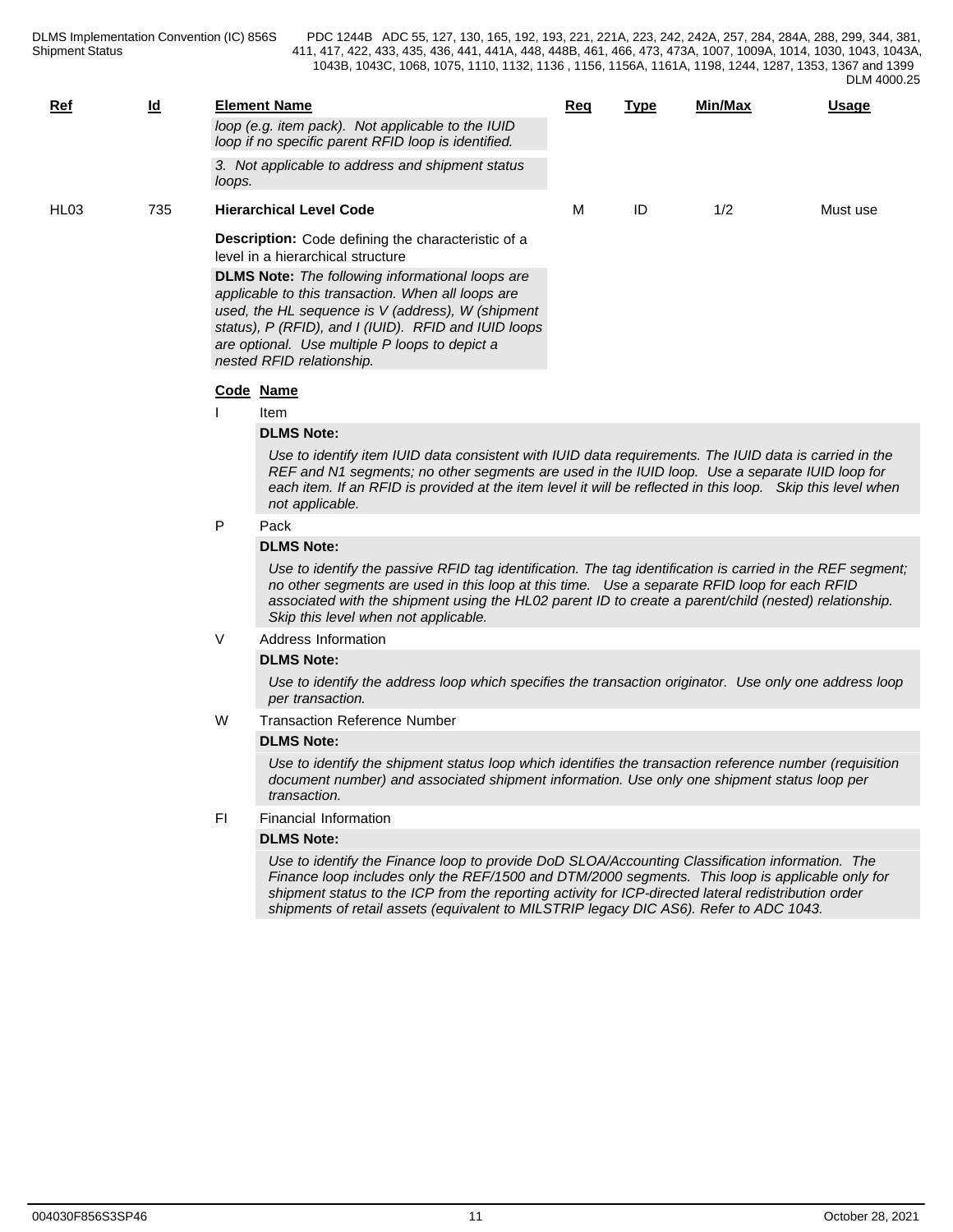# **LIN** Item Identification **Pos: 0200 Max: 1**

**Detail - Optional Loop: HL Elements: 4**

# **User Option (Usage):** Used

**Purpose:** To specify basic item identification data

# **Syntax Rules:**

- 1. P0405 If either LIN04 or LIN05 is present, then the other is required.
- 2. P0607 If either LIN06 or LIN07 is present, then the other is required.
- 3. P0809 If either LIN08 or LIN09 is present, then the other is required.
- 4. P1011 If either LIN10 or LIN11 is present, then the other is required.
- 5. P1213 If either LIN12 or LIN13 is present, then the other is required.
- 6. P1415 If either LIN14 or LIN15 is present, then the other is required.
- 7. P1617 If either LIN16 or LIN17 is present, then the other is required.
- 8. P1819 If either LIN18 or LIN19 is present, then the other is required.
- 9. P2021 If either LIN20 or LIN21 is present, then the other is required.
- 10. P2223 If either LIN22 or LIN23 is present, then the other is required.
- 11. P2425 If either LIN24 or LIN25 is present, then the other is required.
- 12. P2627 If either LIN26 or LIN27 is present, then the other is required.
- 13. P2829 If either LIN28 or LIN29 is present, then the other is required.
- 14. P3031 If either LIN30 or LIN31 is present, then the other is required.

# **Semantics:**

1. LIN01 is the line item identification

# **Comments:**

- 1. See the Data Dictionary for a complete list of IDs.
- 2. LIN02 through LIN31 provide for fifteen different product/service IDs for each item. For example: Case, Color, Drawing No., U.P.C. No., ISBN No., Model No., or SKU.

# **DLMS Note:**

*Must use only in 2/HL/0100 shipment status loop to identify the materiel shipped.*

| $Ref$             | <u>ld</u> | <b>Element Name</b>                                                                                                                                                                                                                                                                                                                                                                                                                                                                                                                                                                                                                                           | Req | <u>Type</u> | Min/Max | <u>Usage</u> |
|-------------------|-----------|---------------------------------------------------------------------------------------------------------------------------------------------------------------------------------------------------------------------------------------------------------------------------------------------------------------------------------------------------------------------------------------------------------------------------------------------------------------------------------------------------------------------------------------------------------------------------------------------------------------------------------------------------------------|-----|-------------|---------|--------------|
| LIN <sub>02</sub> | 235       | <b>Product/Service ID Qualifier</b>                                                                                                                                                                                                                                                                                                                                                                                                                                                                                                                                                                                                                           | M   | ID          | 2/2     | Must use     |
|                   |           | <b>Description:</b> Code identifying the type/source of the<br>descriptive number used in Product/Service ID (234)                                                                                                                                                                                                                                                                                                                                                                                                                                                                                                                                            |     |             |         |              |
|                   |           | <b>DLMS Note:</b> 1. Use one of codes A2, A4, FB, FS,<br>FT, MG, NN, SW, YP, ZR, or ZZ to identify the<br>materiel shipped. Must use National Stock Number<br>(NSN) when known, except, when appropriate,<br>brand name subsistence items are identified by the<br>subsistence identification number or when<br>maintenance/industrial activity materiel is identified<br>by Local Stock Number or Materiel Control Tracking<br>(MCT) tag number. An exception is also authorized<br>for CAV Shipment Status where materiel may be<br>identified by the National Item Identification Number<br>(NIIN) when the Federal Supply Code (FSC) is not<br>available. |     |             |         |              |
|                   |           | 2. The following codes are authorized.                                                                                                                                                                                                                                                                                                                                                                                                                                                                                                                                                                                                                        |     |             |         |              |
|                   |           | Code Name                                                                                                                                                                                                                                                                                                                                                                                                                                                                                                                                                                                                                                                     |     |             |         |              |
|                   |           | A2<br>Department of Defense Identification Code (DoDIC)                                                                                                                                                                                                                                                                                                                                                                                                                                                                                                                                                                                                       |     |             |         |              |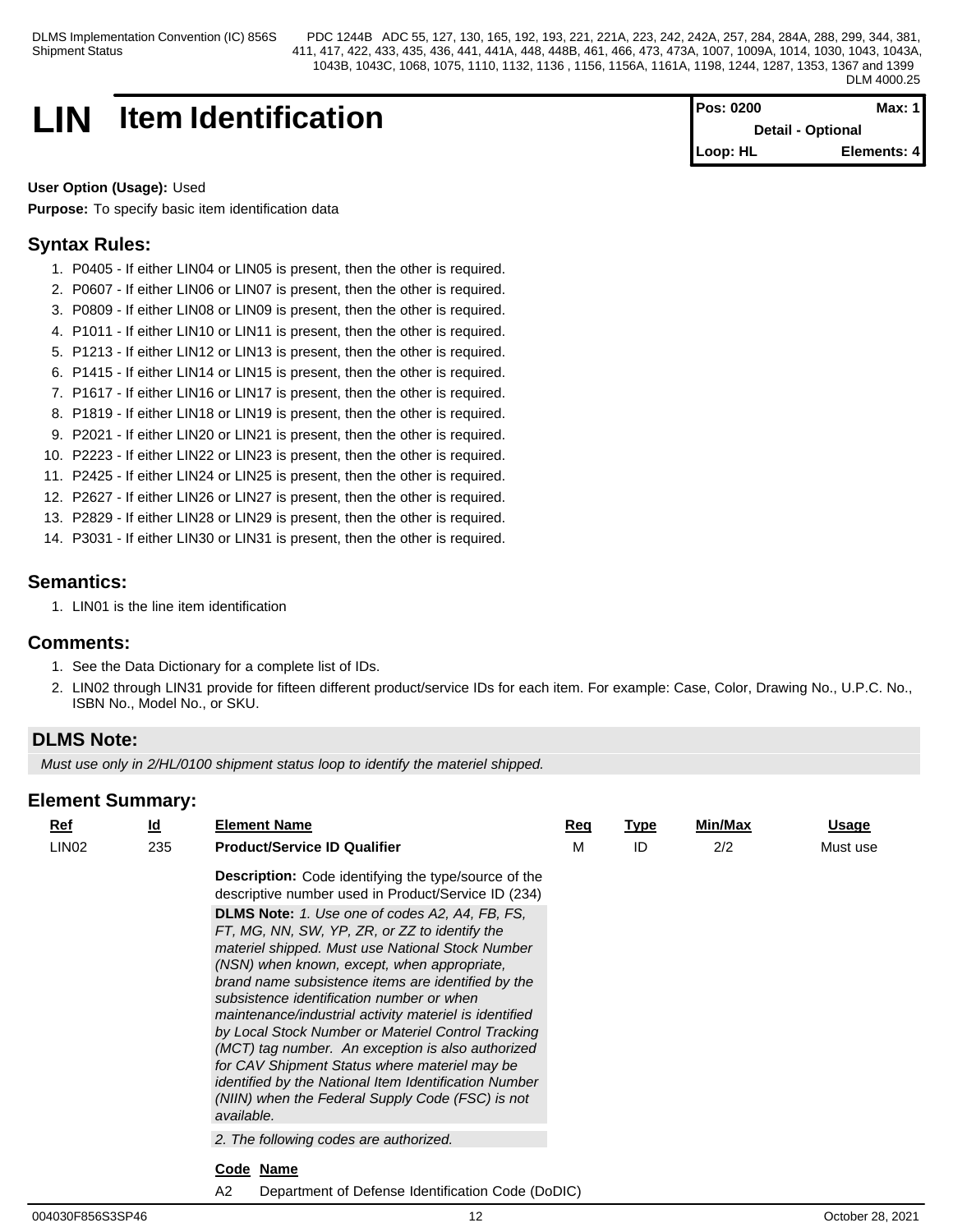# **Code Name**

# **DLMS Note:**

*Use to identify ammunition items.*

- A4 Subsistence Identification Number
	- **DLMS Note:**

*Use to identify subsistence items.*

FB Form Number

**DLMS Note:**

*Use to identify the form stock number.*

- FS National Stock Number
- FT Federal Supply Classification

### **DLMS Note:**

*Use to identify the FSC of the nonstandard materiel when a part number is not available and materiel can only be identified by description (e.g., non-NSN lumber products).*

#### MG Manufacturer's Part Number

#### **DLMS Note:**

*1. Use to identify nonstandard materiel.*

*2. May be used to identify the supplier-assigned part number when applicable to a DoD EMALL or GSA Advantage/Global internet order from a vendor catalog. Refer to ADC 1068.*

NN National Item Identification Number

#### **DLMS Note:**

*1. Use only for CAV Shipment Status when the NSN (FSC plus NIIN) is not available.* 

*2. Qualifier NN is a migration code approved for use in X12 version 5020. This is an authorized DLMS enhancement.*

#### SW Stock Number

#### **DLMS Note:**

*1. Use to identify the local stock number (LSN).* 

*2. When used for a unit of use LSN (with 1/BSN01/0200=ZZ), the applicable NSN will be included for cross-reference (at LIN04-05). May also be used for identification of LSNs assigned for part-numbered item requisitioning.*

*3. Authorized DLMS enhancement under DLA industrial activity support agreement. Refer to ADC 381.*

#### YP Publication Number

#### **DLMS Note:**

*Use to identify the publication stock number.*

ZR Service Control Identification

#### **DLMS Note:**

*Use to identify Materiel Control Tracking (MCT) tag number. The MCT tag number is an authorized DLMS enhancement under DLA industrial activity support agreement. Refer to ADC 381.*

ZZ Mutually Defined

#### **DLMS Note:**

*1. Use to identify nonstandard materiel when all other authorized codes do not apply or cannot be determined (includes management control numbers and locally assigned control numbers). May be used for legacy MILSTRIP-to-DLMS conversion when the translator cannot determine a more appropriate code.* 

|                   |     | 2. DLMS enhancement.                                               |   |    |      |          |
|-------------------|-----|--------------------------------------------------------------------|---|----|------|----------|
| LIN <sub>03</sub> | 234 | <b>Product/Service ID</b>                                          | М | AN | 1/48 | Must use |
|                   |     | <b>Description:</b> Identifying number for a product or<br>service |   |    |      |          |
| LIN <sub>04</sub> | 235 | <b>Product/Service ID Qualifier</b>                                |   | ID | 2/2  | Used     |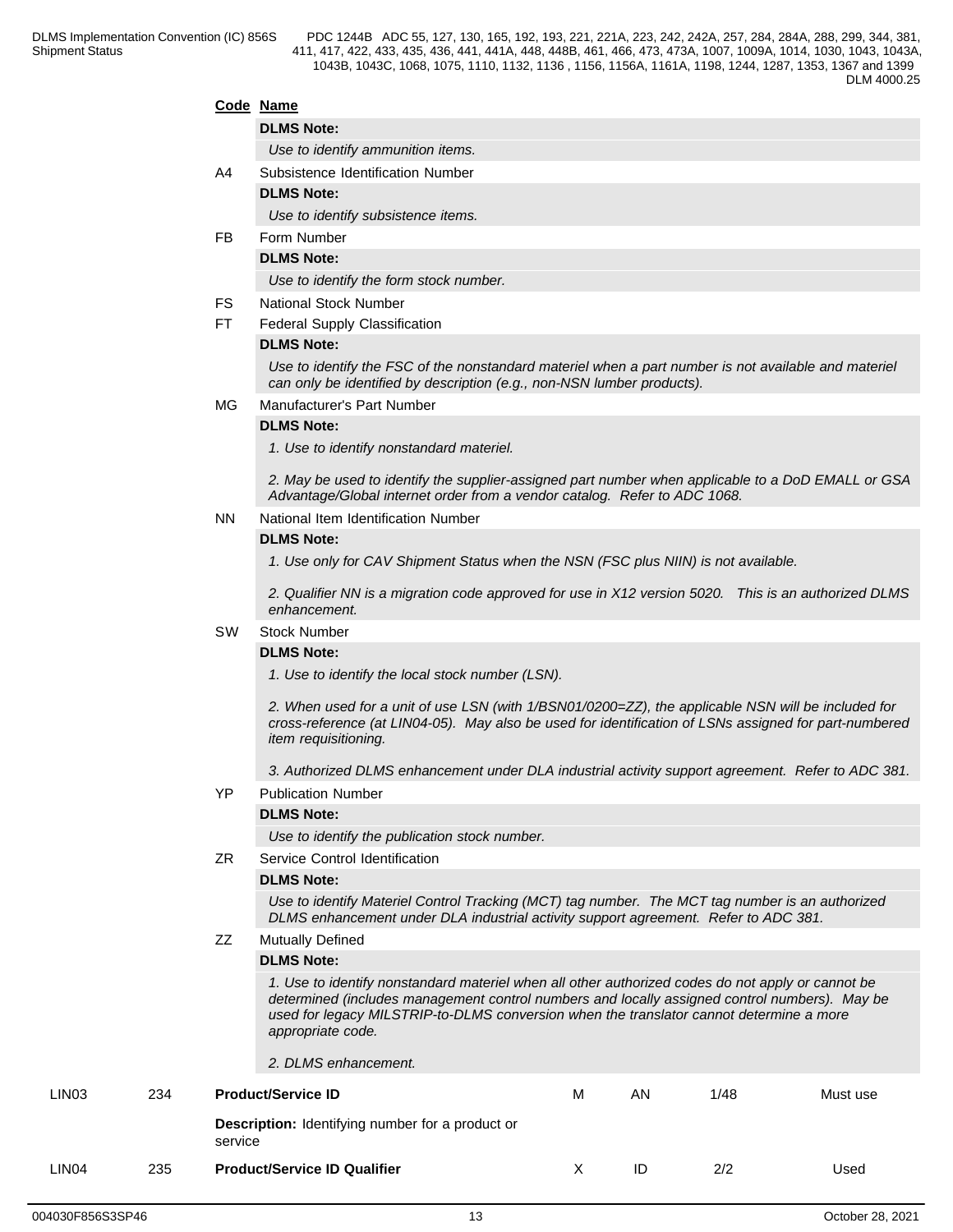| Ref               | <u>ld</u> |           | <b>Element Name</b><br>Description: Code identifying the type/source of the                                                                                                                                                                                                    | <u>Req</u> | <b>Type</b> | Min/Max | <u>Usage</u> |  |  |  |  |  |
|-------------------|-----------|-----------|--------------------------------------------------------------------------------------------------------------------------------------------------------------------------------------------------------------------------------------------------------------------------------|------------|-------------|---------|--------------|--|--|--|--|--|
|                   |           |           | descriptive number used in Product/Service ID (234)                                                                                                                                                                                                                            |            |             |         |              |  |  |  |  |  |
|                   |           |           | Code Name                                                                                                                                                                                                                                                                      |            |             |         |              |  |  |  |  |  |
|                   |           | <b>CN</b> | <b>Commodity Name</b>                                                                                                                                                                                                                                                          |            |             |         |              |  |  |  |  |  |
|                   |           |           | <b>DLMS Note:</b>                                                                                                                                                                                                                                                              |            |             |         |              |  |  |  |  |  |
|                   |           |           | 1. Use with LIN02 code FT to identify the materiel name or description.                                                                                                                                                                                                        |            |             |         |              |  |  |  |  |  |
|                   |           |           | 2. For Hazardous Materiel/Hazardous Waste turn-ins to a DLA Disposition Service Field Office, enter<br>the materiel name or description per the Generator Communication (GenComm) Standard.<br>enhancement. see ADC 422.                                                       |            |             |         | <b>DLMS</b>  |  |  |  |  |  |
|                   |           | <b>FS</b> | National Stock Number                                                                                                                                                                                                                                                          |            |             |         |              |  |  |  |  |  |
|                   |           |           | <b>DLMS Note:</b>                                                                                                                                                                                                                                                              |            |             |         |              |  |  |  |  |  |
|                   |           |           | 1. Use to identify the NSN.                                                                                                                                                                                                                                                    |            |             |         |              |  |  |  |  |  |
|                   |           |           | 2. The NSN is provided as a cross-reference when unit of use indicator is included (1/BSN01/0200=ZZ)<br>and the Local Stock Number (LSN) is identified as the primary materiel identification. Authorized DLMS<br>enhancement under DLA industrial activity support agreement. |            |             |         |              |  |  |  |  |  |
|                   |           | ZB        | Commercial and Government Entity (CAGE) Code                                                                                                                                                                                                                                   |            |             |         |              |  |  |  |  |  |
|                   |           |           | <b>DLMS Note:</b>                                                                                                                                                                                                                                                              |            |             |         |              |  |  |  |  |  |
|                   |           |           | 1. Use with LIN02 code MG to uniquely identify a manufacturer's (or supplier's) part number.                                                                                                                                                                                   |            |             |         |              |  |  |  |  |  |
|                   |           |           | 2. May be used to identify the supplier CAGE when applicable to a DoD EMALL or GSA<br>Advantage/Global internet order from a vendor catalog.                                                                                                                                   |            |             |         |              |  |  |  |  |  |
| LIN <sub>05</sub> | 234       |           | <b>Product/Service ID</b>                                                                                                                                                                                                                                                      | X          | <b>AN</b>   | 1/48    | Used         |  |  |  |  |  |
|                   |           | service   | <b>Description:</b> Identifying number for a product or                                                                                                                                                                                                                        |            |             |         |              |  |  |  |  |  |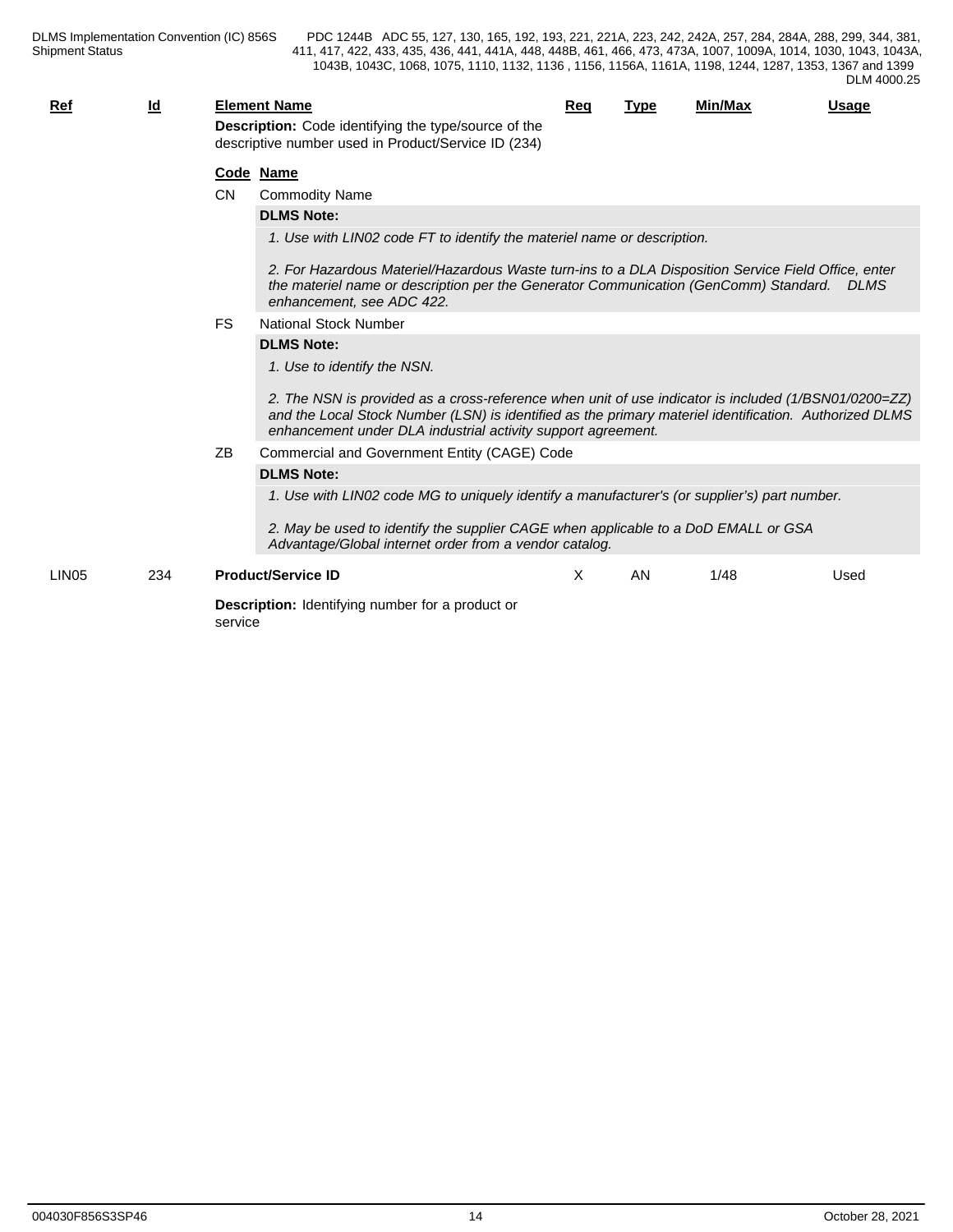# **SN1 Item Detail (Shipment)**

| <b>IPos: 0300</b>         | Max: 1      |
|---------------------------|-------------|
| <b>Detail - Optional</b>  |             |
| $\blacksquare$ Loop: $HL$ | Elements: 2 |

### **User Option (Usage):** Used

**Purpose:** To specify line-item detail relative to shipment

# **Syntax Rules:**

1. P0506 - If either SN105 or SN106 is present, then the other is required.

# **Semantics:**

1. SN101 is the ship notice line-item identification.

# **Comments:**

1. SN103 defines the unit of measurement for both SN102 and SN104.

# **DLMS Note:**

*Must use only in 2/HL/0100 shipment status loop to identify the number of units shipped.*

| <b>Ref</b>        | $\underline{\mathsf{Id}}$ | <b>Element Name</b>                                                                                                                                                                                                                                                               | Req | <b>Type</b> | Min/Max | <b>Usage</b> |
|-------------------|---------------------------|-----------------------------------------------------------------------------------------------------------------------------------------------------------------------------------------------------------------------------------------------------------------------------------|-----|-------------|---------|--------------|
| SN102             | 382                       | <b>Number of Units Shipped</b>                                                                                                                                                                                                                                                    | M   | R.          | 1/10    | Must use     |
|                   |                           | Description: Numeric value of units shipped in<br>manufacturer's shipping units for a line item or<br>transaction set                                                                                                                                                             |     |             |         |              |
|                   |                           | DLMS Note: 1. Express as a whole number with no<br>decimals.                                                                                                                                                                                                                      |     |             |         |              |
|                   |                           | 2. For shipment status and lateral redistribution<br>shipment status, use to identify the shipped quantity.                                                                                                                                                                       |     |             |         |              |
|                   |                           | 3. For pseudo shipment status (BSN06 code NC),<br>use to identify the Materiel Release Order (MRO)<br>quantity.                                                                                                                                                                   |     |             |         |              |
|                   |                           | 4. A field size exceeding 5 positions may not be<br>received or understood by the recipient's automated<br>processing system. See introductory DLMS note 2d.                                                                                                                      |     |             |         |              |
|                   |                           | 5. For CAV shipment status (BSN06=WTP), use to<br>indicate quantity shipped or quantity reversed.<br>Always enter a quantity of one (1). A separate CAV<br>shipment status is prepared for each individual item<br>shipped. To reverse, enter a quantity of minus one<br>$(-1)$ . |     |             |         |              |
|                   |                           | 6. For non-MILS shipment (e.g., DD1149) status<br>(BSN07=014) in support of pRFID exchange, when<br>2/LIN02/0200=ZZ and 2/LIN03/0200=MIXED, enter<br>a quantity of one (1) to indicate multi-line items.<br>Refer to ADC 417.                                                     |     |             |         |              |
| SN <sub>103</sub> | 355                       | Unit or Basis for Measurement Code                                                                                                                                                                                                                                                | M   | ID          | 2/2     | Must use     |
|                   |                           | <b>Description:</b> Code specifying the units in which a<br>value is being expressed, or manner in which a<br>measurement has been taken                                                                                                                                          |     |             |         |              |
|                   |                           | <b>DLMS Note:</b> 1. Use to identify the unit of issue for<br>the materiel shipped.                                                                                                                                                                                               |     |             |         |              |
|                   |                           | 2. DLMS users see the Unit of Issue Conversion<br>Table for available codes.                                                                                                                                                                                                      |     |             |         |              |
|                   |                           | 3. For non-MILS shipment (e.g., DD1149) status,                                                                                                                                                                                                                                   |     |             |         |              |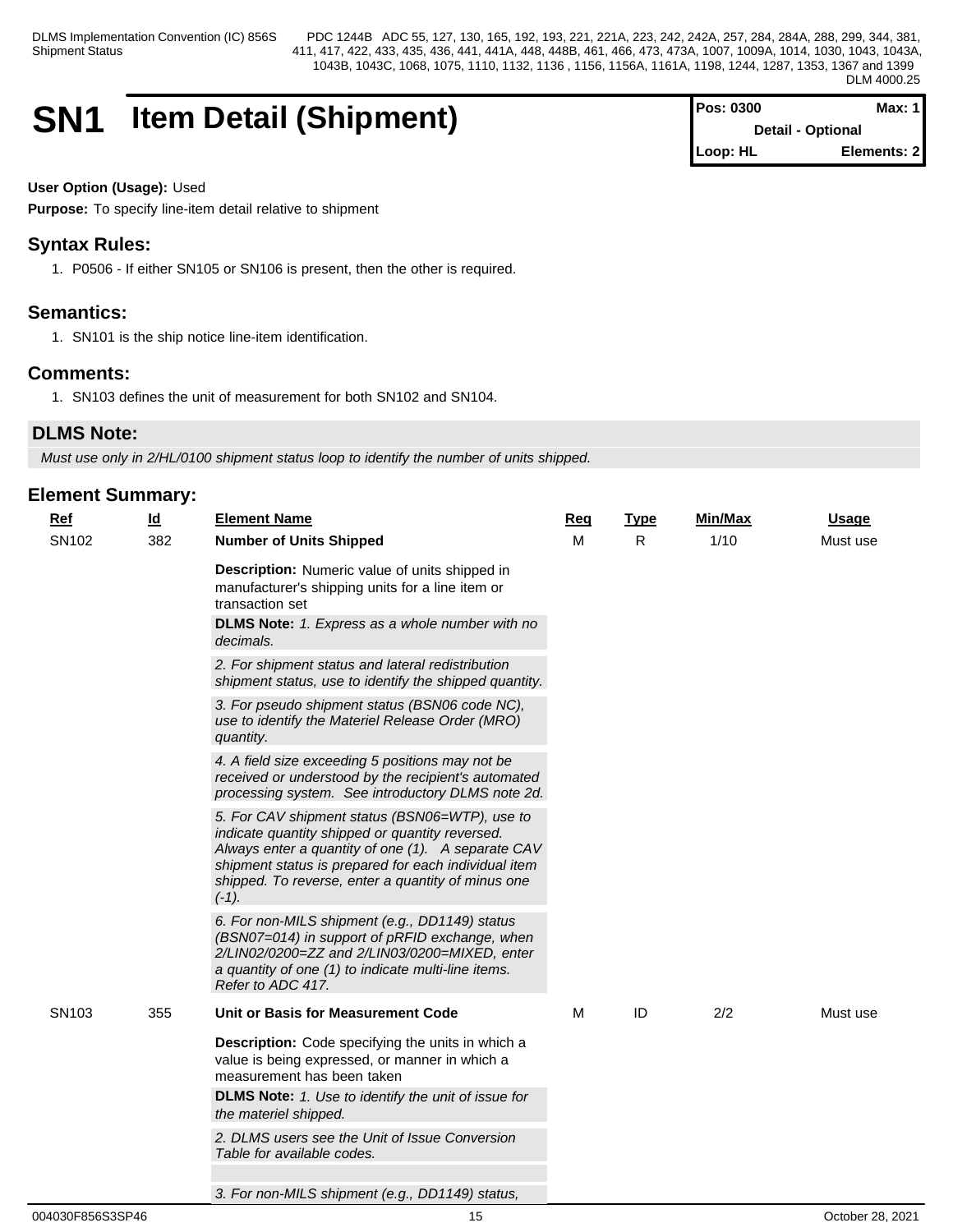| <u>Ref</u> | Id<br>-- | <b>Element Name</b>                                                                                                                          | Req | Type | Min/Max | <u>Usage</u> |
|------------|----------|----------------------------------------------------------------------------------------------------------------------------------------------|-----|------|---------|--------------|
|            |          | (BSN07=014) in support of pRFID exchange, when<br>2/LIN02/0200=ZZ and 2/LIN03/0200=MIXED, enter<br>a unit of issue of "MX". Refer to ADC 417 |     |      |         |              |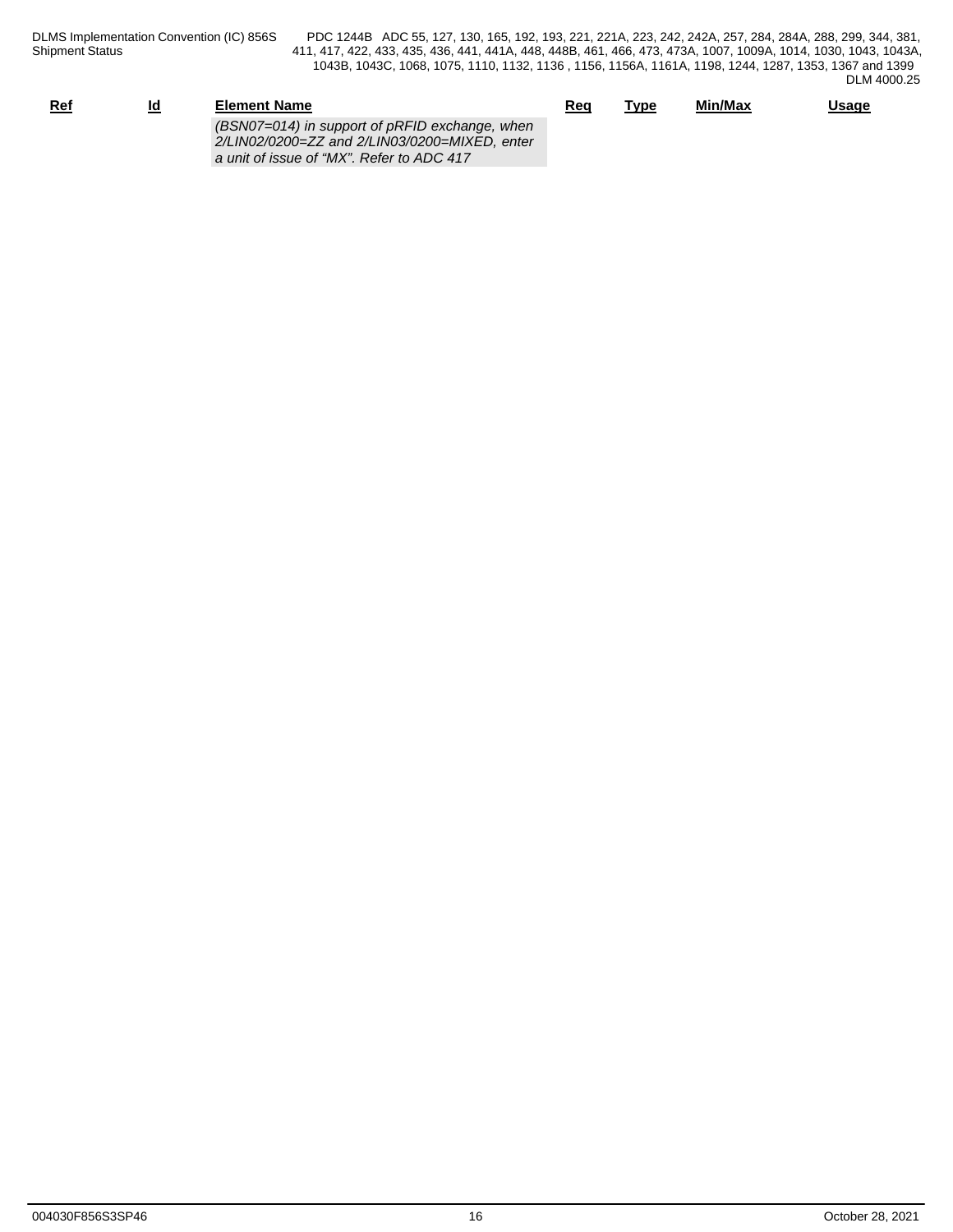# **TD5** Carrier Details (Routing For Setail optional Retail optional Max: 12 Sequence/Transit Time) **Sequence/Transit Time**

**Pos: 1200 Max: 12 Detail - Optional Elements: 1** 

### **User Option (Usage):** Used

**Purpose:** To specify the carrier and sequence of routing and provide transit time information

# **Syntax Rules:**

- 1. R0204050612 At least one of TD502, TD504, TD505, TD506 or TD512 is required.
- 2. C0203 If TD502 is present, then TD503 is required.
- 3. C0708 If TD507 is present, then TD508 is required.
- 4. C1011 If TD510 is present, then TD511 is required.
- 5. C1312 If TD513 is present, then TD512 is required.
- 6. C1413 If TD514 is present, then TD513 is required.
- 7. C1512 If TD515 is present, then TD512 is required.

# **Semantics:**

1. TD515 is the country where the service is to be performed.

# **Comments:**

1. When specifying a routing sequence to be used for the shipment movement in lieu of specifying each carrier within the movement, use TD502 to identify the party responsible for defining the routing sequence, and use TD503 to identify the actual routing sequence, specified by the party identified in TD502.

# **DLMS Note:**

*Use only in 2/HL/0100 shipment status loop to identify the mode of shipment.*

| <b>Ref</b>   | <u>ld</u> | <b>Element Name</b>                                                                            | Req | <u>Type</u> | <b>Min/Max</b> | <u>Usage</u> |
|--------------|-----------|------------------------------------------------------------------------------------------------|-----|-------------|----------------|--------------|
| <b>TD504</b> | 91        | <b>Transportation Method/Type Code</b>                                                         |     | ID          | 1/2            | Used         |
|              |           | <b>Description:</b> Code specifying the method or type of<br>transportation for the shipment   |     |             |                |              |
|              |           | <b>DLMS Note:</b> 1. Use to identify the mode of<br>shipment.                                  |     |             |                |              |
|              |           | 2. DLMS users see the Transportation Method/Type<br>Code Conversion Guide for available codes. |     |             |                |              |
|              |           |                                                                                                |     |             |                |              |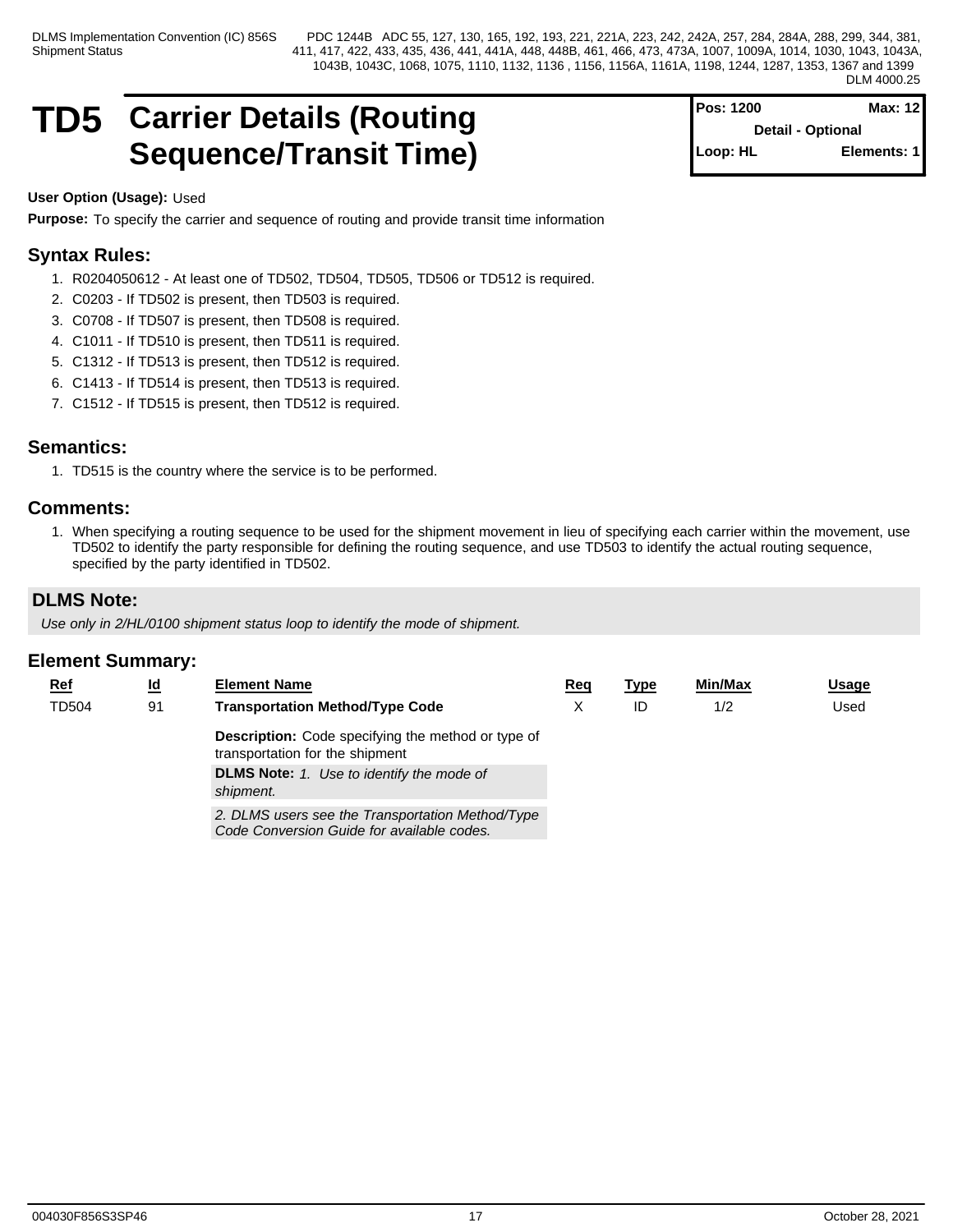# **REF** Reference Identification

| lPos: 1500 | Max: >1                  |
|------------|--------------------------|
|            | <b>Detail - Optional</b> |
| Loop: HL   | Elements: 4              |

### **User Option (Usage):** Used

**Purpose:** To specify identifying information

# **Syntax Rules:**

1. R0203 - At least one of REF02 or REF03 is required.

# **Semantics:**

1. REF04 contains data relating to the value cited in REF02.

# **DLMS Note:**

*1. Must use in 2/HL/0100 shipment status loop to identify the transaction document number and the transportation control number. Repeat the REF segment within each shipment status loop to identify relevant information.*

*2. Use in 2/HL/0100 IUID loop to provide IUID information. Repeat the REF segment within each IUID loop to identify relevant IUID information.*

*3. Use in applicable 2/HL/0100 RFID loops to provide the tag identification. Begin a new RFID loop to create a nested relationship between tags at different layers of packaging.*

*4. This transaction supports unique item identification based upon the UII. Pending full transition to DoD IUID Supply Policy using the UII, shipment status will be prepared using both the UII and corresponding serial number when available and required by DoD IUID Supply Policy. See ADC 1030.*

*5. This transaction will support association of the IUID information with the RFID tag at the IUID packaging level and/or at each higher level of packing which has been tagged.*

*6. Use this segment to comply with the DoD SLOA/Accounting Classification. Cost object elements Project Identifier, Funding Center Identifier, Functional Area, Cost Element Code, Cost Center Identifier, Activity Identifier, and Work Order Number are used as appropriate for the system. Refer to ADC 1043.*

*7. In support of Financial Improvement and Audit Readiness (FIAR) compliance, capital equipment candidates require serialization data visibility. Prepare shipment status using the serial number. Include the UII when available. Refer to ADC 1198.*

*8. Under DOD IUID policy, UIT programs require serialization data visibility. Prepare shipment status with the serial number as mandatory and when available, include the UII. Refer to ADC 1244.*

# **Element Summary:**

| $Ref$ | <u>ld</u> |       | <b>Element Name</b>                                                                                                                                                                                              | Req | Type | Min/Max | Usage    |  |
|-------|-----------|-------|------------------------------------------------------------------------------------------------------------------------------------------------------------------------------------------------------------------|-----|------|---------|----------|--|
| REF01 | 128       |       | <b>Reference Identification Qualifier</b>                                                                                                                                                                        | м   | ID   | 2/3     | Must use |  |
|       |           |       | <b>Description:</b> Code qualifying the Reference<br><b>Identification</b>                                                                                                                                       |     |      |         |          |  |
|       |           | 1030. | <b>DLMS Note:</b> 1. Use codes separately or in<br>combination, to identify appropriate information for<br>DoD IUID Supply Policy, including, but not limited to<br>unique item tracking (UIT) programs. See ADC |     |      |         |          |  |
|       |           |       | 2. The following codes are authorized.                                                                                                                                                                           |     |      |         |          |  |
|       |           |       | Code Name                                                                                                                                                                                                        |     |      |         |          |  |
|       |           | 2E    | Foreign Military Sales Case Number                                                                                                                                                                               |     |      |         |          |  |
|       |           |       | <b>DLMS Note:</b>                                                                                                                                                                                                |     |      |         |          |  |
|       |           |       | 1. For DoD SLOA/Accounting Classification use to identify "Security Cooperation Case Designator".<br>Refer to ADC 1043.                                                                                          |     |      |         |          |  |
|       |           |       | 2. For DLA Disposition Services shipment status for field office relocation of FMS requisitioned materiel                                                                                                        |     |      |         |          |  |

*with associated freeze action pending approval, use to identify the Security Cooperation Case*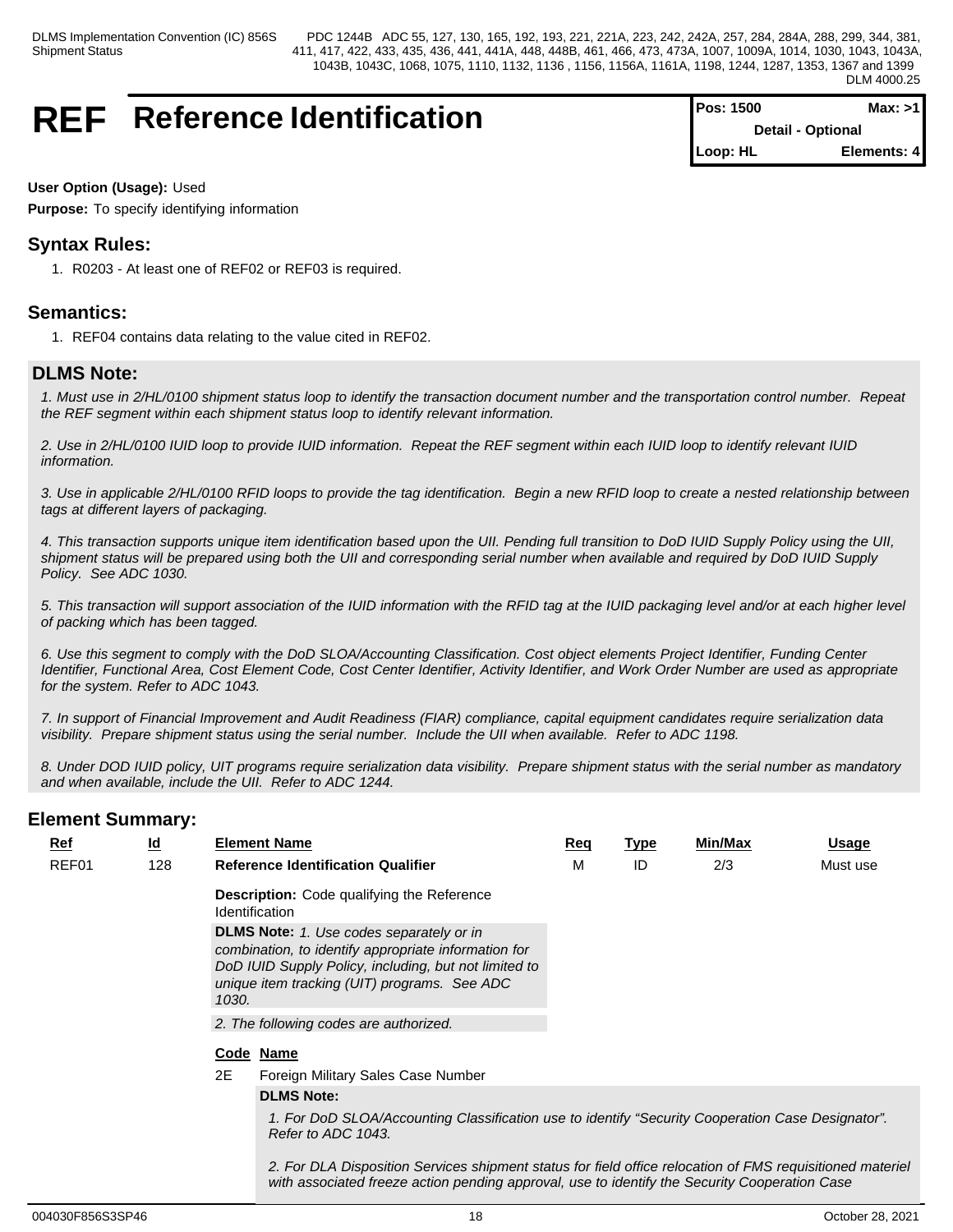#### **Code Name**

*Designator. Refer to ADC 1156A*

*3. Authorized DLMS enhancement; see introductory DLMS note 2f.*

#### 2I Tracking Number

#### **DLMS Note:**

*1. Use to identify all shipments to a Defense Reutilization and Marketing Office (DRMO) that qualify for in transit control procedures (e.g., the shipped materiel line item value is \$800 or more or the item is recorded as pilferable/sensitive). Cite Y in REF02 if shipment meets specified criteria.*

*2. DLMS enhancement; see introductory DLMS 2a.*

60 Account Suffix Code

#### **DLMS Note:**

*Use in conjunction with the DTID Number (REF04 Code W1) to identify the DTID Suffix Code, when applicable. DLMS enhancement, see ADC 466.*

#### 79 Cost Account

#### **DLMS Note:**

*1. For DoD SLOA/Accounting Classification use to identify "Cost Center Identifier". Refer to ADC 1043.* 

*2. Authorized DLMS enhancement; see introductory DLMS note 2f.*

86 Operation Number

#### **DLMS Note:**

*1. Use to identify the Key Operation (KO) Number associated with the JO.* 

*2. Authorized DLMS enhancement under DLA industrial activity support agreement. Refer to ADC 381.*

#### 91 Cost Element

#### **DLMS Note:**

*1. For DoD SLOA/Accounting Classification use to identify "Cost Element Code". Refer to ADC 1043.* 

*2. Authorized DLMS enhancement; see introductory DLMS note 2f.*

#### 98 Container/Packaging Specification Number

#### **DLMS Note:**

*For DLA Disposition Service Field Office shipments issued from a Disposition Services Container, enter the DLMS data element Disposition Services Container ID associated with the DTID. Separate shipment status transactions will be provided for each DTID identified to a specific Container ID. DLMS enhancement, see ADC 422.*

#### 9R Job Order Number

#### **DLMS Note:**

*1. Use to identify Job Order (JO) Number.* 

*2. Authorized DLMS enhancement under DLA industrial activity support agreement. Refer to ADC 381.*

#### 9X Account Category

#### **DLMS Note:**

*1. For DoD SLOA/Accounting Classification use to identify "Functional Area". Refer to ADC 1043.* 

*2. Authorized DLMS enhancement; see introductory DLMS note 2f.*

#### AN Associated Purchase Orders

#### **DLMS Note:**

*Use for cross-reference to the customer's internal Purchase Order (PO) Number (one PO Number per document number). Authorized for DLA-directed shipments to the Exchange, NEXCOM, MCX, and non-DoD customers as required. See ADC 473A.*

#### BE Business Activity

### **DLMS Note:**

*1. For DoD SLOA/Accounting Classification use to identify "Activity Identifier". Refer to ADC 1043.* 

*2. Authorized DLMS enhancement; see introductory DLMS note 2f.*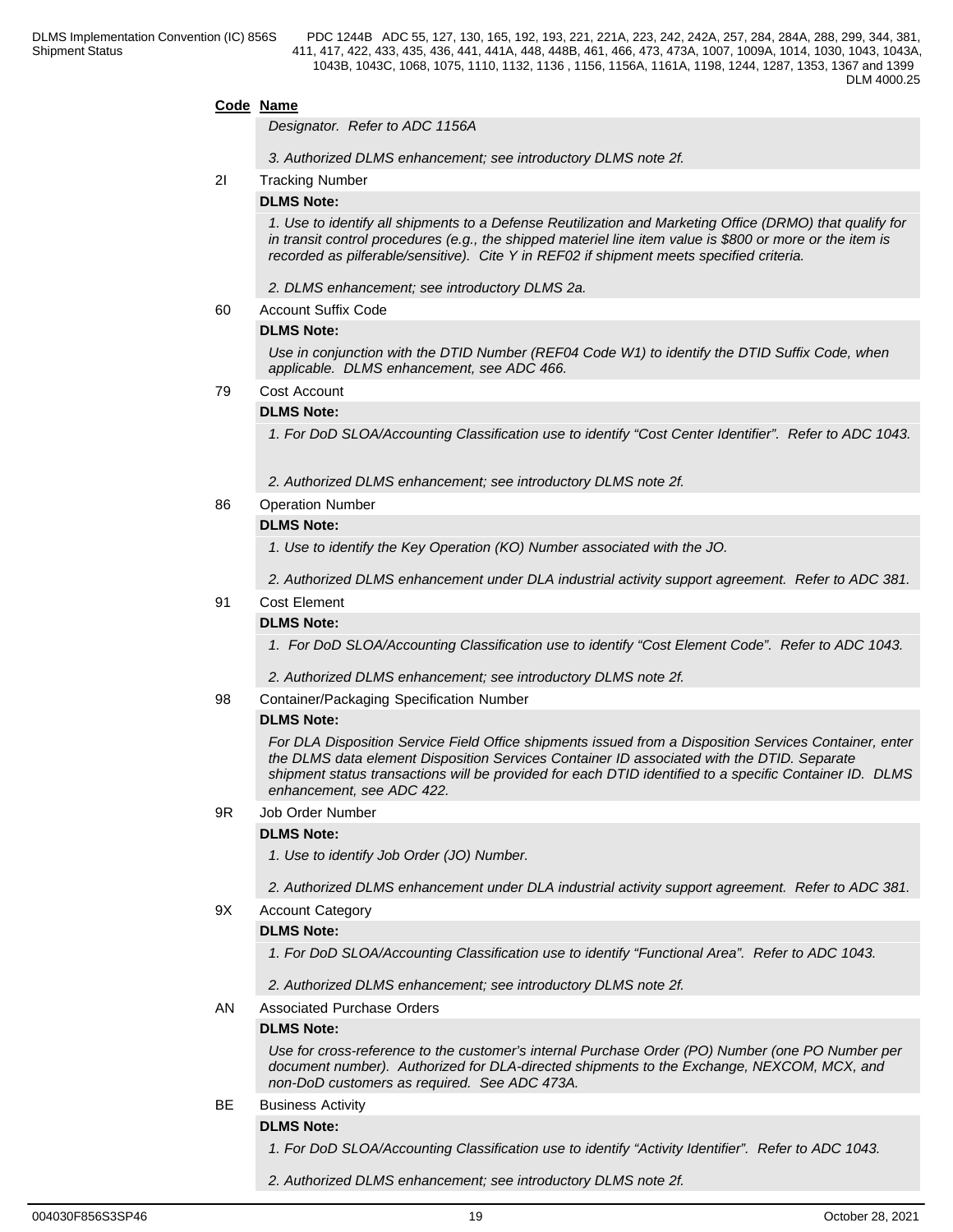#### **Code Name**

BT Batch Number

#### **DLMS Note:**

*1. Use in IUID loop to identify the manufacturer's batch/lot number or other number identifying the production run.*

*2. DLMS enhancement; see introductory DLMS 2a.*

CO Customer Order Number

#### **DLMS Note:**

*1. Use to identify the Customer Order Acceptance Record (COAR) applicable to the Job Order Number.*

*2. Authorized DLMS enhancement under DLA industrial activity support agreement. Refer to ADC 381 (or as applicable).*

#### DP Department Number

#### **DLMS Note:**

*1. For DoD SLOA/Accounting Classification use to identify "Department Regular". Refer to ADC 1043.*

*2. Authorized DLMS enhancement; see introductory DLMS note 2f.*

FG Fund Identification Number

#### **DLMS Note:**

*1. Use to identify the fund purpose code. Cite any fund purpose code in REF02 except code CR or DR.* 

*2. When identifying a Fund Code using REF04, identification of the fund purpose code is required to meet syntax rules and structured format designed to support future enhancement of appropriation/funding data.* 

#### JB Job (Project) Number

#### **DLMS Note:**

*1. For DoD SLOA/Accounting Classification use to identify "Project Identifier". Refer to ADC 1043.*

*2. Authorized DLMS enhancement; see introductory DLMS note 2f.*

#### JH Tag

#### **DLMS Note:**

*1. Use in applicable RFID loop to identify the RFID tag. The RFID will be reflected as a hexadecimal value.*

*2. Future enhancement: Use in the IUID loop when an RFID tag is applied to the individual item.* 

*3. DLMS enhancement; see introductory DLMS 2a.*

LI Line Item Identifier (Seller's)

#### **DLMS Note:**

*1. For DoD SLOA/Accounting Classification use to identify "Security Cooperation Case Line Item Identifier". Refer to ADC 1043.* 

*2. Authorized DLMS enhancement; see introductory DLMS note 2f.*

#### PA Price Area Number

#### **DLMS Note:**

*1. Use for shipments to disposal to indicate actual or estimated pricing information.*

*2. Available for all other shipment status as an optional data field to perpetuate the actual or estimated unit price from the associated supply status or materiel release order. This is an authorized DLMS enhancement.*

*3. A field size exceeding 7 positions (5 digits dollars and 2 digits cents) may not be received or understood by the recipient's automated processing system.*

*4. DLMS transactions authorize an expanded unit price field size of 9 digits for dollars and 2 digits for cents. The decimal point is passed in the transaction. If conversion to MILS legacy format is required, unit prices exceeding the legacy field size constraint will not be perpetuated. Authorized DLMS*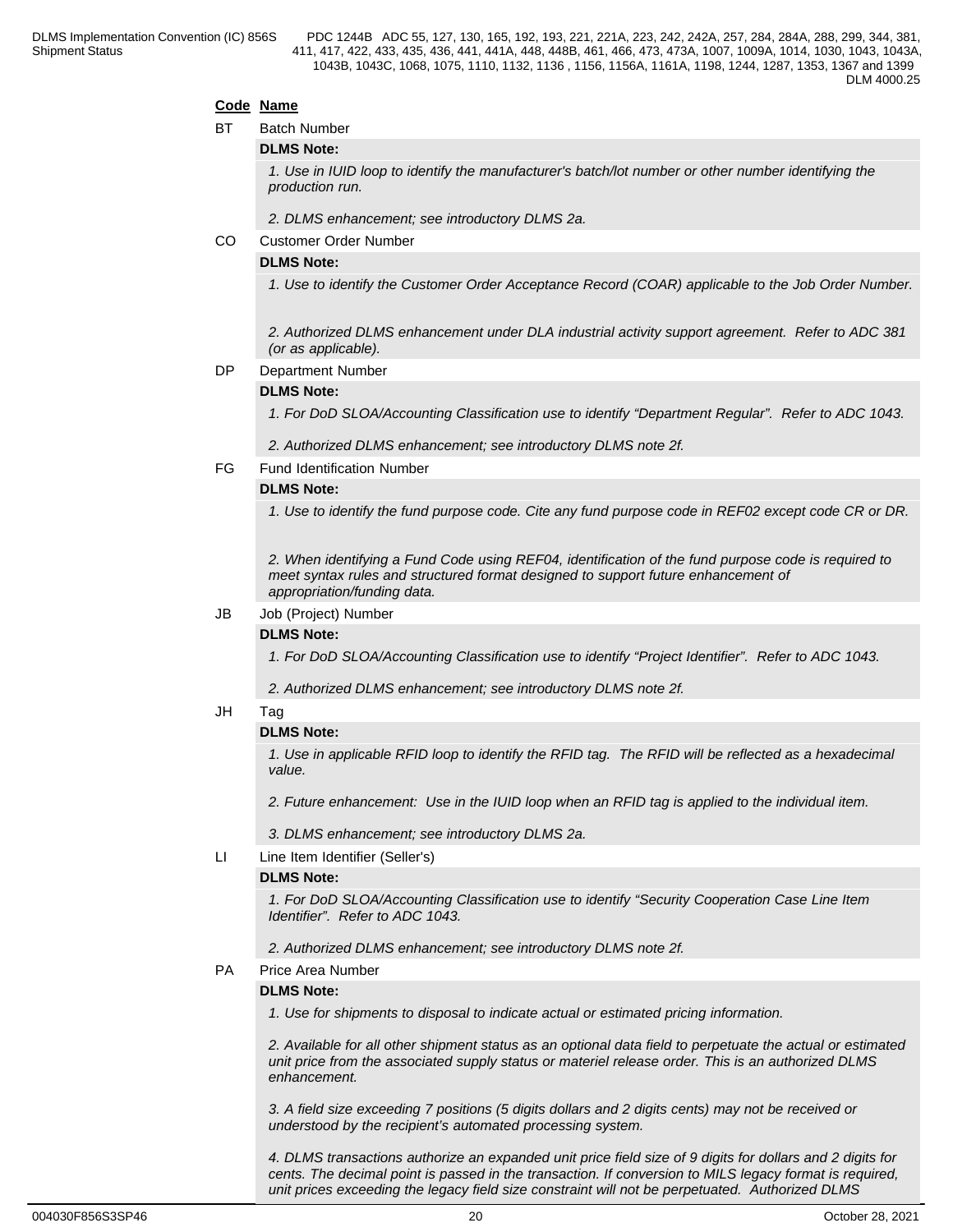#### **Code Name**

*migration enhancement; see introductory DLMS 2f. Refer to ADC 221A.*

*5. Use to identify the unit of use price when the unit of use indicator (1/BSN01/0200) is present. Authorized DLMS enhancement under DLA industrial activity support agreement. Refer to ADC 381.*

#### Q9 Repair Order Number

#### **DLMS Note:**

*Identifies the Associated Commercial Asset Visibility (CAV) Repair Document Number. Use to cite the appropriate repair document number (i.e., CAV Repair Cycle Document Number or CAV-Organic Repair Module (CAV-ORM) Repair Component Document Number), depending upon applicability. Must use for CAV shipment status to indicate the unique CAV Repair Cycle Document Number. A 'POS' is created for each item citing that item's unique CAV Repair Document Number (e.g., N994179077002). Refer to ADC 344 and ADC 461.*

#### QR Quality Report Number

#### **DLMS Note:**

*1. When applicable, use to cite the associated PQDR report control number (RCN) for exhibit tracking.*

*2. Authorized DLMS enhancement. Refer to ADC 1007.*

SE Serial Number

#### **DLMS Note:**

*1. Use in IUID loop to identify the serial number. See ADC 1030.*

*2. DLA Distribution must use in shipment of items designated as capital equipment candidates. All others use in accordance with Component guidance for capital equipment. See ADC 1198.*

*3. Must use in shipment of UIT program items. Refer to ADC 1244.*

*4. The serial number may not exceed 30 characters and may only include alpha numeric characters, dashes and forward slashes. Spaces are not allowed.* 

*5. DLMS enhancement; see introductory DLMS Note 2f.*

SI Shipper's Identifying Number for Shipment (SID)

#### **DLMS Note:**

*1. Must use in CAV shipment status (BSN06=WTP) to identify the contractor-assigned shipment number as shown on the shipping documentation. Normally applicable to a Materiel and Inspection Receiving Report (DD 250), but may apply to a DD 1348-1A employed by CAV contractors.*

*2. The shipment number may be 7 or 8 positions. If 8, the last position must be Z, indicating final shipment.*

*3. Authorized DLMS enhancement; see introductory DLMS 2a.*

#### TF Transfer Number

#### **DLMS Note:**

*1. For DoD SLOA/Accounting Classification use to identify "Department Transfer". Refer to ADC 1043.*

*2. Authorized DLMS enhancement; see introductory DLMS note 2f.*

#### TG Transportation Control Number (TCN)

#### **DLMS Note:**

*1. Use in 2/HL/0100 transaction reference number loop to identify the shipment unit TCN.*

*2. DLMS enhancement for shipments to disposal and shipments from Army Total Package Fielding Unit Materiel Fielding Points and staging sites.*

TN Transaction Reference Number

#### **DLMS Note:**

*1. Must use in the 2/HL/0100 shipment status loop to identify the customer assigned document number associated with the shipment unit. Use REF04 to identify the associated suffix code if applicable.*

*2. When status is applicable to a requisition alert, this field will perpetuate the alert document number. Authorized DLMS enhancement under DLA industrial activity support agreement. Refer to ADC 381.*

TT Terminal Code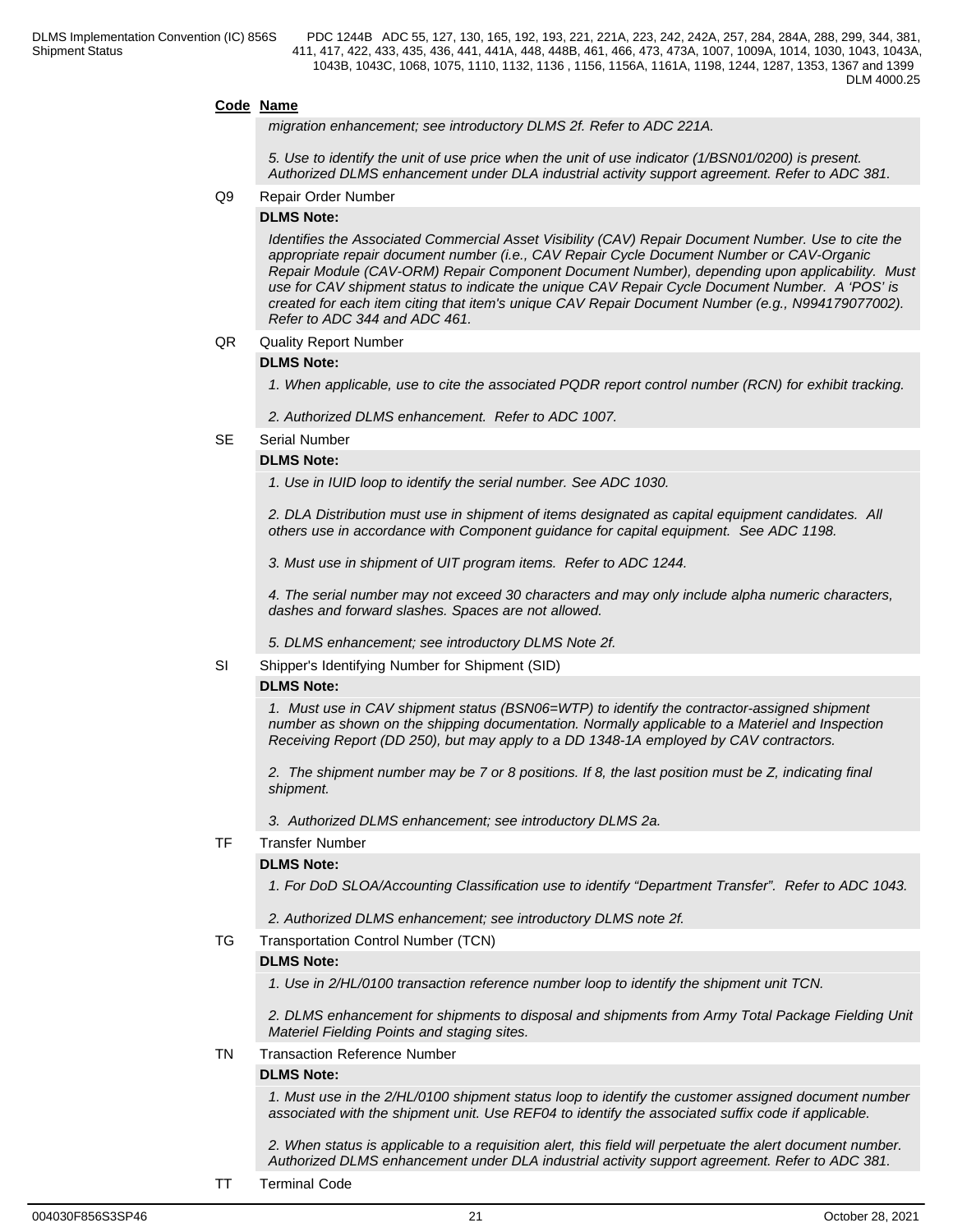#### **Code Name**

#### **DLMS Note:**

*Use only during legacy MILSTRIP-to-DLMS conversion processing to identify the point of embarkation for OCONUS shipments moving through the DTS, GBL/CBL, parcel post (except APO/FPO); and small package carrier shipments entering DTS and the POE. During the transition period, transactions originating as MILSTRIP DIC AS\_, Shipment Status, will carry the POE in this field due to the translator's inability to distinguish among code types. Refer to 2/LQ01/3500 qualifiers 36, Air Terminal Identifier Code, 37, Water Terminal Identifier, and 38, Consolidation and Containerization Point Code, for DLMS input.* 

#### U3 Unique Supplier Identification Number (USIN)

#### **DLMS Note:**

*1. Use in IUID loop to identify the UII value in REF03. See ADC 1030. A data maintenance action was approved in version 5020. The approved code/name is "UII - Department of Defense Unique Item Identifier".*

*2. DLA Distribution must use in shipment of items designated as capital equipment candidates when the item has been marked under IUID policy. All others use in accordance with Component guidance for capital equipment. See ADC 1198.*

*3. Must use in shipment of UIT program items when the item has been marked under IUID policy. Refer to ADC 1244.*

*4. DLMS enhancement; see introductory DLMS Note 2f.*

#### WO Work Order Number

#### **DLMS Note:**

*1. For DoD SLOA/Accounting Classification use to identify "Work Order Number".*

*2. Authorized DLMS enhancement; see introductory DLMS note 2f.*

#### X9 Internal Control Number

#### **DLMS Note:**

*Contractor's Reference Number is used to indicate the unique number used by the CAV II System to identify and track EDI transactions. Refer to ADC 344.* 

#### AGY Agency Disbursing Identifier Code

#### **DLMS Note:**

*1. For DoD SLOA/Accounting Classification use to identify "Agency Disbursing Identifier Code". Refer to ADC 1043.*

*2. Authorized DLMS enhancement; see introductory DLMS note 2f.*

*3. Qualifier AGY is a migration code approved for use in X12 version 7020.*

#### AGZ Agency Accounting Identifier

#### **DLMS Note:**

*1. For DoD SLOA/Accounting Classification use to identify "Agency Accounting Identifier". Refer to ADC 1043.*

*2. Authorized DLMS enhancement; see introductory DLMS note 2f.*

*3. Qualifier AGZ is a migration code approved for use in X12 version 7020.*

AVT Availability Type

#### **DLMS Note:**

*1. For DoD SLOA/Accounting Classification use to identify "Availability Type". Refer to ADC 1043.*

*2. Authorized DLMS enhancement; see introductory DLMS note 2f.*

*3. Qualifier AVT is a migration code approved for use in X12 version 7020.*

BET Business Event Type Code

#### **DLMS Note:**

*1. Reserved for DoD SLOA/Accounting Classification use to identify "Business Event Type Code". Refer to ADC 1043.*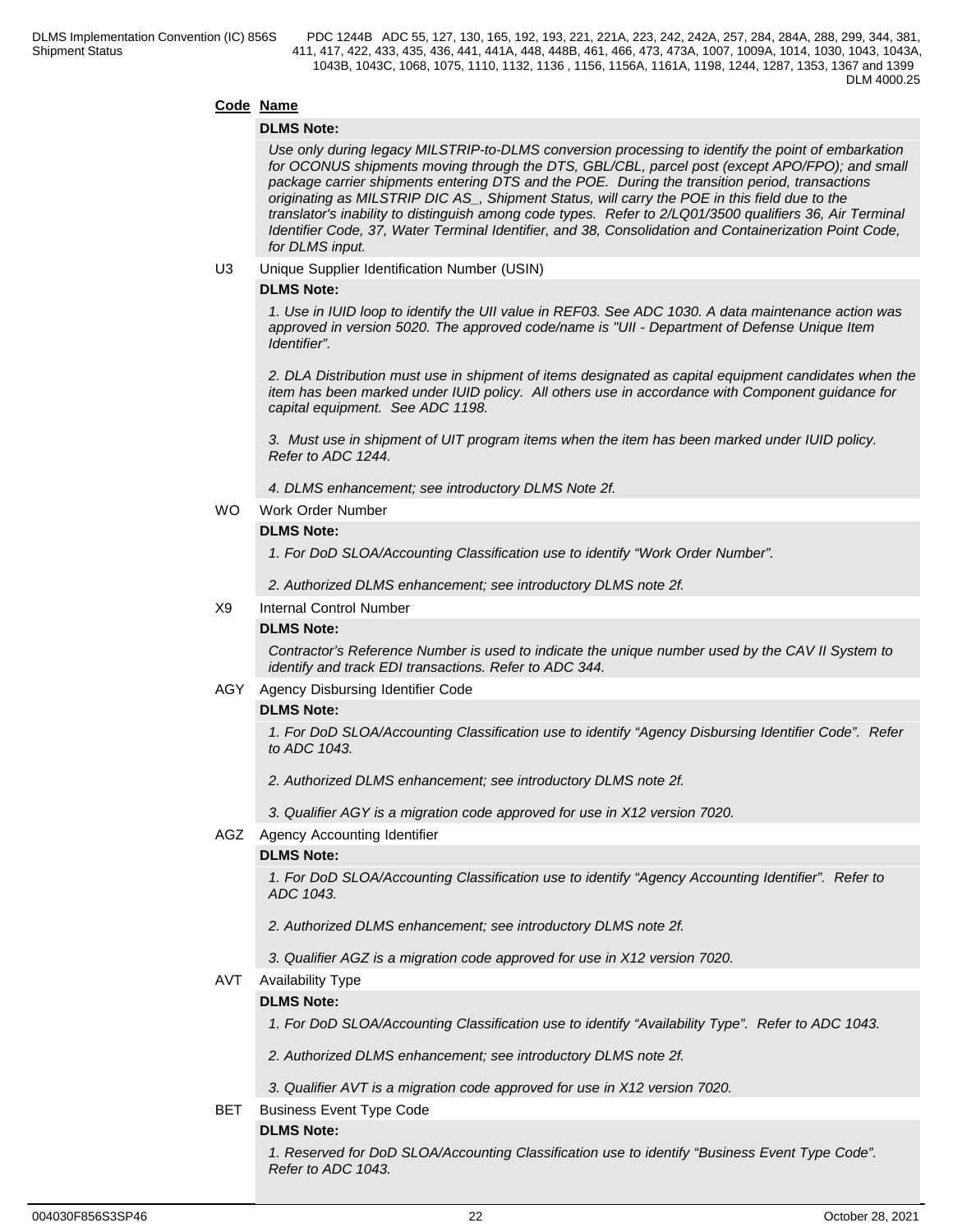#### **Code Name**

- *2. Business Event Type Code is a potential future DLMS enhancement; see introductory DLMS note 2a.*
- *3. Qualifier BET is a migration code approved for use in X12 version 7020.*
- BLI Budget Line Item

# **DLMS Note:**

*1. For DoD SLOA/Accounting Classification use to identify "Budget Line Item". Refer to ADC 1043.*

- *2. Authorized DLMS enhancement; see introductory DLMS note 2f.*
- *3. Qualifier BLI is a migration code approved for use in X12 version 7020.*

#### ECA Fund Identifier

#### **DLMS Note:**

*1. For DoD SLOA/Accounting Classification use to identify "Funding Center Identifier". Refer to ADC 1043.* 

*2. Authorized DLMS enhancement; see introductory DLMS note 2f.*

EVI Event Identification

### **DLMS Note:**

*Use for DLA Disposition Services PMR for relocation of FMS requisitioned materiel with associated freeze action pending approval. The only applicable value for this transaction is Code F=Freeze Indicator. Refer to ADC 1156.*

#### MAT Main Account

**DLMS Note:**

*1. For DoD SLOA/Accounting Classification use to identify "Main Account". Refer to ADC 1043.*

*2. Authorized DLMS enhancement; see introductory DLMS note 2f.*

*3. Qualifier MAT is a migration code approved for use in X12 version 7020.*

#### MDN Hazardous Waste Manifest Document Number

#### **DLMS Note:**

*For Hazardous Materiel/Hazardous Waste turn-ins to a DLA Disposition Service Field Office, enter the Hazardous Waste Profile Sheet Reference Number, which documents the nature of the hazard per the Generator Communication (GenComm) Standard. DLMS enhancement, see ADC 422.*

PWC Preliminary Work Candidate Number

#### **DLMS Note:**

*1. Use to identify a Requisition Alert Document Number when status is provided on the associated funded requisition.* 

*2. Used in support of Navy Shipyards to associate the funded requisition with a previously submitted requisition alert.* 

*3. Authorized DLMS enhancement under DLA industrial activity support agreement. Refer to ADC 381.*

#### REB Reimbursable Code

#### **DLMS Note:**

*1. For DoD SLOA/Accounting Classification use to identify "Reimbursable Flag". Refer to ADC 1043.*

*2. Authorized DLMS enhancement; see introductory DLMS note 2f.*

*3. Qualifier REB is a migration code approved for use in X12 version 7020.*

#### SAT Sub Account

#### **DLMS Note:**

*1. For DoD SLOA/Accounting Classification use to identify "Sub Account". Refer to ADC 1043.*

- *2. Authorized DLMS enhancement; see introductory DLMS note 2f.*
- *3. Qualifier SAT is a migration code approved for use in X12 version 7020.*
- SBA Sub-Allocation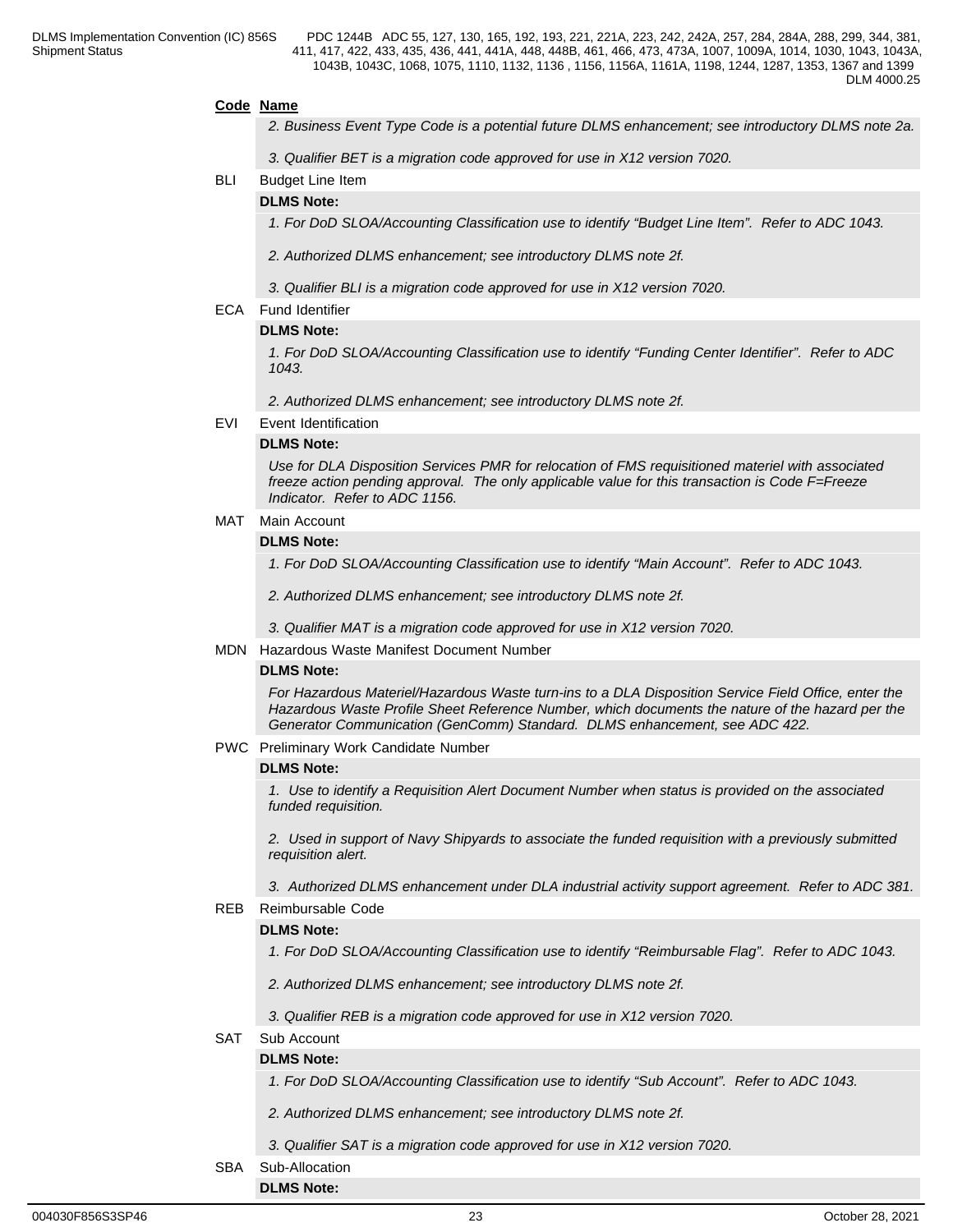#### **Code Name**

*1. For DoD SLOA/Accounting Classification use to identify "Sub-Allocation (formerly known as Limit/Subhead)". Refer to ADC 1043.*

*2. Authorized DLMS enhancement; see introductory DLMS note 2f.*

*3. Qualifier SBA is a migration code approved for use in X12 version 7020.*

SCC Security Cooperation Customer Code

#### **DLMS Note:**

*1. For DoD SLOA/Accounting Classification use to identify "Security Cooperation Customer Code". Refer to ADC 1043.*

*2. Also applicable to DLA Disposition Services shipment status for field office relocation of FMS requisitioned materiel with associated freeze action pending approval. Refer to ADC 1156.*

*3. DLMS enhancement; see introductory DLMS note 2d. A field size exceeding 2 positions is not supportable under current MILSTRIP and MAPAC processes. Three character codes are not authorized at this time.*

- *4. Qualifier SCC is a migration code approved for use in X12 version 7020.*
- SCI Security Cooperation Implementing Agency

#### **DLMS Note:**

*1. For DoD SLOA/Accounting Classification use to identify "Security Cooperation Implementing Agency". Refer to ADC 1043.*

*2. Also applicable to DLA Disposition Services shipment status for field office relocation of FMS requisitioned materiel with associated freeze action pending approval. Refer to ADC 1156.*

*3. Authorized DLMS enhancement; see introductory DLMS note 2f. A field size exceeding 3 positions is not supportable under current MILSTRIP processes. Four character codes are not authorized at this time.*

*4. Qualifier SCI is a migration code approved for use in X12 version 7020.*

#### SCL Sub Class

### **DLMS Note:**

*1. Reserved for DoD SLOA/Accounting Classification use to identify "Sub Class". Refer to ADC 1043.*

*2. Sub Class is a potential future DLMS enhancement; see introductory DLMS note 2a.*

*3. Qualifier SCL is a migration code approved for use in X12 version 7020.*

### XX4 Object Code

#### **DLMS Note:**

*1. For DoD SLOA/Accounting Classification use to identify "Object Class". Refer to ADC 1043.*

*2. Qualifier XX4 is a migration code approved for use in X12 version 4040.*

*3. Authorized DLMS enhancement; see introductory DLMS note 2f.*

| REF02 | 127 | <b>Reference Identification</b>                                                                                                                       | Χ | AN | 1/50 | Used |  |
|-------|-----|-------------------------------------------------------------------------------------------------------------------------------------------------------|---|----|------|------|--|
|       |     | <b>Description:</b> Reference information as defined for a<br>particular Transaction Set or as specified by the<br>Reference Identification Qualifier |   |    |      |      |  |
| REF03 | 352 | <b>Description</b>                                                                                                                                    | X | AN | 1/80 | Used |  |
|       |     | <b>Description:</b> A free-form description to clarify the<br>related data elements and their content                                                 |   |    |      |      |  |
|       |     | <b>DLMS Note:</b> 1. Use with REF01 code FG and<br>REF04 code AT to cite the supplemental accounting<br>classification data.                          |   |    |      |      |  |
|       |     | 2. Use to indicate UII value when REF01=U3.                                                                                                           |   |    |      |      |  |
|       |     | 3. DLMS enhancement; see introductory DLMS 2a.                                                                                                        |   |    |      |      |  |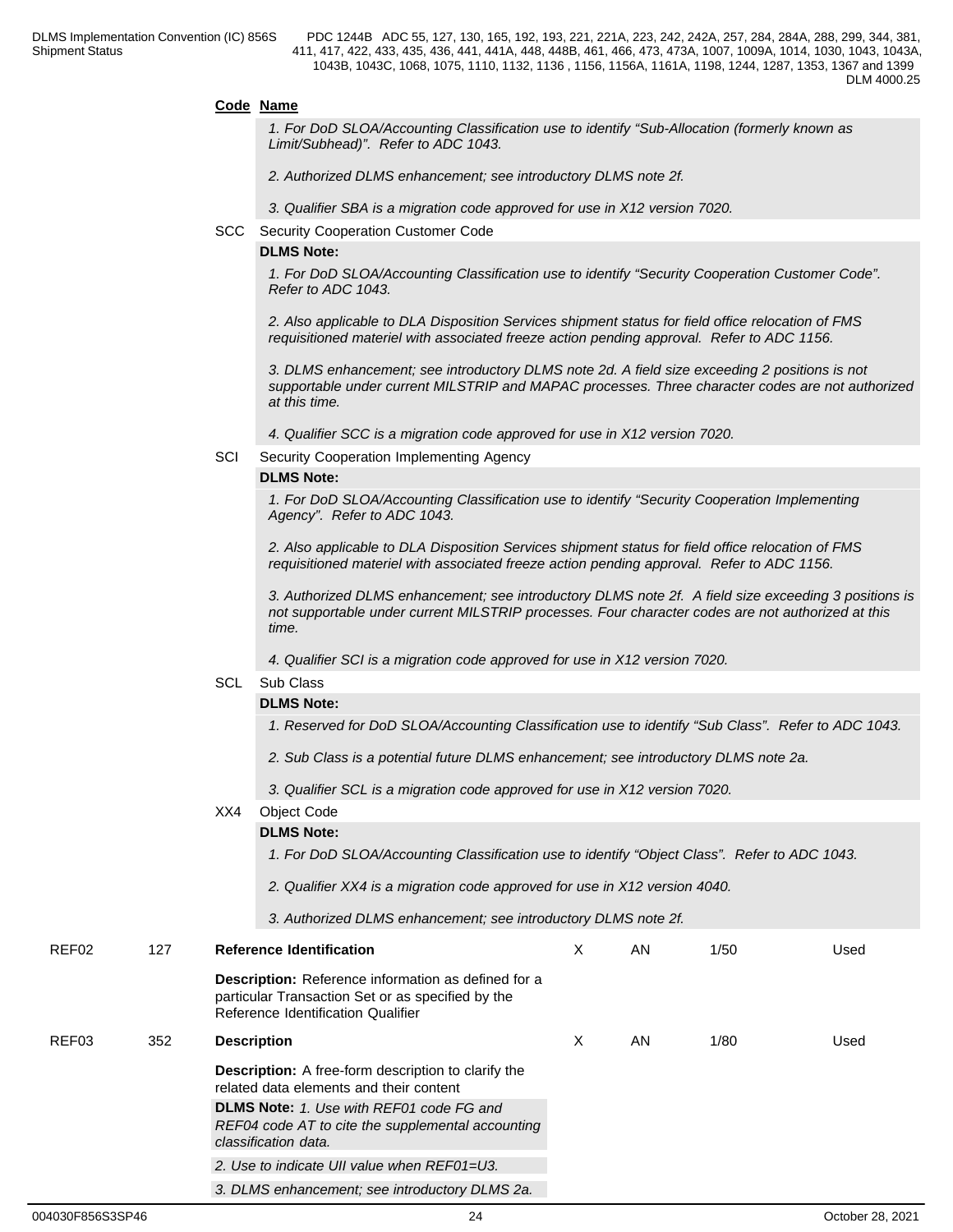| <b>Ref</b> | <u>ld</u> |           | <b>Element Name</b>                                                                                                                                                                                                                                                                                                                                                                                                                                                                                                                                                                                                                                                                                                                                                                                                                                                                           | Req | <b>Type</b> | Min/Max | <b>Usage</b> |
|------------|-----------|-----------|-----------------------------------------------------------------------------------------------------------------------------------------------------------------------------------------------------------------------------------------------------------------------------------------------------------------------------------------------------------------------------------------------------------------------------------------------------------------------------------------------------------------------------------------------------------------------------------------------------------------------------------------------------------------------------------------------------------------------------------------------------------------------------------------------------------------------------------------------------------------------------------------------|-----|-------------|---------|--------------|
| REF04      | C040      |           | Reference Identifier                                                                                                                                                                                                                                                                                                                                                                                                                                                                                                                                                                                                                                                                                                                                                                                                                                                                          | O   | Comp        |         | Used         |
|            |           | $FG$ ):   | <b>Description:</b> To identify one or more reference<br>numbers or identification numbers as specified by<br>the Reference Qualifier<br><b>DLMS Note:</b> 1. Use REF04 to associate data with<br>the REF01. When needed, use codes from<br>REF04-01 and the next available combination of<br>data element 128/127 pairs to provide the<br>necessary data.<br>2. When providing financial data (REF01 is code<br>If providing only the fund code use REF04-01 code<br>FU and cite the fund code in REF04-02. For                                                                                                                                                                                                                                                                                                                                                                              |     |             |         |              |
|            |           |           | example: REF01=FG; REF02=FC; REF04-01<br>(composite)=FU; REF04-02= fund code value.<br>If providing only the long line accounting data use<br>REF04-01 code AT and cite the basic appropriation<br>data in REF04-02. Use REF04-03 code 10 and cite                                                                                                                                                                                                                                                                                                                                                                                                                                                                                                                                                                                                                                            |     |             |         |              |
|            |           | pair.     | the accounting station number in REF04-04.<br>If providing both, use REF04-01 code FU,<br>REF04-03 code AT, and REF04-05 code 10 citing<br>the related data in the second data element of the                                                                                                                                                                                                                                                                                                                                                                                                                                                                                                                                                                                                                                                                                                 |     |             |         |              |
| REF04-01   | 128       |           | <b>Reference Identification Qualifier</b>                                                                                                                                                                                                                                                                                                                                                                                                                                                                                                                                                                                                                                                                                                                                                                                                                                                     | м   | ID          | 2/3     | Must use     |
|            |           | REF04-02. | <b>Description:</b> Code qualifying the Reference<br><b>Identification</b><br>DLMS Note: 1. Use one of codes 08, AW, BL, BM,<br>IZ, K2, K3, ZH, or WY with REF01 code TG (TCN)<br>to identify a secondary transportation number.<br>Where applicable, two secondary transportation<br>numbers may be provided, e.g. for CAV shipment<br>status the carrier tracking number (PRO) may be<br>identified in REF04-01 and the bill of lading number<br>(commercial or Government) may be identified in<br>2. For CAV shipment status, must use to identify the<br>procurement document which authorized the<br>commercial contractor to repair and ship GFP into<br>DoD inventories. Use with contractor-assigned<br>shipment number (REF01 Code SI).<br>3. Under ADC 1014, GFP contract data is<br>transitioned from the REF segment to the GF<br>Segment. Delayed implementation is authorized. |     |             |         |              |
|            |           | 08        | Code Name                                                                                                                                                                                                                                                                                                                                                                                                                                                                                                                                                                                                                                                                                                                                                                                                                                                                                     |     |             |         |              |
|            |           |           | Carrier Assigned Package Identification Number<br><b>DLMS Note:</b>                                                                                                                                                                                                                                                                                                                                                                                                                                                                                                                                                                                                                                                                                                                                                                                                                           |     |             |         |              |
|            |           | 10        | 1. Use to identify carrier tracking (PRO) number (when carrier is other than the United States Postal<br>Service). Use recommended in conjunction with identification of the carrier (2/N101/2200 qualifier CA).<br>2. Authorized DLMS migration enhancement; see introductory DLMS 2f.<br><b>Account Managers Code</b>                                                                                                                                                                                                                                                                                                                                                                                                                                                                                                                                                                       |     |             |         |              |
|            |           |           | <b>DLMS Note:</b>                                                                                                                                                                                                                                                                                                                                                                                                                                                                                                                                                                                                                                                                                                                                                                                                                                                                             |     |             |         |              |
|            |           |           | 1. Use in one of REF04-03 or REF04-05 to identify the authorized accounting activity (AAA)/accounting<br>disbursing station number (ADSN)/fiscal station number (FSN).                                                                                                                                                                                                                                                                                                                                                                                                                                                                                                                                                                                                                                                                                                                        |     |             |         |              |
|            |           |           | 2. DLMS enhancement; see introductory DLMS 2a.                                                                                                                                                                                                                                                                                                                                                                                                                                                                                                                                                                                                                                                                                                                                                                                                                                                |     |             |         |              |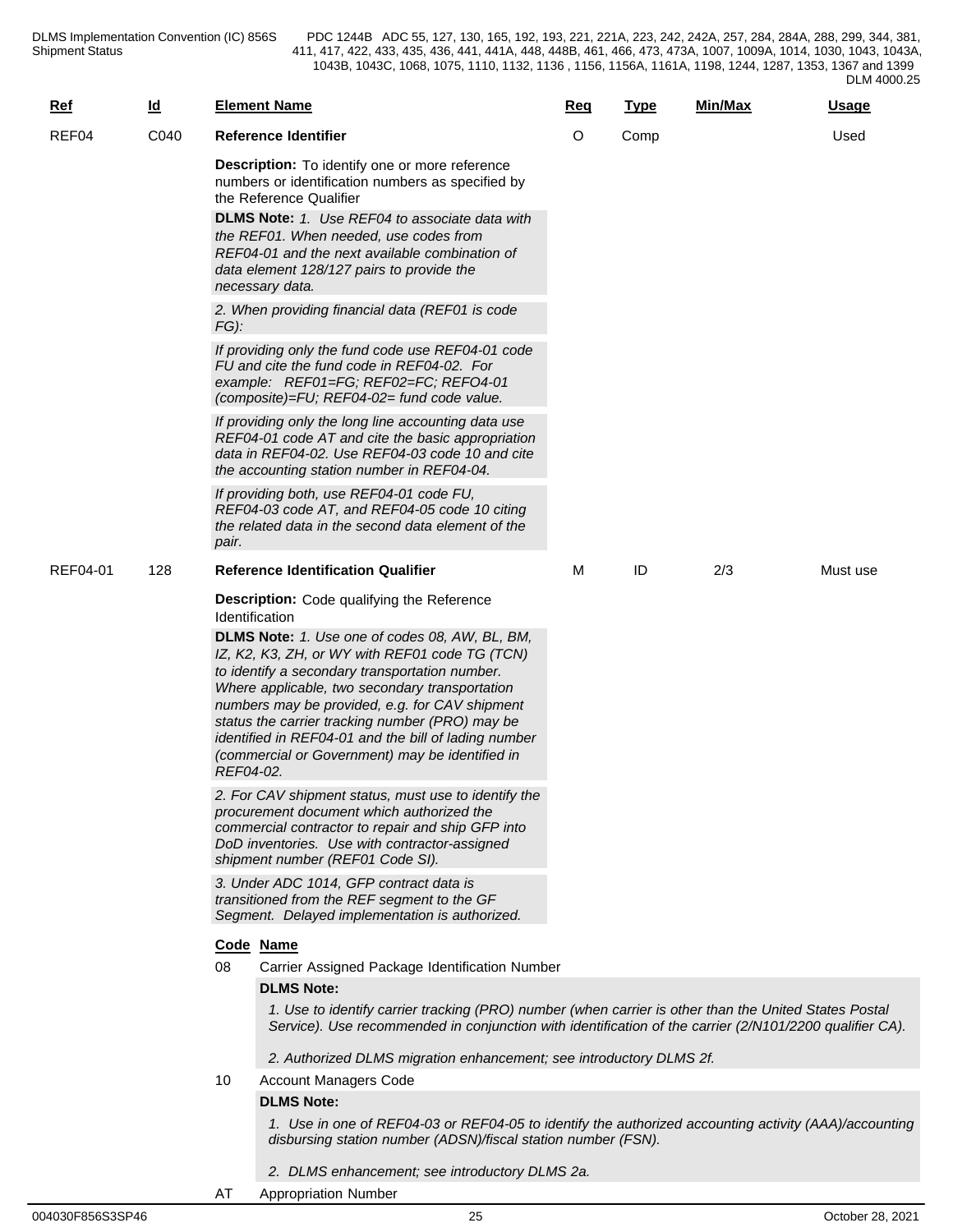#### **Code Name**

#### **DLMS Note:**

- *1. Use in one of REF04-01 or REF04-03 to identify the basic appropriation data.*
- *2. DLMS enhancement; see introductory DLMS 2a.*
- AW Air Waybill Number

#### **DLMS Note:**

- *1. Use to identify the shipment unit air waybill number.*
- *2. Authorized DLMS migration enhancement; see introductory DLMS 2f.*
- BL Government Bill of Lading

#### **DLMS Note:**

- *1. Use to identify the government bill of lading.*
- *2. Authorized DLMS migration enhancement; see introductory DLMS 2f.*
- BM Bill of Lading Number

#### **DLMS Note:**

*1. Use to identify the shipment unit commercial bill of lading number.*

- *2. Authorized DLMS migration enhancement; see introductory DLMS 2f.*
- CT Contract Number

#### **DLMS Note:**

*1. Must use for CAV shipment status, to identify the procurement instrument identifier (PIID) authorizing repair/return of GFP. Use the legacy procurement instrument identification number (PIIN) pending transition to the PIID. When procurement is authorized under a PIID call/order number (F in 9th position), provide the value in the PIID field. Refer to ADC 1161A.*

*2. Under ADC 1014, GFP contract information is transitioned from the REF segment to the GF Segment. Delayed implementation is authorized.* 

*3. Authorized DLMS enhancement; see introductory DLMS 2a.*

#### FU Fund Code

#### **DLMS Note:**

*Use with REF01 code FG to identify the Fund Code. Use to accommodate legacy system requirements. Use in Lateral Referral Order (LRO) shipment status to identify the fund code to which the credit for the materiel and reimbursement for the packaging, crating, handling and transportation (PCH&T) cost is to be provided.*

IZ Insured Parcel Post Number

#### **DLMS Note:**

- *1. Use to identify the shipment unit insured parcel post number.*
- *2. Authorized DLMS migration enhancement; see introductory DLMS 2f.*
- K1 Foreign Military Sales Notice Number

#### **DLMS Note:**

*1. Use for Foreign Military Sales (FMS) shipments made on commercial bill of lading or commercial collect bill of lading, to identify the shipment unit FMS notice number.*

*2. DLMS enhancement; see introductory DLMS 2a.*

#### K2 Certified Mail Number

#### **DLMS Note:**

- *1. Use to identify the shipment unit certified mail number.*
- *2. Authorized DLMS migration enhancement; see introductory DLMS 2f.*
- K3 Registered Mail Number

## **DLMS Note:**

- *1. Use to identify the shipment unit registered parcel post number.*
- *2. Authorized DLMS migration enhancement; see introductory DLMS 2f.*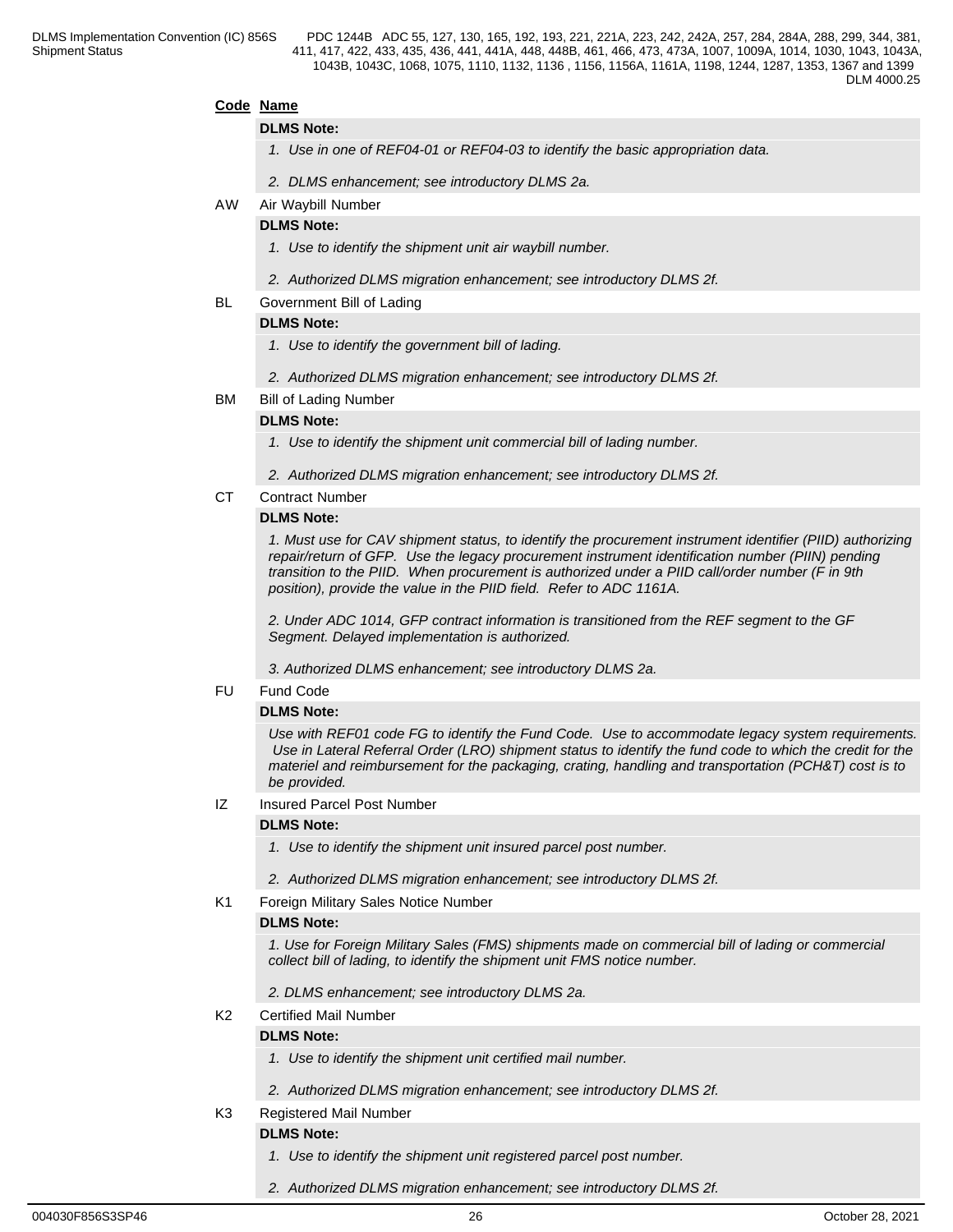#### **Code Name**

W1 Disposal Turn-In Document Number

#### **DLMS Note:**

*1. Use to identify the DTID number when provided as a secondary reference number. The DTID number is used by DLA Disposition Services as a unique number to identify property that was turned into a DLA Disposition Service Field Office. The value of the DTID may be the original turn-in document number or may be a unique control number (UCN) assigned by the Field Office during receipt processing when the original DTID number is not adequate to uniquely identify the property. DLMS Enhancement, see ADC 422*

*2. For DLA Disposition Service Field Office shipments, when there is no Suffix Code associated with the customer's Document Number, enter the correlating DTID in the REF04-02. If there is a Suffix Code, then enter the DTID in the REF04-04. DLMS enhancement, see ADC 422.*

#### W8 Suffix **Suffix Suffix Suffix Suffix Suffix Suffix SUFFIX SUFFIX SUFFIX**

#### **DLMS Note:**

*1. Use with REF01 code TN to identify the transaction number suffix.*

*2. When used in association with the Requisition Alert Document Number (Qualifier PWC, above), this will be the requisition alert document suffix. The Requisition Alert Document Number Suffix is an authorized DLMS enhancement under DLA industrial activity support agreement. Refer to ADC 381.*

#### WY Waybill Number

#### **DLMS Note:**

- *1. Use to identify the shipment unit surface waybill number.*
- *2. Authorized DLMS migration enhancement; see introductory DLMS 2f.*
- ZH Carrier Assigned Reference Number

#### **DLMS Note:**

*1. Use to identify the shipment unit express mail number.*

*2. Authorized DLMS migration enhancement; see introductory DLMS 2f.*

| REF04-02 | 127 |                | <b>Reference Identification</b>                                                                                                                                                                                                                                                                    | M | AN | 1/50 | Must use |  |  |  |  |
|----------|-----|----------------|----------------------------------------------------------------------------------------------------------------------------------------------------------------------------------------------------------------------------------------------------------------------------------------------------|---|----|------|----------|--|--|--|--|
|          |     |                | <b>Description:</b> Reference information as defined for a<br>particular Transaction Set or as specified by the<br>Reference Identification Qualifier                                                                                                                                              |   |    |      |          |  |  |  |  |
| REF04-03 | 128 |                | <b>Reference Identification Qualifier</b>                                                                                                                                                                                                                                                          | X | ID | 2/3  | Used     |  |  |  |  |
|          |     |                | <b>Description:</b> Code qualifying the Reference<br>Identification<br><b>DLMS Note:</b> For other valid codes, see REF04,<br>C04001.                                                                                                                                                              |   |    |      |          |  |  |  |  |
|          |     |                | Code Name                                                                                                                                                                                                                                                                                          |   |    |      |          |  |  |  |  |
|          |     | OQ.            | <b>Order Number</b>                                                                                                                                                                                                                                                                                |   |    |      |          |  |  |  |  |
|          |     |                | <b>DLMS Note:</b>                                                                                                                                                                                                                                                                                  |   |    |      |          |  |  |  |  |
|          |     |                | 1. Use for CAV shipment status to identify the legacy four-position call/order number associated with<br>the PIIN in (REF04-01 Code CT).                                                                                                                                                           |   |    |      |          |  |  |  |  |
|          |     |                | 2. Do not use for the PIID call/order number. The PIID call/order number is mapped to REF01, Code<br>CT. Refer to ADC 1161A.                                                                                                                                                                       |   |    |      |          |  |  |  |  |
|          |     |                | 3. Under ADC 1014, GFP contract information is transitioned from the REF segment to the GF<br>Segment. Delayed implementation is authorized.                                                                                                                                                       |   |    |      |          |  |  |  |  |
|          |     |                | 4. Authorized DLMS enhancement; see introductory DLMS 2a.                                                                                                                                                                                                                                          |   |    |      |          |  |  |  |  |
|          |     | W <sub>1</sub> | Disposal Turn-In Document Number                                                                                                                                                                                                                                                                   |   |    |      |          |  |  |  |  |
|          |     |                | <b>DLMS Note:</b>                                                                                                                                                                                                                                                                                  |   |    |      |          |  |  |  |  |
|          |     |                | 1. Use to identify the DTID number when provided as a secondary reference number. The DTID<br>number is used by DLA Disposition Services as a unique number to identify property that was turned<br>into a DLA Disposition Service Field Office. The value of the DTID may be the original turn-in |   |    |      |          |  |  |  |  |
|          |     |                |                                                                                                                                                                                                                                                                                                    |   |    |      |          |  |  |  |  |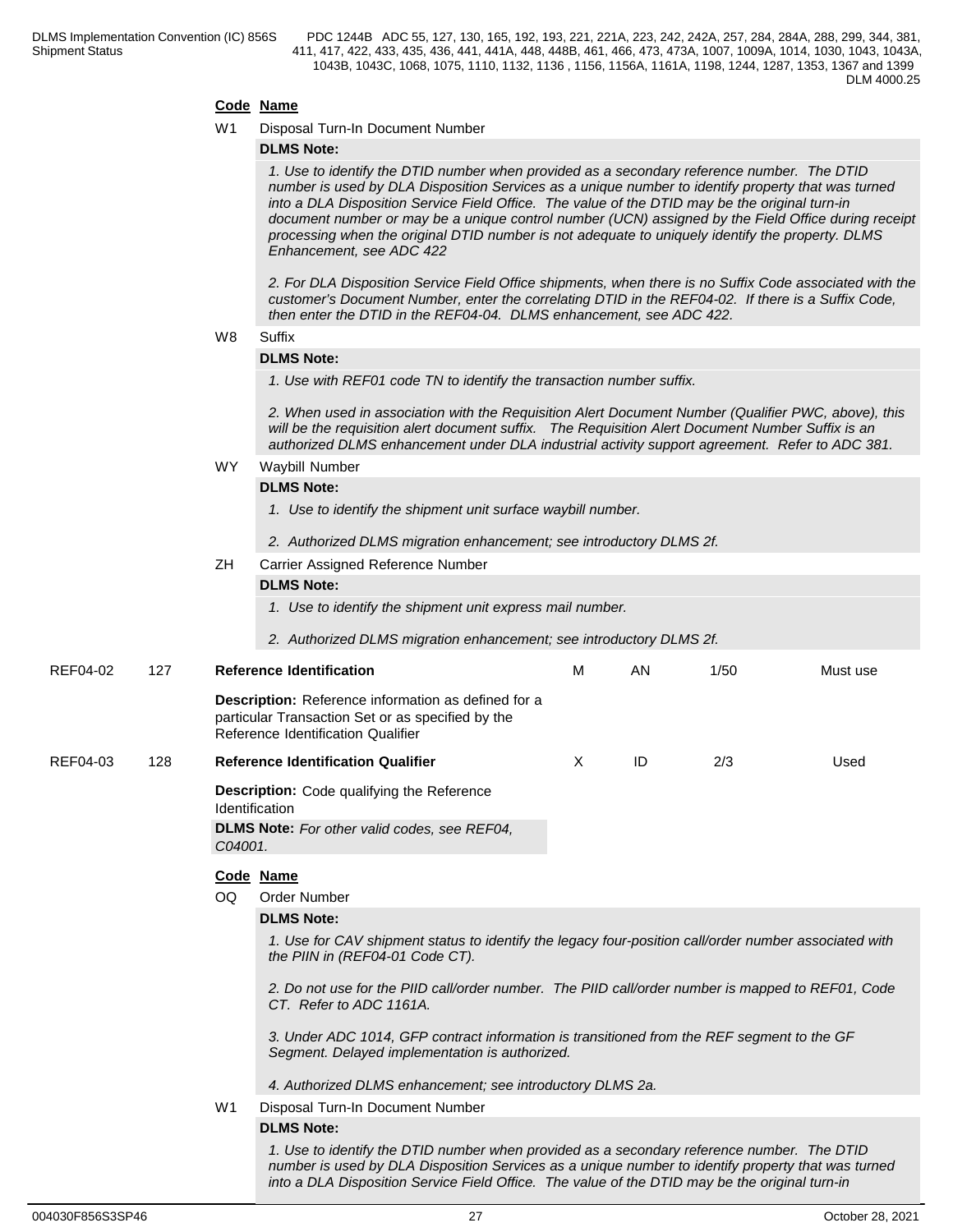#### **Code Name**

*document number or may be a unique control number (UCN) assigned by the Field Office during receipt processing when the original DTID number is not adequate to uniquely identify the property. DLMS Enhancement, see ADC 422.*

*2. For DLA Disposition Service Field Office shipments, when there is no Suffix Code associated with the customer's Document Number, enter the correlating DTID in the REF04-02. If there is a Suffix Code, then enter the DTID in the REF04-04. DLMS enhancement, see ADC 422.*

| <b>REF04-04</b> | 127 |           | <b>Reference Identification</b>                                                                                                                | X            | AN | 1/50 | Used |
|-----------------|-----|-----------|------------------------------------------------------------------------------------------------------------------------------------------------|--------------|----|------|------|
|                 |     |           | Description: Reference information as defined for a<br>particular Transaction Set or as specified by the<br>Reference Identification Qualifier |              |    |      |      |
| <b>REF04-05</b> | 128 |           | <b>Reference Identification Qualifier</b>                                                                                                      | $\times$     | ID | 2/3  | Used |
|                 |     |           | <b>Description:</b> Code qualifying the Reference<br>Identification<br>DLMS Note: For valid codes, see REF04, C04001.                          |              |    |      |      |
|                 |     |           | Code Name                                                                                                                                      |              |    |      |      |
|                 |     | <b>BL</b> | Government Bill of Lading                                                                                                                      |              |    |      |      |
|                 |     |           | <b>DLMS Note:</b>                                                                                                                              |              |    |      |      |
|                 |     |           | 1. Use to identify the government bill of lading.                                                                                              |              |    |      |      |
|                 |     |           | 2. Authorized DLMS enhancement.                                                                                                                |              |    |      |      |
|                 |     | <b>BM</b> | <b>Bill of Lading Number</b>                                                                                                                   |              |    |      |      |
|                 |     |           | <b>DLMS Note:</b>                                                                                                                              |              |    |      |      |
|                 |     |           | 1. Use to identify the shipment unit commercial bill of lading number.                                                                         |              |    |      |      |
|                 |     |           |                                                                                                                                                |              |    |      |      |
|                 |     |           | 2. Authorized DLMS enhancement.                                                                                                                |              |    |      |      |
|                 |     | C7        | <b>Contract Line Item Number</b><br><b>DLMS Note:</b>                                                                                          |              |    |      |      |
|                 |     |           | 1. Must use for CAV shipment status with contract number (REF04-01 code CT) to identify the                                                    |              |    |      |      |
|                 |     |           | application CLIN/SubCLIN.                                                                                                                      |              |    |      |      |
|                 |     |           | 2. Under ADC 1014, GFP contract information is transitioned from the REF segment to the GF<br>Segment. Delayed implementation is authorized.   |              |    |      |      |
|                 |     |           | 3. Authorized DLMS enhancement.                                                                                                                |              |    |      |      |
| <b>REF04-06</b> | 127 |           | <b>Reference Identification</b>                                                                                                                | $\mathsf{X}$ | AN | 1/50 | Used |
|                 |     |           | Description: Reference information as defined for a<br>particular Transaction Set or as specified by the<br>Reference Identification Qualifier |              |    |      |      |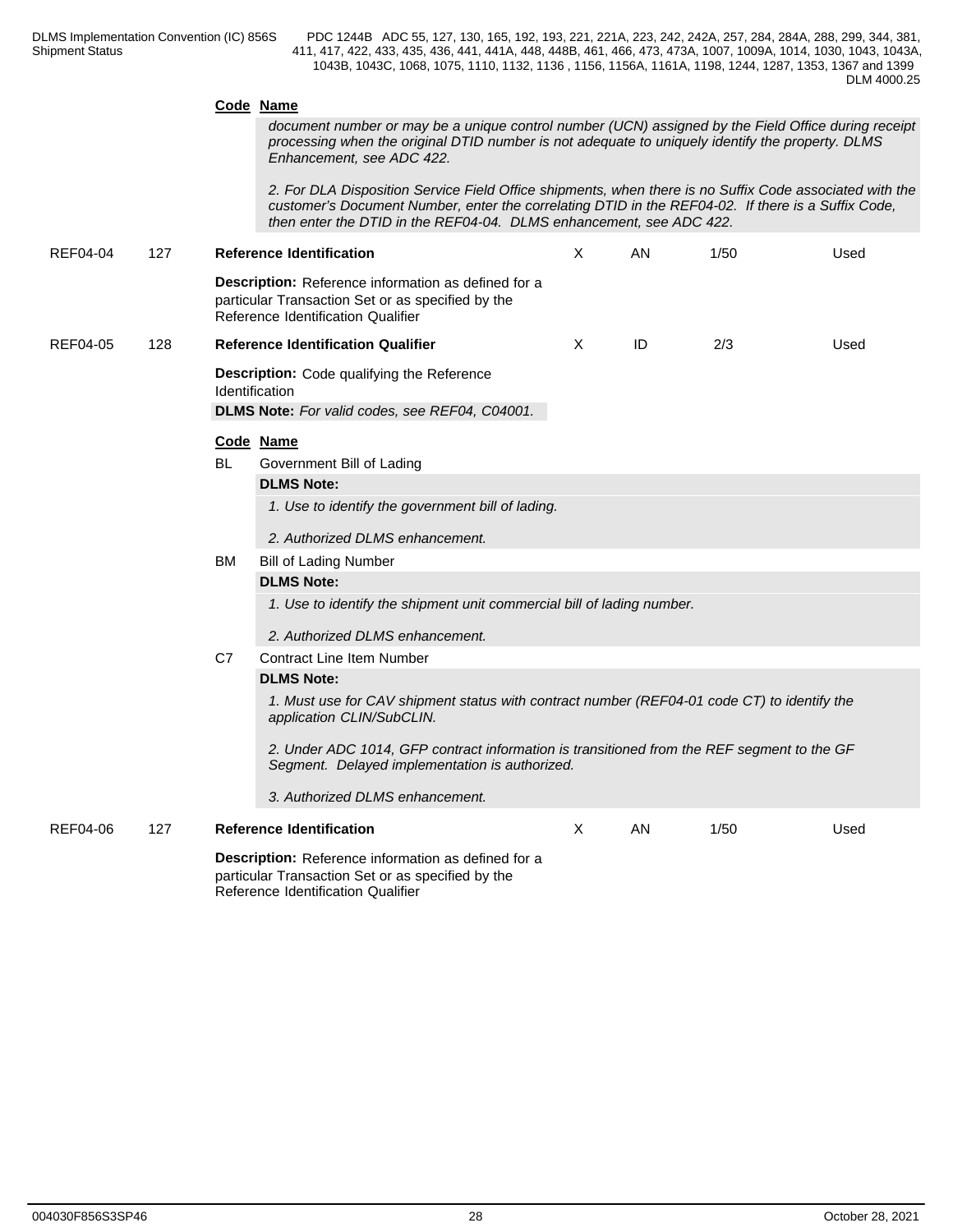# **DTM** Date/Time Reference

| <b>IPos: 2000</b>        | Max: 10     |  |
|--------------------------|-------------|--|
| <b>Detail - Optional</b> |             |  |
| Loop: HL                 | Elements: 3 |  |

**User Option (Usage):** Used

**Purpose:** To specify pertinent dates and times

# **Syntax Rules:**

- 1. R020305 At least one of DTM02, DTM03 or DTM05 is required.
- 2. C0403 If DTM04 is present, then DTM03 is required.
- 3. P0506 If either DTM05 or DTM06 is present, then the other is required.

# **DLMS Note:**

- *1. Use in the 2/HL/0100 shipment status loop to identify dates associated with the shipment status.*
- *2. Use in the 2/HL/0100 Finance loop to comply with DoD SLOA/Accounting Classification information requirements.*

| Ref   | $\underline{\mathsf{Id}}$ |     | <b>Element Name</b>                                                                                                                                                                | Req | <b>Type</b> | <b>Min/Max</b> | Usage    |  |  |  |
|-------|---------------------------|-----|------------------------------------------------------------------------------------------------------------------------------------------------------------------------------------|-----|-------------|----------------|----------|--|--|--|
| DTM01 | 374                       |     | <b>Date/Time Qualifier</b>                                                                                                                                                         | м   | ID          | 3/3            | Must use |  |  |  |
|       |                           |     | Description: Code specifying type of date or time,<br>or both date and time                                                                                                        |     |             |                |          |  |  |  |
|       |                           |     | Code Name                                                                                                                                                                          |     |             |                |          |  |  |  |
|       |                           | 011 | Shipped                                                                                                                                                                            |     |             |                |          |  |  |  |
|       |                           |     | <b>DLMS Note:</b>                                                                                                                                                                  |     |             |                |          |  |  |  |
|       |                           |     | Use to identify the materiel shipment date, regardless of shipment method.<br>(Note: For pseudo shipment status transactions, the date generated is assigned as the shipped date.) |     |             |                |          |  |  |  |
|       |                           | 283 | Funds Appropriation - Start                                                                                                                                                        |     |             |                |          |  |  |  |
|       |                           |     | <b>DLMS Note:</b>                                                                                                                                                                  |     |             |                |          |  |  |  |
|       |                           |     | 1. For DoD SLOA/Accounting Classification use to identify "Beginning Period of Availability Fiscal Year<br>Date". Refer to ADC 1043.                                               |     |             |                |          |  |  |  |
|       |                           |     | 2. Use as appropriate to represent Program Year. Availability Type Code must be "X". Refer to ADC<br>1043B.                                                                        |     |             |                |          |  |  |  |
|       |                           |     | 3. Authorized DLMS enhancement; see introductory DLMS note 2f.                                                                                                                     |     |             |                |          |  |  |  |
|       |                           | 284 | Funds Appropriation - End                                                                                                                                                          |     |             |                |          |  |  |  |
|       |                           |     | <b>DLMS Note:</b>                                                                                                                                                                  |     |             |                |          |  |  |  |
|       |                           |     | 1. For DoD SLOA/Accounting Classification use to identify "Ending Period of Availability Fiscal Year<br>Date". Refer to ADC 1043.                                                  |     |             |                |          |  |  |  |
|       |                           |     | 2. Authorized DLMS enhancement; see introductory DLMS note 2f.                                                                                                                     |     |             |                |          |  |  |  |
|       |                           | 369 | <b>Estimated Departure Date</b>                                                                                                                                                    |     |             |                |          |  |  |  |
|       |                           |     | <b>DLMS Note:</b>                                                                                                                                                                  |     |             |                |          |  |  |  |
|       |                           |     | Use to identify the Estimated Shipment Date (ESD) for turn-ins to disposal when the actual date is<br>unknown. See ADC 433                                                         |     |             |                |          |  |  |  |
|       |                           | 514 | Transferred                                                                                                                                                                        |     |             |                |          |  |  |  |
|       |                           |     | <b>DLMS Note:</b>                                                                                                                                                                  |     |             |                |          |  |  |  |
|       |                           |     | 1. Use to identify the materiel transfer date to the carrier if a delay occurs prior to actual shipment.                                                                           |     |             |                |          |  |  |  |
|       |                           |     | 2. DLMS enhancement; see introductory DLMS note 2a.                                                                                                                                |     |             |                |          |  |  |  |
|       |                           | 999 | Document Date                                                                                                                                                                      |     |             |                |          |  |  |  |
|       |                           |     | <b>DLMS Note:</b>                                                                                                                                                                  |     |             |                |          |  |  |  |
|       |                           |     | 1. Must use for CAV shipment Status to identify the 'Proof of Shipment Date.'                                                                                                      |     |             |                |          |  |  |  |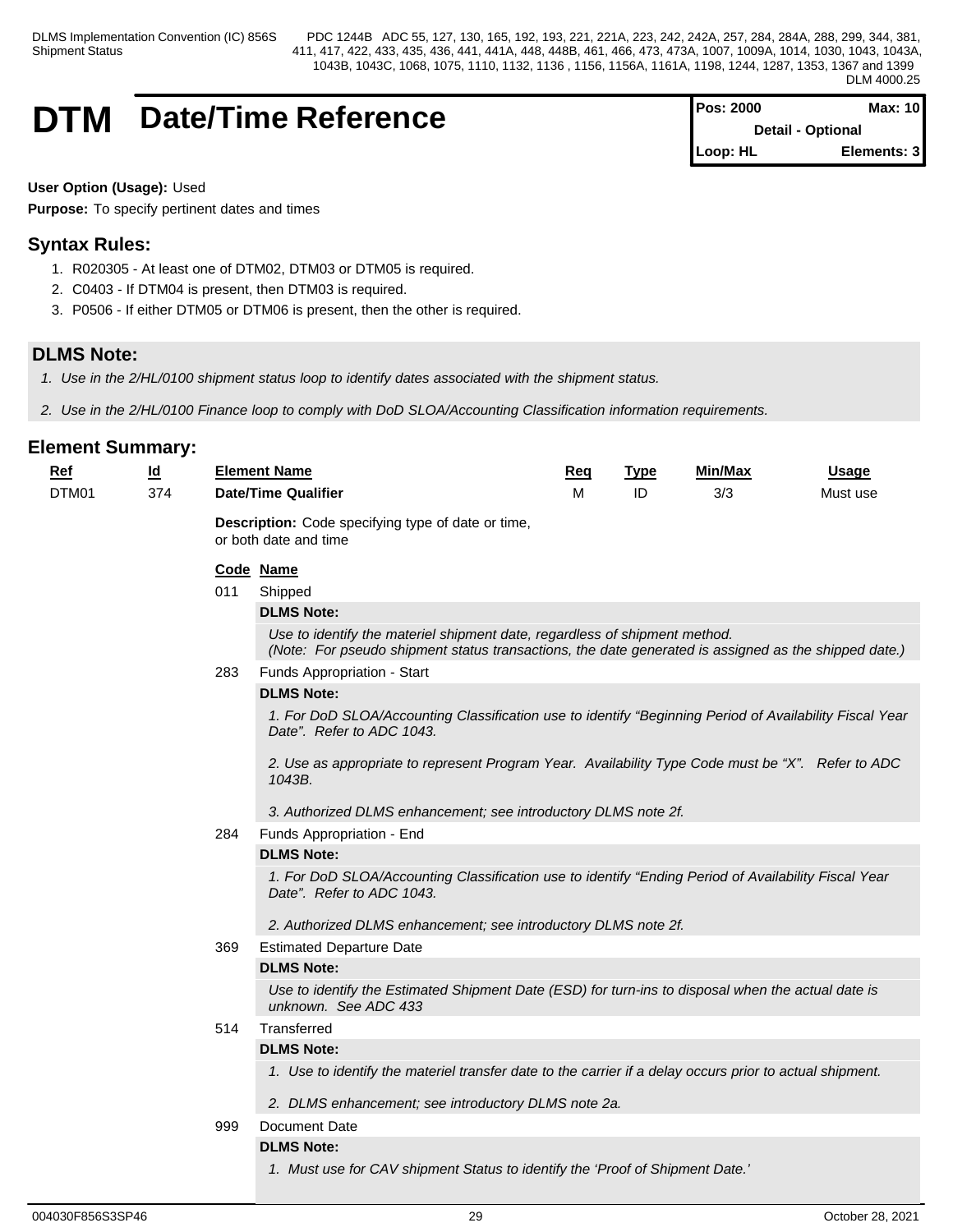|       |     | Code Name<br>2. This date identifies the preparation date on the supporting documentation for shipment from the<br>contractor's plant.                                                                                                                                                                                                                   |   |           |     |      |
|-------|-----|----------------------------------------------------------------------------------------------------------------------------------------------------------------------------------------------------------------------------------------------------------------------------------------------------------------------------------------------------------|---|-----------|-----|------|
| DTM02 | 373 | <b>Date</b>                                                                                                                                                                                                                                                                                                                                              | X | DT        | 8/8 | Used |
|       |     | <b>Description:</b> Date expressed as CCYYMMDD                                                                                                                                                                                                                                                                                                           |   |           |     |      |
| DTM03 | 337 | Time                                                                                                                                                                                                                                                                                                                                                     | X | <b>TM</b> | 4/8 | Used |
|       |     | <b>Description:</b> Time expressed in 24-hour clock time<br>as follows: HHMM, or HHMMSS, or HHMMSSD, or<br>HHMMSSDD, where $H =$ hours (00-23), $M =$ minutes<br>$(00-59)$ , S = integer seconds $(00-59)$ and DD =<br>decimal seconds; decimal seconds are expressed<br>as follows: $D = \text{tenths}$ (0-9) and $DD = \text{hundredths}$<br>$(00-99)$ |   |           |     |      |
|       |     | DLMS Note: 1. Enter time shipped in "HHMMSS"<br>format (in conjunction DTM01, Qualifier 999) to<br>establish a unique date/time stamp.                                                                                                                                                                                                                   |   |           |     |      |
|       |     | 2. Must use for CAV shipment status.                                                                                                                                                                                                                                                                                                                     |   |           |     |      |
|       |     | 3. This is an authorized DLMS enhancement; see<br>introductory DLMS 2f.                                                                                                                                                                                                                                                                                  |   |           |     |      |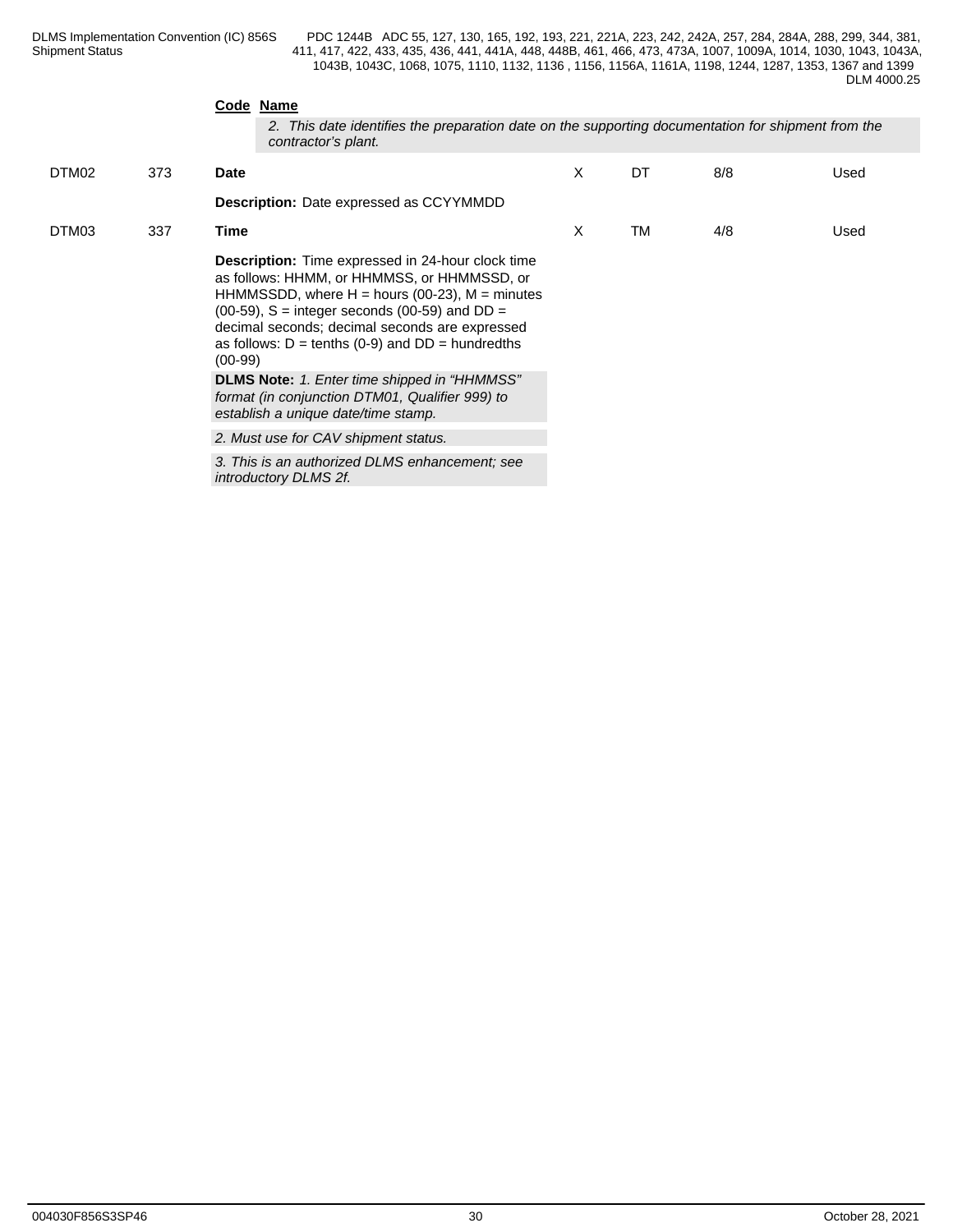**N1 Name Magnetic Max:** 1 **Detail - Optional Loop: N1 Elements: 5**

# **User Option (Usage):** Used

**Purpose:** To identify a party by type of organization, name, and code

# **Syntax Rules:**

- 1. R0203 At least one of N102 or N103 is required.
- 2. P0304 If either N103 or N104 is present, then the other is required.

# **Comments:**

- 1. This segment, used alone, provides the most efficient method of providing organizational identification. To obtain this efficiency the "ID Code" (N104) must provide a key to the table maintained by the transaction processing party.
- 2. N105 and N106 further define the type of entity in N101.

# **DLMS Note:**

- *1. Use to identify the organization originating and receiving the transaction.*
- *2. Use additional iterations to identify other organizations associated with the transaction.*
- *3. Must use the 2/N1/2200 loop in the address loop to identify the organization originating the transaction.*
- *4. Must use the 2/N1/2200 loop in the shipment status loop to identify the organization to receive the transaction.*

# **Element Summary:**

| <b>Ref</b>       | <u>ld</u> |           | <b>Element Name</b>                                                                                                                                                                                                | Req | <b>Type</b> | Min/Max | <b>Usage</b> |
|------------------|-----------|-----------|--------------------------------------------------------------------------------------------------------------------------------------------------------------------------------------------------------------------|-----|-------------|---------|--------------|
| N <sub>101</sub> | 98        |           | <b>Entity Identifier Code</b>                                                                                                                                                                                      | M   | ID          | 2/3     | Must use     |
|                  |           |           | Description: Code identifying an organizational<br>entity, a physical location, property or an individual<br><b>DLMS Note:</b> The following codes are authorized.                                                 |     |             |         |              |
|                  |           |           | Code Name                                                                                                                                                                                                          |     |             |         |              |
|                  |           | <b>BS</b> | Bill and Ship To                                                                                                                                                                                                   |     |             |         |              |
|                  |           |           | <b>DLMS Note:</b>                                                                                                                                                                                                  |     |             |         |              |
|                  |           |           | Use either this code, or both codes BT and ST, for reimbursable materiel. Use to identify the<br>organization which receives both the materiel and the billing for the materiel.                                   |     |             |         |              |
|                  |           | <b>BT</b> | <b>Bill-to-Party</b>                                                                                                                                                                                               |     |             |         |              |
|                  |           |           | <b>DLMS Note:</b>                                                                                                                                                                                                  |     |             |         |              |
|                  |           |           | Use with code ST for reimbursable materiel. Use to identify the organization to receive the billing for<br>materiel when different from the organization receiving the materiel. Use precludes the use of Code BS. |     |             |         |              |
|                  |           | CA        | Carrier                                                                                                                                                                                                            |     |             |         |              |
|                  |           |           | <b>DLMS Note:</b>                                                                                                                                                                                                  |     |             |         |              |
|                  |           |           | 1. Use as needed to identify the shipment unit carrier when other than the United States Postal Service.                                                                                                           |     |             |         |              |
|                  |           |           | 2. The carrier may be identified by name (N102) and Standard Carrier Alpha Code (SCAC).                                                                                                                            |     |             |         |              |
|                  |           |           | 3. Authorized DLMS migration enhancement; see introductory DLMS 2f.                                                                                                                                                |     |             |         |              |
|                  |           | <b>CS</b> | Consolidator                                                                                                                                                                                                       |     |             |         |              |
|                  |           |           | <b>DLMS Note:</b>                                                                                                                                                                                                  |     |             |         |              |
|                  |           |           | 1. Use to identify the consolidation point DoDAAC when shipment status is provided by the CCP<br>(BSN07=061).                                                                                                      |     |             |         |              |
|                  |           |           | 2. For non-MILS shipment (e.g., DD1149) status, (BSN07=014) in support of pRFID exchange, use to<br>identify the origin activity generating the shipment status. Refer to ADC 417.                                 |     |             |         |              |
|                  |           |           |                                                                                                                                                                                                                    |     |             |         |              |

DA Delivery Address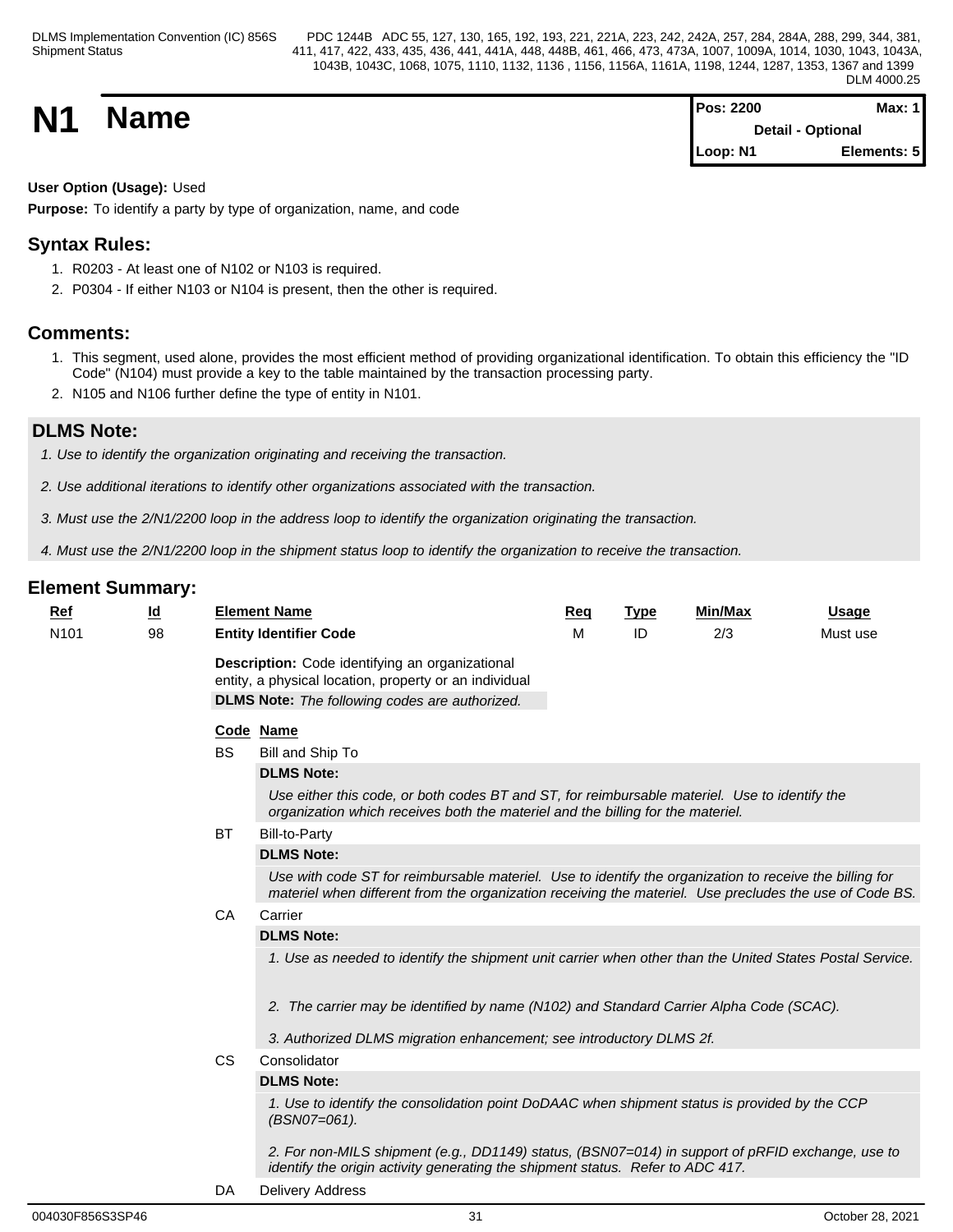## **Code Name**

### **DLMS Note:**

*1. Use with 2/N2/2300, 2/N3/2400, and 2/N4/2500 to fully identify in-the-clear exception ship-to address information under authorized conditions.*

- *2. DLMS enhancement; see introductory DLMS note 2a.*
- GP Gateway Provider

#### **DLMS Note:**

*1. Use for transition period to support transaction conversion in a mixed legacy MILSTRIP/DLMS environment. Use to identify DAASC as originator during conversion when the legacy MILSTRIP transaction does not contain a "From" organization (i.e. blank RIC on AS\_). Use to identify DAASC as the "TO" organization for Component-generated shipment status forwarded for DAAS distribution to status recipients under MILSTRIP/DLMS distribution rules (DLMS equivalent of AS8).*

*2. DLMS enhancement required for compliance with design/syntax. (DAASC RIC not converted for use on legacy MILSTRIP transactions).* 

KK Registering Party

#### **DLMS Note:**

*1. Use to identify the Component UIT registry. May be used by a Component when their UIT process requires that a copy of the transaction also be sent to a UIT registry for information purposes. Must be used with 2/N106/2200 code 'PK-Party to Receive Copy' to identify that this is only an information copy of the transaction, for use with the Component UIT registry.* 

*2. DLMS enhancement. See introductory DLMS note 2a.* 

#### MF Manufacturer of Goods

#### **DLMS Note:**

*1. Use in the shipment status loop to identify the manufacturer's name for nonstandard materiel (i.e., where part number and not NSN is used for materiel identification).*

*2. Use in IUID loop to identify the manufacturer of the identified item.*

OB Ordered By

#### **DLMS Note:**

*1. Use to identify the requisitioner.*

*2. DLMS enhancement; see introductory DLMS note 2a.*

OW Owner of Property or Unit

#### **DLMS Note:**

*Shipping activities must use to indicate the materiel owner when the recipient will not be the new materiel owner. Authorized for all commodities and required for active UIT program items. See PSC 1244B*

RN Repair or Refurbish Location

#### **DLMS Note:**

*1. Must use for CAV shipment status to identify the CAV repair site.* 

*2. Use two iterations of the N1 Loop to identify the repair site by both RIC and DoDAAC. Associate the Message From (N106) with the repair site RIC. Refer to ADC 344.*

SB Storage Area

#### **DLMS Note:**

*1. Use to identify the initial shipping activity.*

*2. For Army Total Package Fielding (TPF), use to identify the Routing Identifier of the Unit Materiel Fielding Point (UMFP) or staging site originating the UMFP shipment document.*

 *3. Use for LRO shipment status to identify the organization responsible for release of the retail assets.*

*4. For conversion processing this will be understood to be the originating activity as identified by the Supplemental Address.*

*5. A DLMS enhancement allows specific separate identification of the party to receive credit and the party originating the LRO shipment status/shipping the materiel. DoDAACs associated with qualifier SB*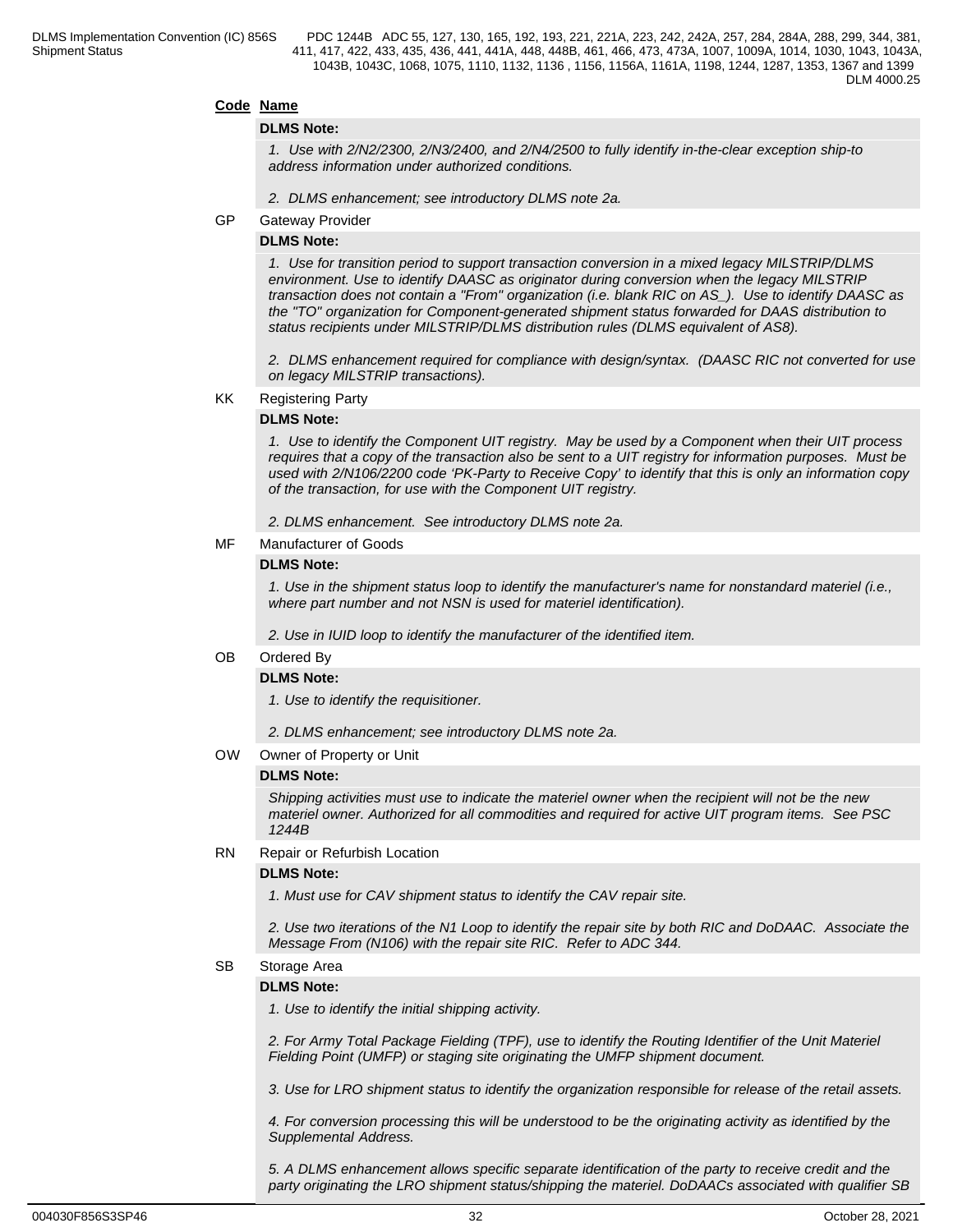#### **Code Name**

*and ZB are expected to be the same at this time. However, when using originated in DLMS, the LRO originator may be a different party and will be identified by a Routing Identifier. Refer to ADC 299.*

*6. When implemented as a DLMS enhancement in the shipment loop to allow specific separate identification of owner/manager and storage activity RIC for ammunition and ammunition related transactions, a second instance of the SB in the shipment loop must be used to identify the storage activity by DoDAAC (N103 = 10). Refer to Approved Addendum to ADC 441A.*

#### ST Ship To

#### **DLMS Note:**

*1. Use to identify the organization to receive the materiel.*

*2. For shipment status in response to LROs (DIC AS6), use to identify the ship to activity as directed in the LRO. Authorized DLMS enhancement. See ADC 1030.*

*3. For disposal shipments use to identify the DLA Disposition Services Field Office.*

XN Planning/Maintenance Organization

#### **DLMS Note:**

*1. Use between Service industrial/maintenance sites and DLA to identify the Shop Service Center (SSC) or Shop Store.*

*2. Authorized DLMS enhancement under DLA industrial activity support agreement. Refer to ADC 284A & 381.*

Z1 Party to Receive Status

#### **DLMS Note:**

*1. Use to indicate the organization to receive shipment status.*

*2. For shipment status forwarded for DAAS distribution to status recipients under MILSTRIP/DLMS distribution rules (AS8), the recipients will be identified on the DAAS-generated transactions and will not appear on the original transaction.*

*3. As a DLMS enhancement, may be used to identify recipients other than the prescribed status recipients under DLMS/MILSTRIP distribution rules. Use multiple iterations of the 2/N1/2200 loop to identify shipment recipients, as needed. Use with N106=TO to indicate that the value in N104 is receiving the transaction. See introductory DLMS note 2a.*

*4. Use to provide shipment status to Product Data Reporting and Evaluation Program-Automated Information System (PDREP-AIS) for PQDR exhibit tracking when the PQDR RCN is included. For use with DoDAAC N45112. Refer to ADC 1007.*

Z4 Owning Inventory Control Point

#### **DLMS Note:**

*1. Use to identify the Routing Identifier of the supply source or applicable owner/manager as the originator of the shipment status. This includes shipment status prepared by the Distribution Depot on behalf of the owner/manager, for owner/manager directed shipments, and CCP/Consolidation shipment status. Additionally, this includes shipment status prepared by Army storage activities on behalf of the owner/manager for ammunition and ammunition related shipments.*

*2. Use to identify the recipient for LRO Shipment Status.*

*3. Use to identify the recipient Fielding Command for Army Total Package Fielding shipments.*

Z5 Management Control Activity

#### **DLMS Note:**

*Use for submission of all GFM requisitions.*

Z7 Mark-for Party

#### **DLMS Note:**

*1. Use to identify an entity located within the ship-to address that is to actually receive the materiel.*

*2. The Mark-for Party may be identified by DoDAAC, RIC, clear text, or a combination of these. Only one of DoDAAC or RIC may be used.*

*3. Maximum length of the Mark-for Party is 24 positions: Mark-for clear text (with no DoDAAC or RIC) displays on DoD shipment documents as two lines of 12 characters each. If text is combined with a*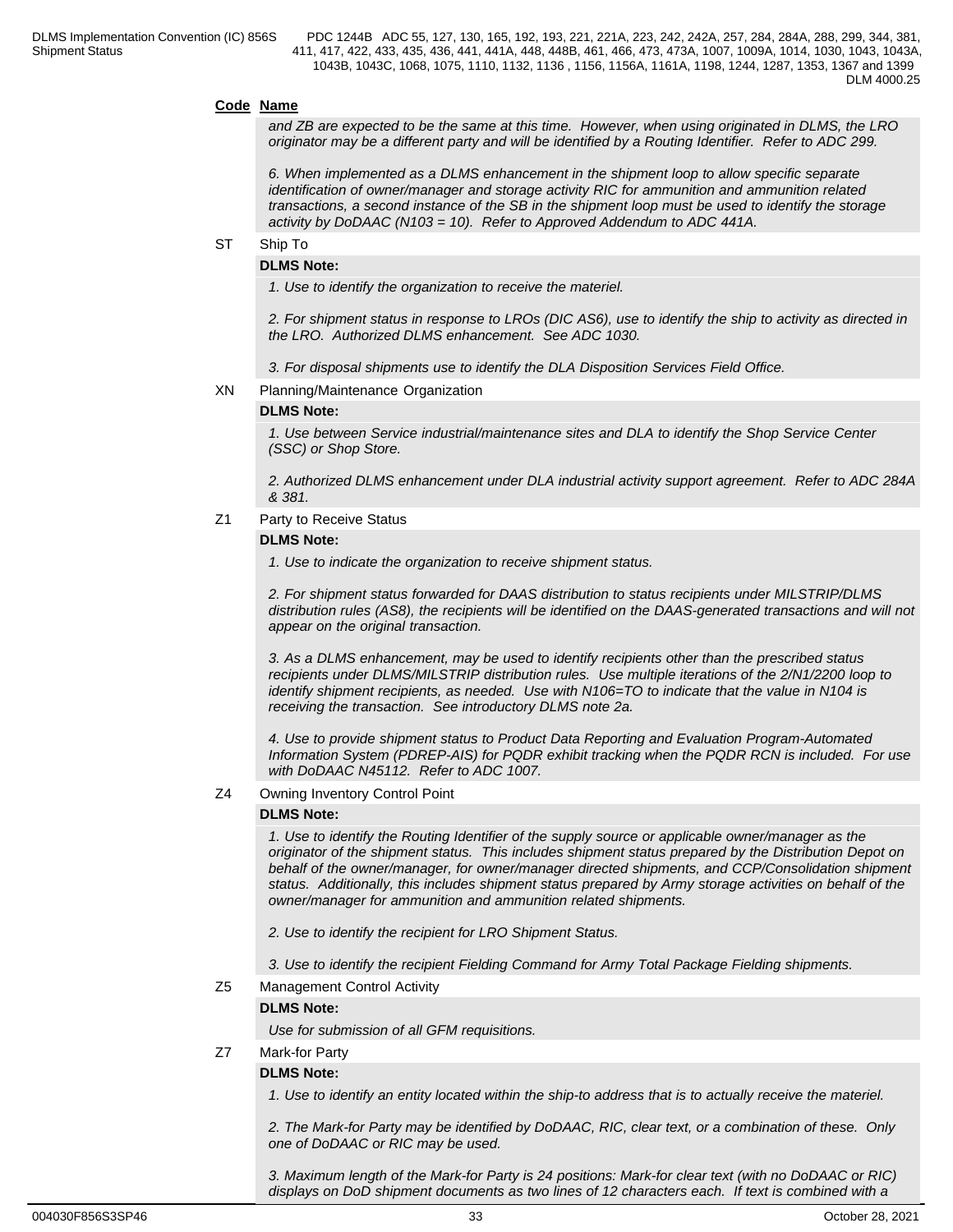#### **Code Name**

*DoDAAC, up to 17 clear text characters will be allowed. If text is combined with a RIC, up to 20 clear text characters will be allowed. A slash (/) will be inserted during printing of shipment documentation to separate the DoDAAC or RIC from clear text; do not perpetuate the slash (/) in the DLMS transaction.*

*4. Authorized DLMS enhancement; see introductory DLMS note 2f. Refer to ADC 1009A.*

ZB Party to Receive Credit

#### **DLMS Note:**

*1. Use to identify the party to receive credit for materiel, transportation, and PC&H.*

*2. For conversion processing this will be the activity as identified by the Supplemental Address and the same activity identified to release the materiel.*

*3. A DLMS enhancement allows specific separate identification of the party to receive credit and the party originating the LRO shipment status/shipping the materiel. Refer to ADC 299.*

*4. Use for SFIS compliant systems to identify the BPN of the party to receive credit. BPN may only be used when the corresponding DoDAAC is also provided. This will require a second iteration of the N1 loop with the same qualifier.*

*5. Authorized DLMS enhancement; see introductory DLMS note 2f.*

| N <sub>102</sub> | 93 | <b>Name</b>                                                                                                                                                                                                                                                                                                                                                                                                                            | X        | AN | 1/60 | Used     |
|------------------|----|----------------------------------------------------------------------------------------------------------------------------------------------------------------------------------------------------------------------------------------------------------------------------------------------------------------------------------------------------------------------------------------------------------------------------------------|----------|----|------|----------|
|                  |    | <b>Description: Free-form name</b><br>DLMS Note: 1. Use with N101 code MF to identify<br>the manufacturer's name and address (including ZIP<br>code) when the CAGE is not available.                                                                                                                                                                                                                                                   |          |    |      |          |
|                  |    | 2. Use with N101 code DA to identify the exception<br>ship-to organization. Also use 2/N2/2300 if<br>additional information is required.                                                                                                                                                                                                                                                                                               |          |    |      |          |
|                  |    | 3. Use with N101 Code Z7 to identify the recipient of<br>materiel. Total field length is restricted to 24 clear<br>text characters, when not used in combination with a<br>DoDAAC or RIC. If combined with a Mark-for<br>DoDAAC, restrict clear text to 17 characters. If<br>combined with a Mark-for RIC, restrict clear text to<br>20 characters. Authorized DLMS enhancement: see<br>introductory DLMS note 2f. Refer to ADC 1009A. |          |    |      |          |
|                  |    | 4. Use with N101 code CA to identify the carrier by<br>name. (Field length for DLMS is 60 positions.)                                                                                                                                                                                                                                                                                                                                  |          |    |      |          |
|                  |    | 5. DLMS enhancement; see introductory DLMS note<br>2a.                                                                                                                                                                                                                                                                                                                                                                                 |          |    |      |          |
| N <sub>103</sub> | 66 | <b>Identification Code Qualifier</b>                                                                                                                                                                                                                                                                                                                                                                                                   | $\times$ | ID | 1/2  | Must use |
|                  |    | <b>Description:</b> Code designating the system/method<br>of code structure used for Identification Code (67)<br><b>DLMS Note:</b> The following code are authorized.                                                                                                                                                                                                                                                                  |          |    |      |          |
|                  |    | Code Name<br>D-U-N-S Number, Dun & Bradstreet<br><b>DLMS Note:</b><br>DLMS enhancement; see introductory DLMS note 2a.                                                                                                                                                                                                                                                                                                                 |          |    |      |          |
|                  |    | $\overline{2}$<br>Standard Carrier Alpha Code (SCAC)<br><b>DLMS Note:</b>                                                                                                                                                                                                                                                                                                                                                              |          |    |      |          |
|                  |    | Use as needed to identify the commercial carrier.<br>8<br><b>UCC/EAN Global Product Identification Prefix</b><br><b>DLMS Note:</b>                                                                                                                                                                                                                                                                                                     |          |    |      |          |
|                  |    | Corresponds to IAC '0-9'.                                                                                                                                                                                                                                                                                                                                                                                                              |          |    |      |          |

9 D-U-N-S+4, D-U-N-S Number with Four Character Suffix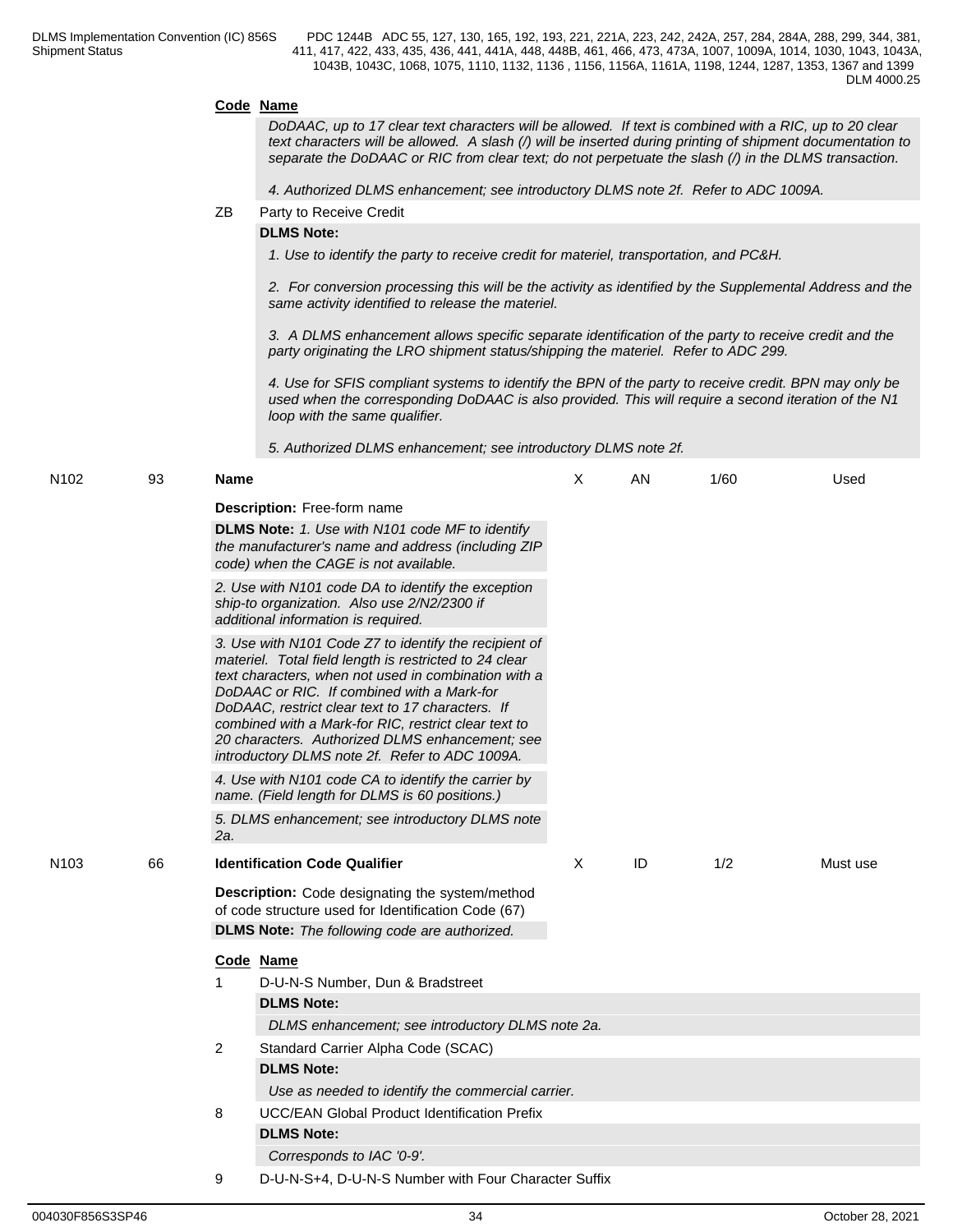|      |    |           | Code Name                                                                                                                                                                                          |              |    |      |      |  |  |  |  |
|------|----|-----------|----------------------------------------------------------------------------------------------------------------------------------------------------------------------------------------------------|--------------|----|------|------|--|--|--|--|
|      |    |           | <b>DLMS Note:</b>                                                                                                                                                                                  |              |    |      |      |  |  |  |  |
|      |    |           | DLMS enhancement; see introductory DLMS note 2a.                                                                                                                                                   |              |    |      |      |  |  |  |  |
|      |    | 10        | Department of Defense Activity Address Code (DODAAC)                                                                                                                                               |              |    |      |      |  |  |  |  |
|      |    |           | <b>DLMS Note:</b>                                                                                                                                                                                  |              |    |      |      |  |  |  |  |
|      |    |           | 1. Use as needed to identify the organizations listed to include: ship-to, bill-to, and shipping activity.                                                                                         |              |    |      |      |  |  |  |  |
|      |    |           | 2. DLMS enhancement; see introductory DLMS note 2a.                                                                                                                                                |              |    |      |      |  |  |  |  |
|      |    | 33        | Commercial and Government Entity (CAGE)                                                                                                                                                            |              |    |      |      |  |  |  |  |
|      |    | 50        | <b>Business License Number</b>                                                                                                                                                                     |              |    |      |      |  |  |  |  |
|      |    |           | <b>DLMS Note:</b>                                                                                                                                                                                  |              |    |      |      |  |  |  |  |
|      |    |           | 1. Use for SFIS to map to SFIS Data element "Business Partner Number TP3". Enter the seller's BPN in<br>N <sub>104</sub> .                                                                         |              |    |      |      |  |  |  |  |
|      |    |           | 2. Authorized DLMS enhancement; see introductory DLMS note 2f.                                                                                                                                     |              |    |      |      |  |  |  |  |
|      |    | 92        | Assigned by Buyer or Buyer's Agent                                                                                                                                                                 |              |    |      |      |  |  |  |  |
|      |    |           | <b>DLMS Note:</b>                                                                                                                                                                                  |              |    |      |      |  |  |  |  |
|      |    |           | Use with N101 Code XN to identify the Shop Service Center or Shop Store. Refer to ADC 284A & 381.                                                                                                  |              |    |      |      |  |  |  |  |
|      |    | A2        | Military Assistance Program Address Code (MAPAC)                                                                                                                                                   |              |    |      |      |  |  |  |  |
|      |    |           | <b>DLMS Note:</b>                                                                                                                                                                                  |              |    |      |      |  |  |  |  |
|      |    |           | 1. Use to indicate the SA structured address data.                                                                                                                                                 |              |    |      |      |  |  |  |  |
|      |    |           | 2. DLMS enhancement; see introductory DLMS note 2a.                                                                                                                                                |              |    |      |      |  |  |  |  |
|      |    | M4        | Department of Defense Routing Identifier Code (RIC)                                                                                                                                                |              |    |      |      |  |  |  |  |
|      |    | UR.       | Uniform Resource Locator (URL)                                                                                                                                                                     |              |    |      |      |  |  |  |  |
|      |    |           | <b>DLMS Note:</b>                                                                                                                                                                                  |              |    |      |      |  |  |  |  |
|      |    |           | 1. Use when appropriate to identify the Component UIT registry.                                                                                                                                    |              |    |      |      |  |  |  |  |
|      |    |           | 2. DLMS enhancement; see introductory DLMS note 2.a.                                                                                                                                               |              |    |      |      |  |  |  |  |
| N104 | 67 |           | <b>Identification Code</b>                                                                                                                                                                         | $\mathsf{X}$ | AN | 2/80 | Used |  |  |  |  |
|      |    |           |                                                                                                                                                                                                    |              |    |      |      |  |  |  |  |
|      |    |           | <b>Description:</b> Code identifying a party or other code                                                                                                                                         |              |    |      |      |  |  |  |  |
| N106 | 98 |           | <b>Entity Identifier Code</b>                                                                                                                                                                      | O            | ID | 2/3  | Used |  |  |  |  |
|      |    |           | <b>Description:</b> Code identifying an organizational<br>entity, a physical location, property or an individual                                                                                   |              |    |      |      |  |  |  |  |
|      |    |           | Code Name                                                                                                                                                                                          |              |    |      |      |  |  |  |  |
|      |    | <b>FR</b> | Message From                                                                                                                                                                                       |              |    |      |      |  |  |  |  |
|      |    |           | <b>DLMS Note:</b>                                                                                                                                                                                  |              |    |      |      |  |  |  |  |
|      |    |           | 1. Must use with the appropriate 2/N101/2200 code to indicate the organization cited in N104 is sending<br>the transaction set.                                                                    |              |    |      |      |  |  |  |  |
|      |    |           | 2. For LRO shipment status, use with 2/N1/2200 code SB, otherwise use with code Z4 (or GP when<br>originator not known) to indicate the organization cited in N104 is originating the transaction. |              |    |      |      |  |  |  |  |
|      |    | PK.       | Party to Receive Copy                                                                                                                                                                              |              |    |      |      |  |  |  |  |
|      |    |           | <b>DLMS Note:</b>                                                                                                                                                                                  |              |    |      |      |  |  |  |  |
|      |    |           | 1. Use when appropriate to send an information copy of the transaction to a Component UIT registry.<br>For use with N101 code KK.                                                                  |              |    |      |      |  |  |  |  |
|      |    |           |                                                                                                                                                                                                    |              |    |      |      |  |  |  |  |
|      |    |           | 2. DLMS enhancement. See introductory DLMS note 2.a.                                                                                                                                               |              |    |      |      |  |  |  |  |
|      |    | TO.       | Message To                                                                                                                                                                                         |              |    |      |      |  |  |  |  |
|      |    |           | <b>DLMS Note:</b>                                                                                                                                                                                  |              |    |      |      |  |  |  |  |
|      |    |           | 1. Use with the appropriate 2/N101/2200 code to indicate the organization cited in N101 is receiving the<br>transaction set.                                                                       |              |    |      |      |  |  |  |  |
|      |    |           |                                                                                                                                                                                                    |              |    |      |      |  |  |  |  |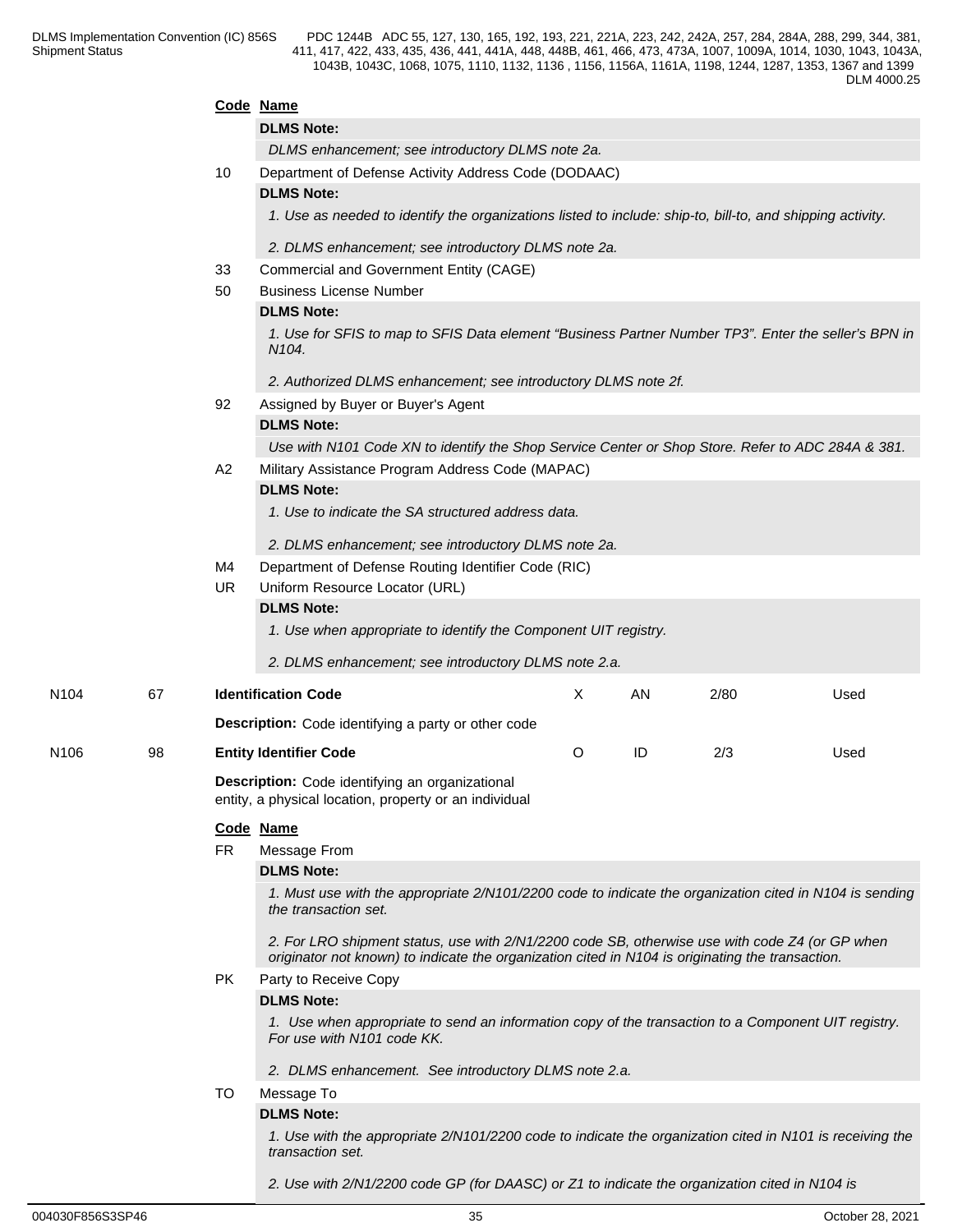### **Code Name**

*receiving the transaction.*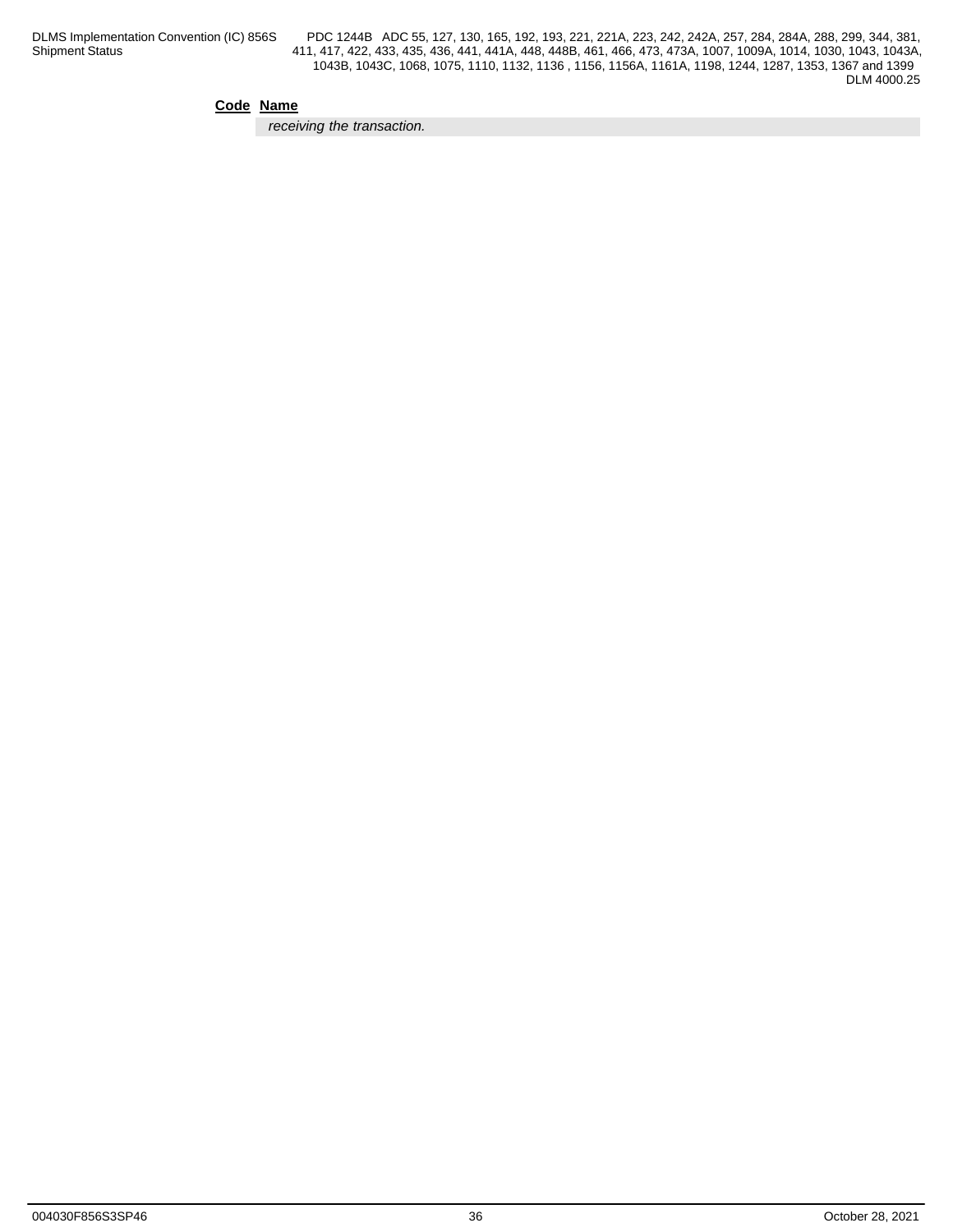Shipment Status

DLMS Implementation Convention (IC) 856S PDC 1244B ADC 55, 127, 130, 165, 192, 193, 221, 221A, 223, 242, 242A, 257, 284, 284A, 288, 299, 344, 381, 411, 417, 422, 433, 435, 436, 441, 441A, 448, 448B, 461, 466, 473, 473A, 1007, 1009A, 1014, 1030, 1043, 1043A, 1043B, 1043C, 1068, 1075, 1110, 1132, 1136 , 1156, 1156A, 1161A, 1198, 1244, 1287, 1353, 1367 and 1399 DLM 4000.25

# **N2** Additional Name Information

| <b>IPos: 2300</b>        | Max: $2$    |
|--------------------------|-------------|
| <b>Detail - Optional</b> |             |
| $\blacksquare$ Loop: N1  | Elements: 2 |

**User Option (Usage):** Used

**Purpose:** To specify additional names or those longer than 35 characters in length

# **DLMS Note:**

*1. Use to identify additional name information as authorized.*

*2. Use with 2/N101/2200 code DA to identify additional in-the-clear exception ship-to name information.*

*3. DLMS enhancement; see introductory DLMS note 2a.*

| $Ref$ | $\underline{\mathsf{Id}}$ | <b>Element Name</b>                | <u>Req</u> | <u>Type</u> | Min/Max | <b>Usage</b> |
|-------|---------------------------|------------------------------------|------------|-------------|---------|--------------|
| N201  | 93                        | <b>Name</b>                        | М          | AN.         | 1/60    | Must use     |
|       |                           | Description: Free-form name        |            |             |         |              |
| N202  | 93                        | Name                               | ◡          | AN          | 1/60    | Used         |
|       |                           | <b>Description:</b> Free-form name |            |             |         |              |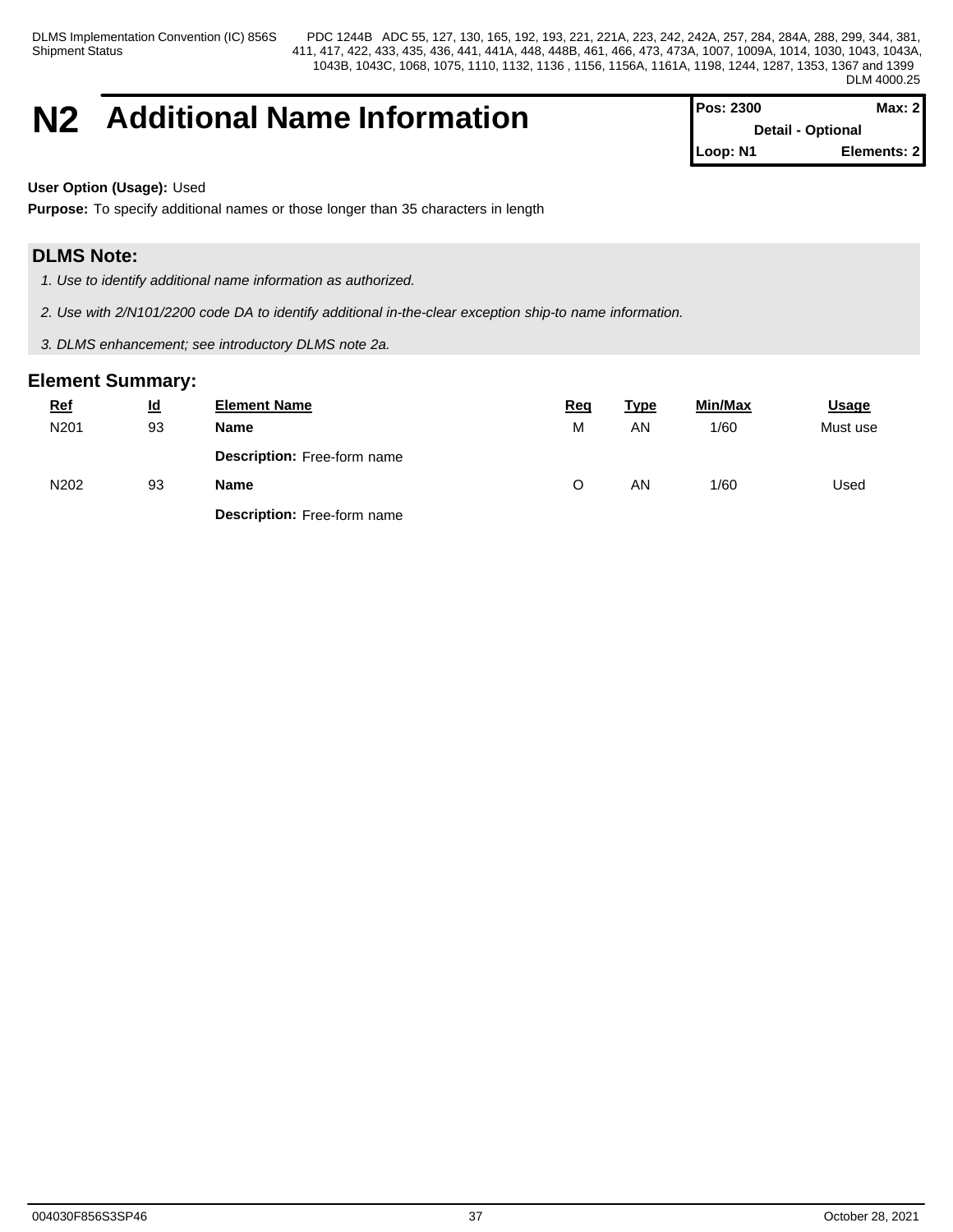Shipment Status

DLMS Implementation Convention (IC) 856S PDC 1244B ADC 55, 127, 130, 165, 192, 193, 221, 221A, 223, 242, 242A, 257, 284, 284A, 288, 299, 344, 381, 411, 417, 422, 433, 435, 436, 441, 441A, 448, 448B, 461, 466, 473, 473A, 1007, 1009A, 1014, 1030, 1043, 1043A, 1043B, 1043C, 1068, 1075, 1110, 1132, 1136 , 1156, 1156A, 1161A, 1198, 1244, 1287, 1353, 1367 and 1399 DLM 4000.25

# **N3** Address Information

| <b>Pos: 2400</b>         | Max: 2      |  |
|--------------------------|-------------|--|
| <b>Detail - Optional</b> |             |  |
| Loop: N1                 | Elements: 2 |  |

**User Option (Usage):** Used

**Purpose:** To specify the location of the named party

# **DLMS Note:**

*1. Use to identify additional address information as authorized.*

*2. Use with 2/N101/2200 code DA to identify additional in-the-clear exception ship-to name information.*

*3. DLMS enhancement; see introductory DLMS note 2a.*

| <b>Ref</b> | $\underline{\mathsf{Id}}$ | <b>Element Name</b>                     | <u>Req</u> | <u>Type</u> | Min/Max | <b>Usage</b> |
|------------|---------------------------|-----------------------------------------|------------|-------------|---------|--------------|
| N301       | 166                       | <b>Address Information</b>              | M          | AN          | 1/55    | Must use     |
|            |                           | <b>Description: Address information</b> |            |             |         |              |
| N302       | 166                       | <b>Address Information</b>              | O          | AN          | 1/55    | Used         |
|            |                           | <b>Description: Address information</b> |            |             |         |              |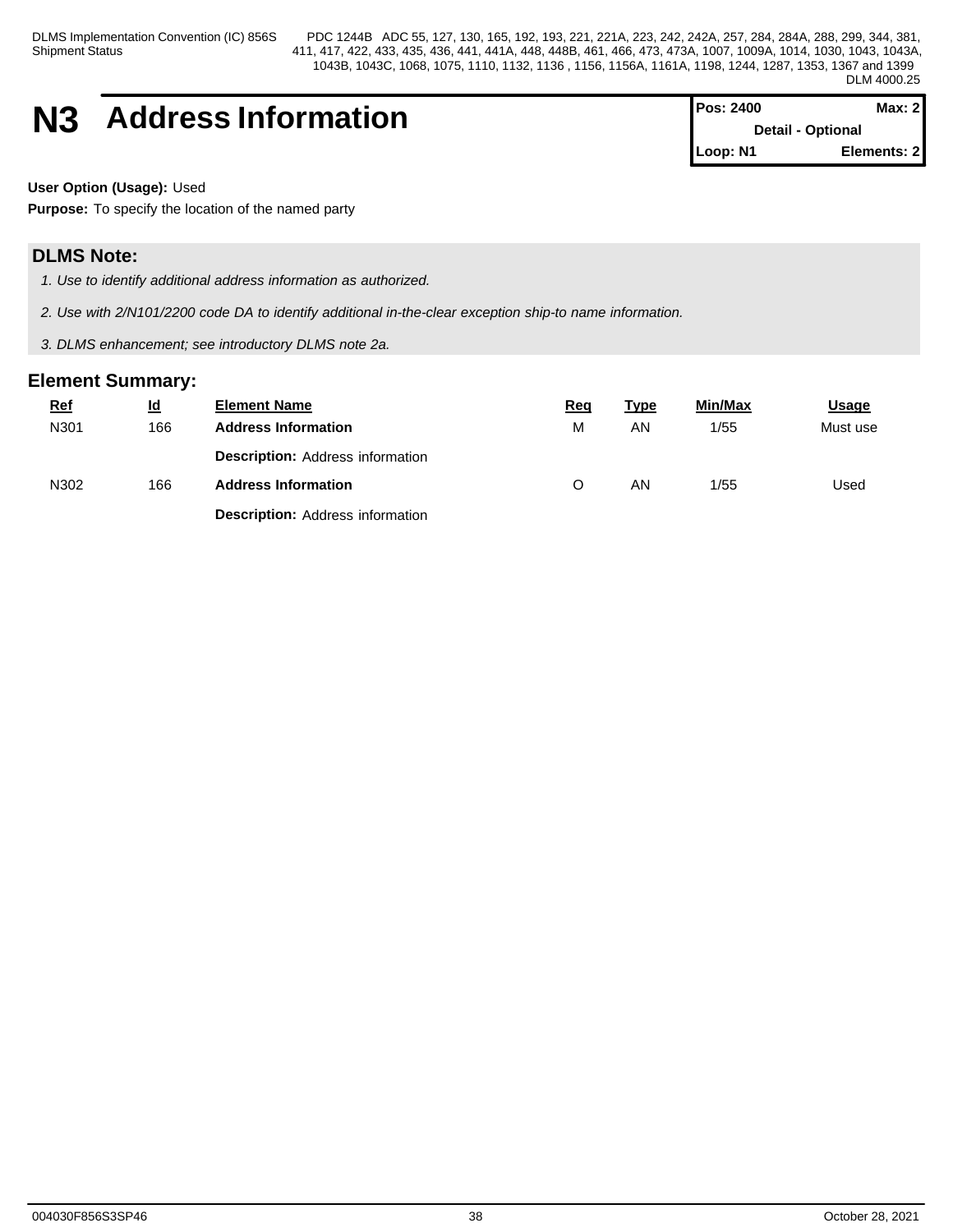# **N4 Geographic Location**

| <b>Pos: 2500</b> | Max: $11$                |
|------------------|--------------------------|
|                  | <b>Detail - Optional</b> |
| Loop: N1         | Elements: 4              |

### **User Option (Usage):** Used

**Purpose:** To specify the geographic place of the named party

# **Syntax Rules:**

1. C0605 - If N406 is present, then N405 is required.

# **Comments:**

- 1. A combination of either N401 through N404, or N405 and N406 may be adequate to specify a location.
- 2. N402 is required only if city name (N401) is in the U.S. or Canada.

# **DLMS Note:**

- *1. Use to identify additional address information as authorized.*
- *2. Use with 2/N101/2200 code DA to identify additional in-the-clear exception ship-to name information.*
- *3. DLMS enhancement; see introductory DLMS note 2a.*

| <u>Ref</u> | $\underline{\mathsf{Id}}$ | <b>Element Name</b>                                                                                                                   | <b>Req</b> | <b>Type</b> | <b>Min/Max</b> | <u>Usage</u> |
|------------|---------------------------|---------------------------------------------------------------------------------------------------------------------------------------|------------|-------------|----------------|--------------|
| N401       | 19                        | <b>City Name</b>                                                                                                                      | O          | <b>AN</b>   | 2/30           | Used         |
|            |                           | <b>Description:</b> Free-form text for city name                                                                                      |            |             |                |              |
| N402       | 156                       | <b>State or Province Code</b>                                                                                                         | X          | ID          | 2/2            | Used         |
|            |                           | Description: Code (Standard State/Province) as<br>defined by appropriate government agency                                            |            |             |                |              |
| N403       | 116                       | <b>Postal Code</b>                                                                                                                    | O          | ID          | 3/15           | Used         |
|            |                           | <b>Description:</b> Code defining international postal<br>zone code excluding punctuation and blanks (zip)<br>code for United States) |            |             |                |              |
| N404       | 26                        | <b>Country Code</b>                                                                                                                   | X          | ID          | 2/3            | Used         |
|            |                           | Description: Code identifying the country                                                                                             |            |             |                |              |
|            |                           | <b>DLMS Note:</b> Use to identify the country. See DLMS<br>introductory note 3 (Refer to ADC 1075 for<br><i>implementation).</i>      |            |             |                |              |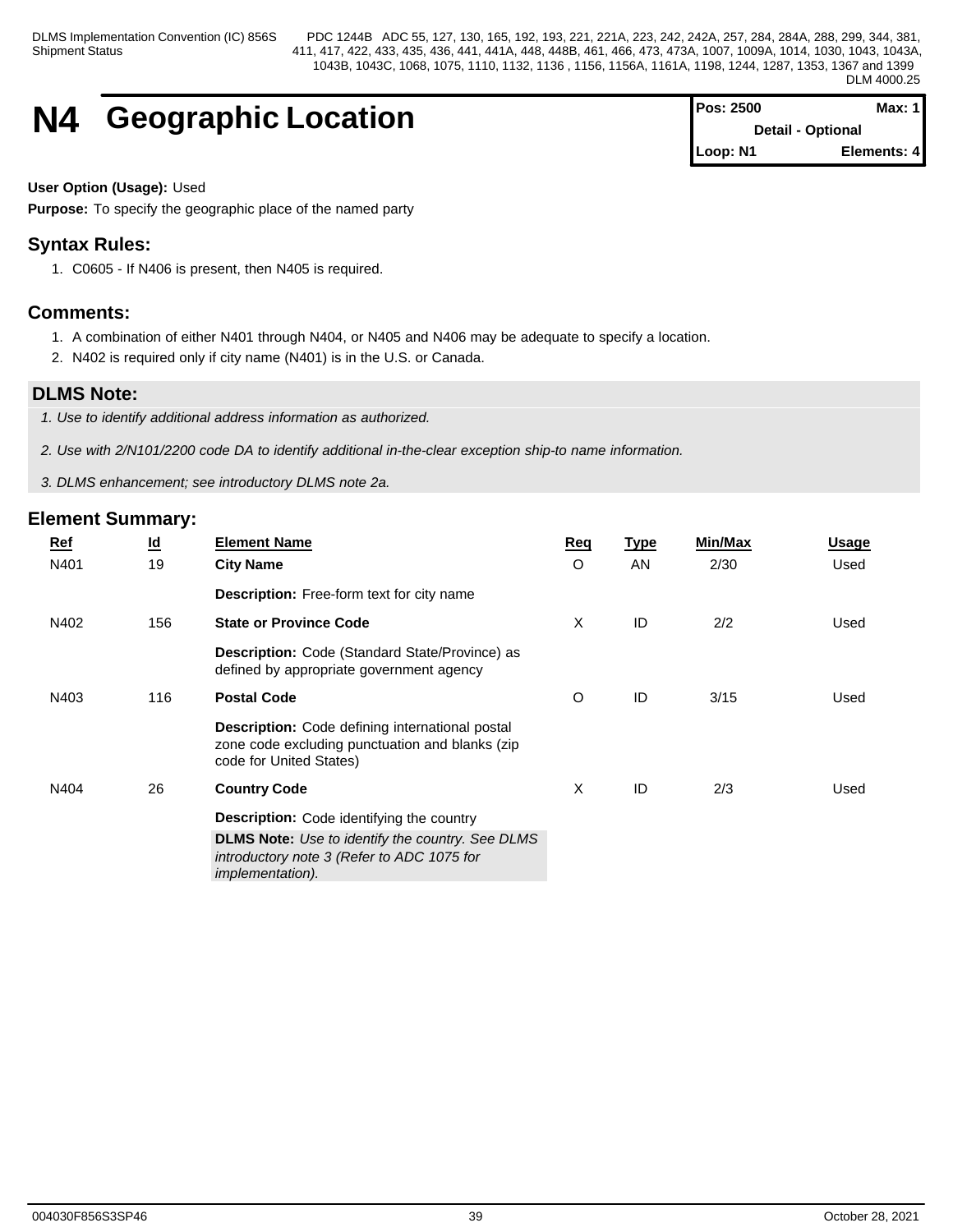# **GF** Furnished Goods and Services

| <b>IPos: 3300</b>         | Max: 1      |
|---------------------------|-------------|
| <b>Detail - Optional</b>  |             |
| $\blacksquare$ Loop: $HL$ | Elements: 4 |

## **User Option (Usage):** Used

**Purpose:** To specify information related to furnished material, equipment, property, information, and services

# **Syntax Rules:**

- 1. P0102 If either GF01 or GF02 is present, then the other is required.
- 2. P0506 If either GF05 or GF06 is present, then the other is required.
- 3. P0809 If either GF08 or GF09 is present, then the other is required.

# **Semantics:**

1. GF04 is the value of government-furnished property.

# **DLMS Note:**

- *1. Must use in GFP-related transactions.*
- *2. Use to provide contract information for shipments of GFP to the contractor.*
- *3. Use for contractor shipment of GFP into DoD inventory.*
- *4. Authorized DLMS enhancement. Refer to ADC 1014.*

| <b>Ref</b>       | $\underline{\mathsf{Id}}$ | <b>Element Name</b>                                                                                                                                                                                                                                                                                                                    | Req                                                                                | <b>Type</b> | <b>Min/Max</b> | <b>Usage</b> |  |  |
|------------------|---------------------------|----------------------------------------------------------------------------------------------------------------------------------------------------------------------------------------------------------------------------------------------------------------------------------------------------------------------------------------|------------------------------------------------------------------------------------|-------------|----------------|--------------|--|--|
| GF <sub>01</sub> | 128                       | <b>Reference Identification Qualifier</b>                                                                                                                                                                                                                                                                                              | $\circ$                                                                            | ID          | 2/3            | Used         |  |  |
|                  |                           | <b>Description:</b> Code qualifying the Reference<br><b>Identification</b>                                                                                                                                                                                                                                                             |                                                                                    |             |                |              |  |  |
|                  |                           | Code Name<br>C7<br><b>Contract Line Item Number</b><br><b>DLMS Note:</b>                                                                                                                                                                                                                                                               |                                                                                    |             |                |              |  |  |
|                  |                           |                                                                                                                                                                                                                                                                                                                                        | Use as directed to associate a Contract Line Item Number with the Contract Number. |             |                |              |  |  |
| GF <sub>02</sub> | 127                       | <b>Reference Identification</b>                                                                                                                                                                                                                                                                                                        | O                                                                                  | AN          | 1/50           | Used         |  |  |
|                  |                           | Description: Reference information as defined for a<br>particular Transaction Set or as specified by the<br>Reference Identification Qualifier                                                                                                                                                                                         |                                                                                    |             |                |              |  |  |
| GF <sub>03</sub> | 367                       | <b>Contract Number</b>                                                                                                                                                                                                                                                                                                                 | O                                                                                  | AN          | 1/30           | Used         |  |  |
|                  |                           | <b>Description: Contract number</b><br><b>DLMS Note:</b> Must use to identify the applicable<br>procurement instrument identifier (PIID). Use the<br>PIIN pending transition to the PIID. When GFP is<br>authorized under a PIID call/order number (F in 9th<br>position), provide the value in the PIID field. Refer to<br>ADC 1161A. |                                                                                    |             |                |              |  |  |
| GF <sub>07</sub> | 328                       | <b>Release Number</b>                                                                                                                                                                                                                                                                                                                  | O                                                                                  | AN          | 1/30           | Used         |  |  |
|                  |                           | Description: Number identifying a release against a<br>Purchase Order previously placed by the parties<br>involved in the transaction                                                                                                                                                                                                  |                                                                                    |             |                |              |  |  |
|                  |                           | <b>DLMS Note:</b> 1. Use to identify the legacy<br>four-position call/order number associated with the<br>PIIN.                                                                                                                                                                                                                        |                                                                                    |             |                |              |  |  |
|                  |                           | 2. Do not use for the PIID call/order number. The                                                                                                                                                                                                                                                                                      |                                                                                    |             |                |              |  |  |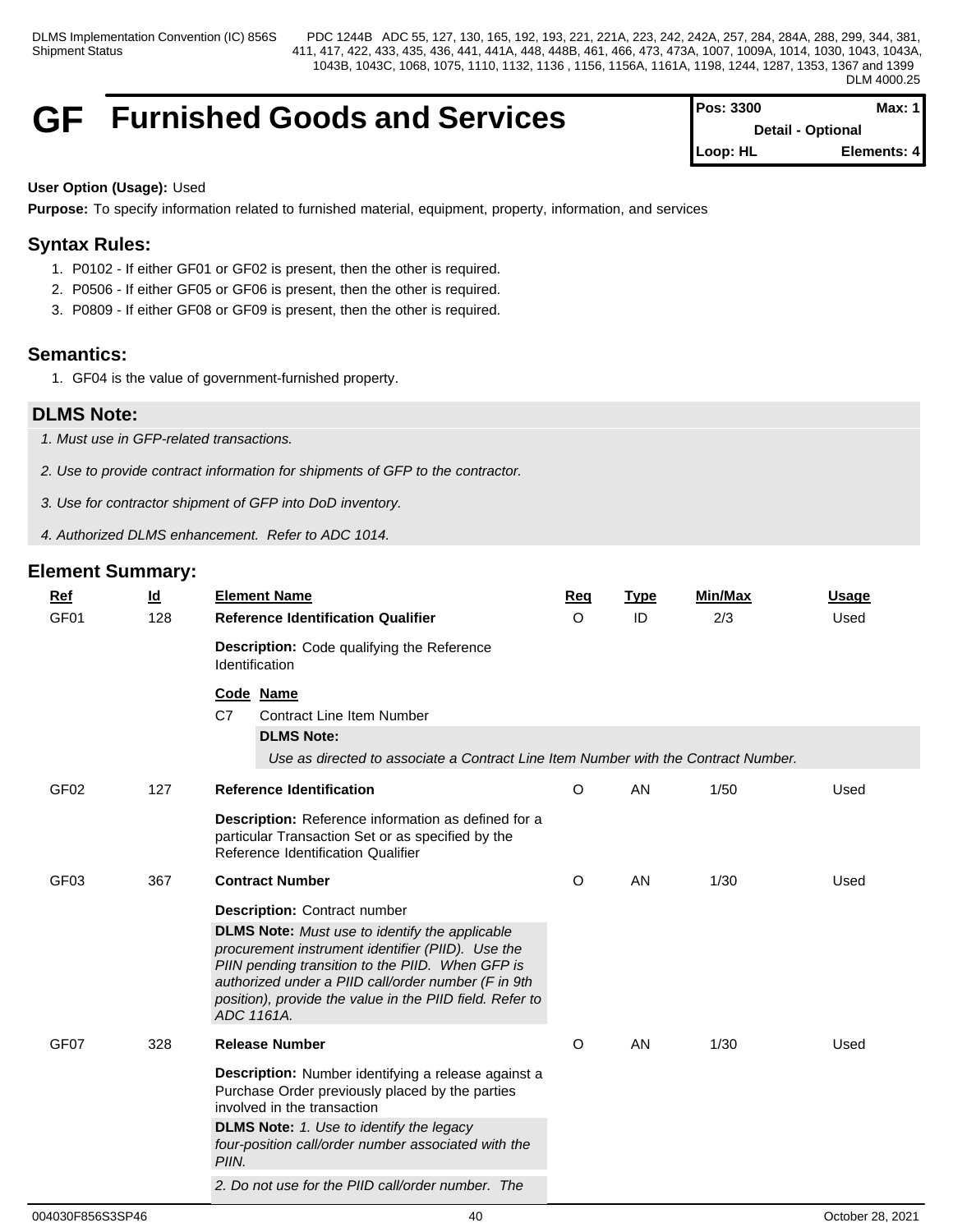| Ref | ıd<br>_ | <b>Element Name</b>                                              | Rec | Гур€ | Min/Max | <b>Usage</b> |
|-----|---------|------------------------------------------------------------------|-----|------|---------|--------------|
|     |         | PIID call/order number is mapped to GF03. Refer to<br>ADC 1161A. |     |      |         |              |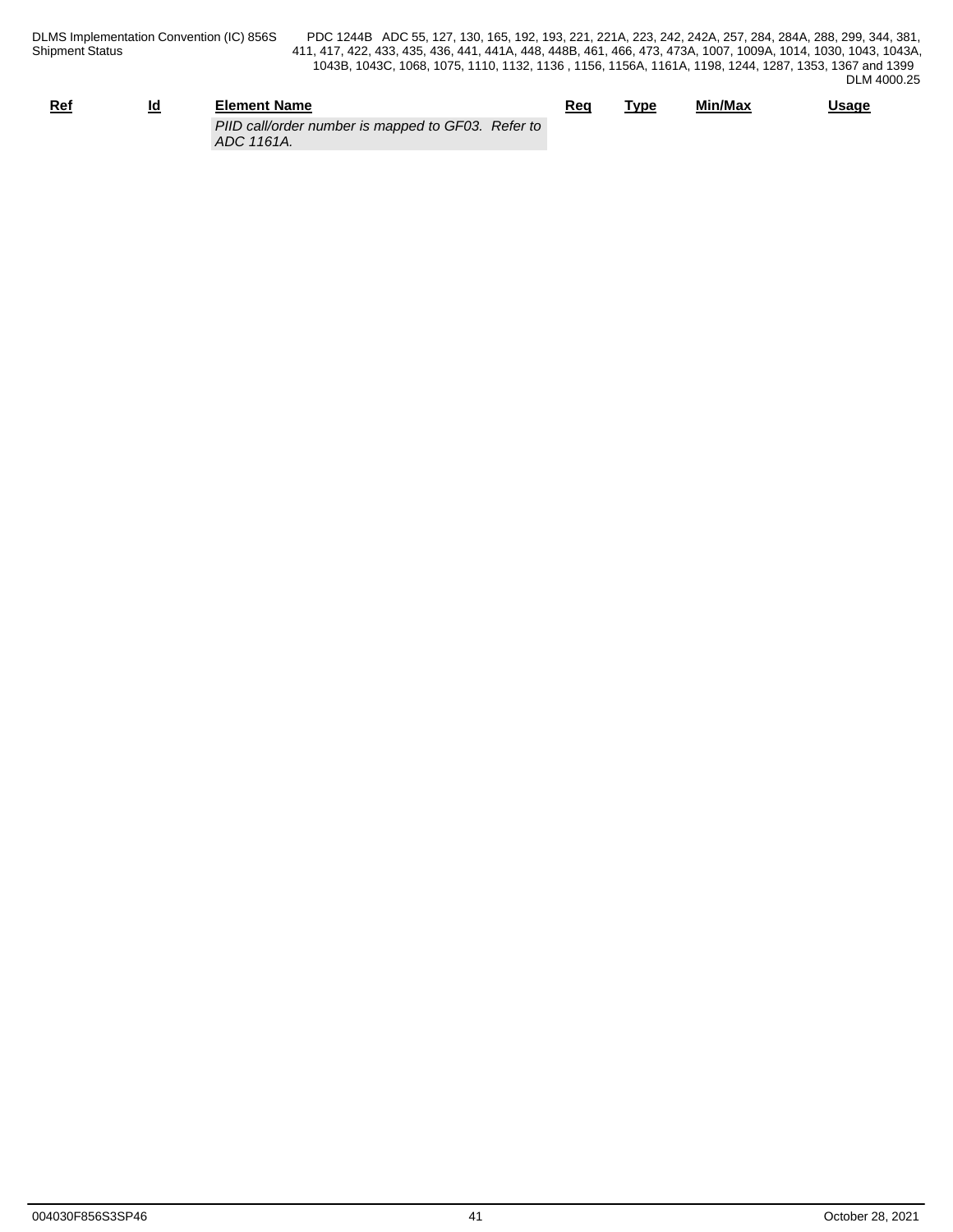# **LM** Code Source Information

| <b>Pos: 3400</b>         | Max: 1 I    |
|--------------------------|-------------|
| <b>Detail - Optional</b> |             |
| Loop: LM                 | Elements: 1 |

### **User Option (Usage):** Used

**Purpose:** To transmit standard code list identification information

# **Comments:**

1. LM02 identifies the applicable industry code list source information.

# **DLMS Note:**

*Must use only in the 2/HL/0100 shipment status loop to identify coded information maintained in department or agency documentation.*

# **Element Summary:**

| $Ref$<br><b>LM01</b> | <u>ld</u><br>559 | <b>Element Name</b><br><b>Agency Qualifier Code</b>                          | Req<br>M | <b>Type</b><br>ID | Min/Max<br>2/2 | <u>Usage</u><br>Must use |
|----------------------|------------------|------------------------------------------------------------------------------|----------|-------------------|----------------|--------------------------|
|                      |                  | <b>Description:</b> Code identifying the agency assigning<br>the code values |          |                   |                |                          |
|                      |                  | Code Name                                                                    |          |                   |                |                          |

DF Department of Defense (DoD)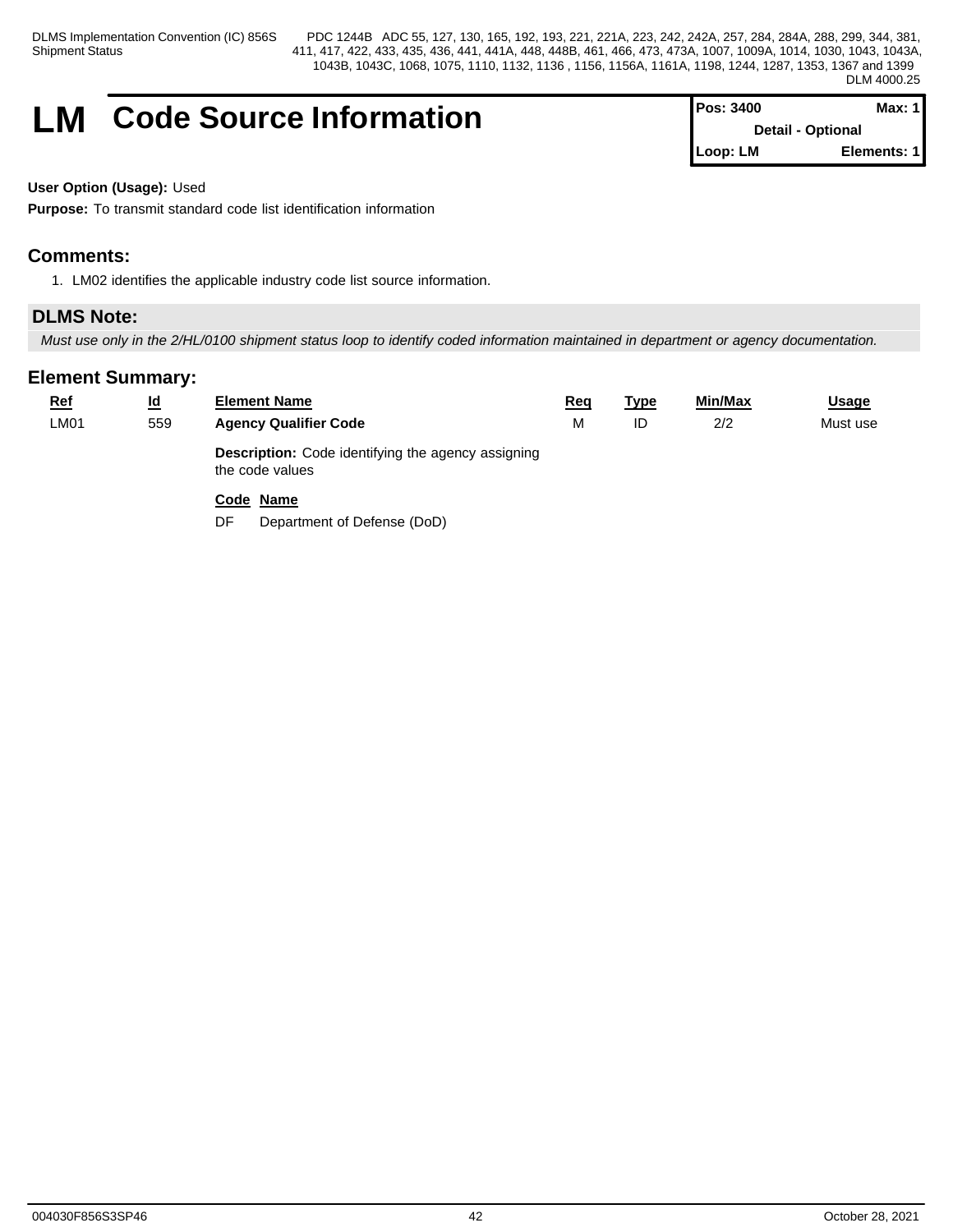

| <b>Pos: 3500</b>          | Max: 100    |  |
|---------------------------|-------------|--|
| <b>Detail - Mandatory</b> |             |  |
| $\mathsf{Loop: LM}$       | Elements: 2 |  |

**User Option (Usage):** Must use

**Purpose:** Code to transmit standard industry codes

# **Syntax Rules:**

1. C0102 - If LQ01 is present, then LQ02 is required.

# **DLMS Note:**

*Use to identify codes, as appropriate, consistent with management information requirements.*

# **Element Summary:**

| <u>Ref</u> | <u>ld</u> |           | <b>Element Name</b>                                                                                                                                                                                                                                              | Req      | <b>Type</b> | Min/Max | <u>Usage</u> |  |  |  |
|------------|-----------|-----------|------------------------------------------------------------------------------------------------------------------------------------------------------------------------------------------------------------------------------------------------------------------|----------|-------------|---------|--------------|--|--|--|
| LQ01       | 1270      |           | <b>Code List Qualifier Code</b>                                                                                                                                                                                                                                  | $\Omega$ | ID          | 1/3     | Used         |  |  |  |
|            |           | code list | <b>Description:</b> Code identifying a specific industry                                                                                                                                                                                                         |          |             |         |              |  |  |  |
|            |           |           | <b>DLMS Note:</b> The following codes are authorized.                                                                                                                                                                                                            |          |             |         |              |  |  |  |
|            |           |           | Code Name                                                                                                                                                                                                                                                        |          |             |         |              |  |  |  |
|            |           | $\Omega$  | Document Identification Code                                                                                                                                                                                                                                     |          |             |         |              |  |  |  |
|            |           |           | <b>DLMS Note:</b>                                                                                                                                                                                                                                                |          |             |         |              |  |  |  |
|            |           |           | 1. The legacy MILSTRIP DIC is retained in the DLMS to facilitate transaction conversion in a mixed<br>legacy MILSTRIP/DLMS environment. Continued support of the DIC in a full DLMS environment will be<br>assessed at a future date.                            |          |             |         |              |  |  |  |
|            |           |           | 2. Navy unique Document Identifier POS is authorized for CAV shipment status.                                                                                                                                                                                    |          |             |         |              |  |  |  |
|            |           |           | 3. Future streamlined data; see introductory DLMS note 2c.                                                                                                                                                                                                       |          |             |         |              |  |  |  |
|            |           | 36        | Air Terminal Identifier Code                                                                                                                                                                                                                                     |          |             |         |              |  |  |  |
|            |           |           | <b>DLMS Note:</b>                                                                                                                                                                                                                                                |          |             |         |              |  |  |  |
|            |           |           | 1. Use to identify port of embarkation (POE) air terminal identifier codes for Outside Continental United<br>States (OCONUS) shipments made via Defense Transportation System (DTS) air modes.                                                                   |          |             |         |              |  |  |  |
|            |           |           | 2. Authorized DLMS migration enhancement; see introductory DLMS 2f.                                                                                                                                                                                              |          |             |         |              |  |  |  |
|            |           |           | 3. During the legacy MILSTRIP/DLMS transition period, transactions originating as MILSTRIP DIC AS_,<br>Shipment Status, will carry this information in REF01, qualifier TT, Terminal Code, due to the<br>translator's inability to distinguish among code types. |          |             |         |              |  |  |  |
|            |           | 37        | Water Terminal Identifier Code                                                                                                                                                                                                                                   |          |             |         |              |  |  |  |
|            |           |           | <b>DLMS Note:</b>                                                                                                                                                                                                                                                |          |             |         |              |  |  |  |
|            |           |           | 1. Use to identify port of embarkation (POE) water terminal identifier codes for OCONUS shipments<br>made via DTS water modes.                                                                                                                                   |          |             |         |              |  |  |  |
|            |           |           | 2. Authorized DLMS migration enhancement; see introductory DLMS 2f.                                                                                                                                                                                              |          |             |         |              |  |  |  |
|            |           |           | 3. During the legacy MILSTRIP/DLMS transition period, transactions originating as MILSTRIP DIC AS_,<br>Shipment Status, will carry this information in REF01, qualifier TT, Terminal Code, due to the<br>translator's inability to distinguish among code types. |          |             |         |              |  |  |  |
|            |           | 38        | <b>Consolidation and Containerization Point Code</b>                                                                                                                                                                                                             |          |             |         |              |  |  |  |
|            |           |           | <b>DLMS Note:</b>                                                                                                                                                                                                                                                |          |             |         |              |  |  |  |
|            |           |           | 1. Used to identify the SEAVAN CCP code for OCONUS shipments made via DTS.                                                                                                                                                                                       |          |             |         |              |  |  |  |
|            |           |           | 2. Authorized DLMS migration enhancement; see introductory DLMS 2f.                                                                                                                                                                                              |          |             |         |              |  |  |  |
|            |           |           | 3. During the legacy MILSTRIP/DLMS transition period, transactions originating as MILSTRIP DIC AS                                                                                                                                                                |          |             |         |              |  |  |  |

004030F856S3SP46 43 October 28, 2021

*Shipment Status, will carry this information in REF01, qualifier TT, Terminal Code, due to the*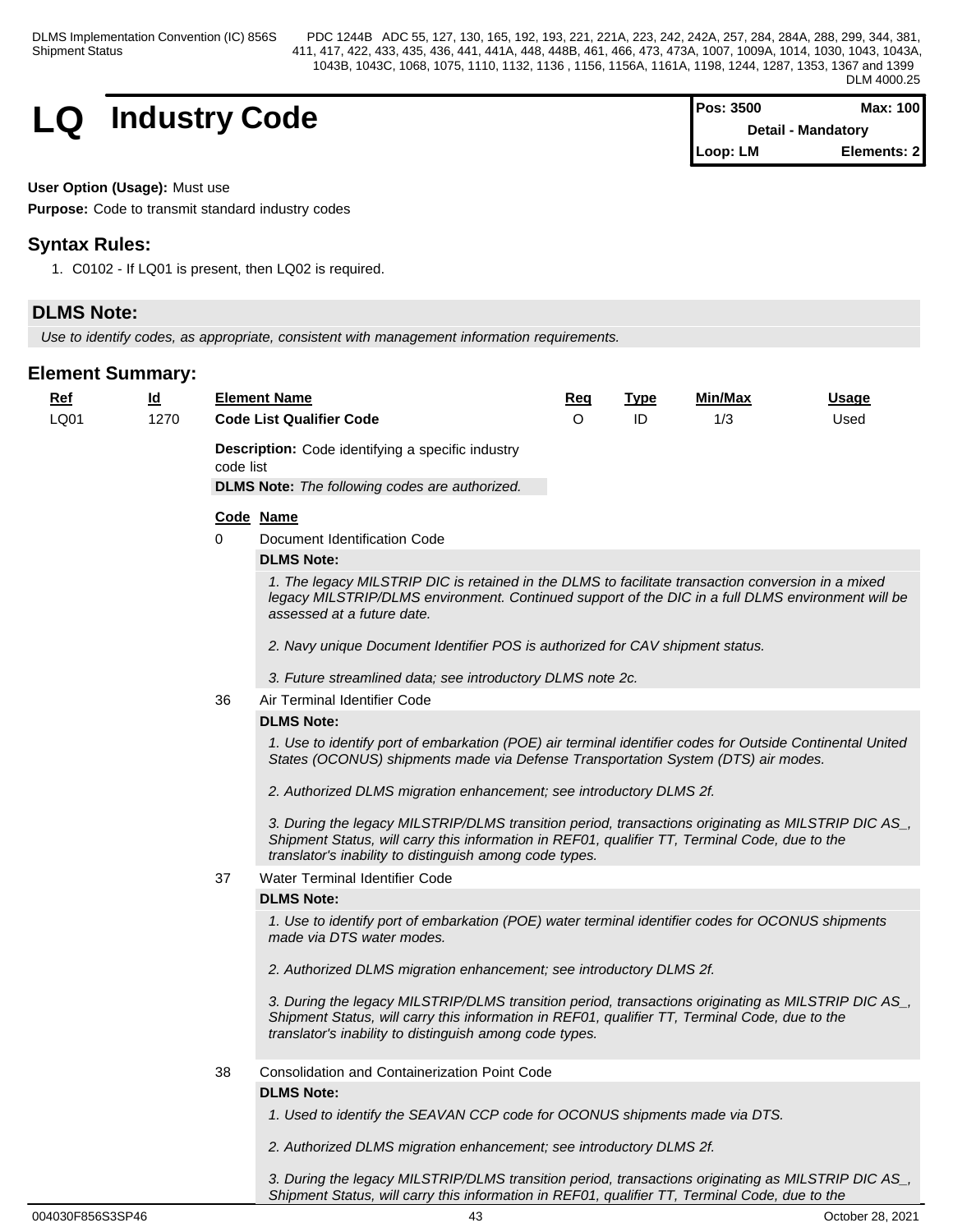#### **Code Name**

*translator's inability to distinguish among code types.*

# 58 Transportation Bill Code

# **DLMS Note:**

*Use for FMS shipments, to identify the applicable shipment Transportation Bill Code (TBC).*

67 Type of Assistance Code

#### **DLMS Note:**

*1. For Security Assistance (SA) transactions, use only when the coded address in the transaction number does not identify the type of assistance and financing.*

- *2. DLMS enhancement; see introductory DLMS note 2a.*
- 78 Project Code

#### **DLMS Note:**

*1. Must use to provide the project code when applicable.*

*2. Required when applicable to communicate the project code associated with the Army Total Package Fielding Unit Materiel Fielding Point or staging site shipment document.*

*3. For DoD SLOA/Accounting Classification compliance (2/HL/0100 Finance loop) the Project Code may be repeated as a Project Identifier (REF01 Qualifier JB). Refer to ADC 1043.*

*4. Authorized DLMS migration enhancement; see introductory DLMS 2f.*

#### 79 Priority Designator Code

#### **DLMS Note:**

*1. Must use to identify the applicable priority designator.*

*2. Authorized DLMS migration enhancement; see introductory DLMS 2f.*

# 81 Status Code

#### **DLMS Note:**

*1. Use to identify additional status information related to the shipment unit.*

*2. For shipment status other than those resulting from conversion from the legacy MILSTRIP ASY this is a DLMS enhancement; see introductory DLMS note 2a.*

83 Supply Condition Code

#### **DLMS Note:**

*1. For turn-ins to a DLA Disposition Services Field Office, the supply condition code is mandatory. DLMS enhancement, see ADC 422 and 1399.*

*2. For all other shipments, this is an authorized DLMS enhancement; see introductory DLMS note 2f.*

#### 84 Management Code

#### **DLMS Note:**

*1. Use to communicate the management code associated with Army Total Package Fielding Unit Materiel Fielding Point or staging site shipment document.* 

*2. DLMS Component-unique enhancement. See introductory DLMS note 5e.*

#### 88 Disposal Authority Code

#### **DLMS Note:**

*For Hazardous Materiel/Hazardous Waste turn-ins to a DLA Disposition Service Field Office, enter the disposal authority code to indicate that the designated materiel is authorized for shipment to a DLA Disposition Service Field Office per the Generator Communication (GenComm) Standard. DLMS enhancement, see ADC 422.*

89 Cooperative Logistics Program Support Code

#### **DLMS Note:**

*1. For FMS transactions, must use to identify programmed, nonprogrammed, and termination/drawdown requirements.*

#### *2. DLMS enhancement; see introductory DLMS note 2a.*

92 Reason for Disposal Code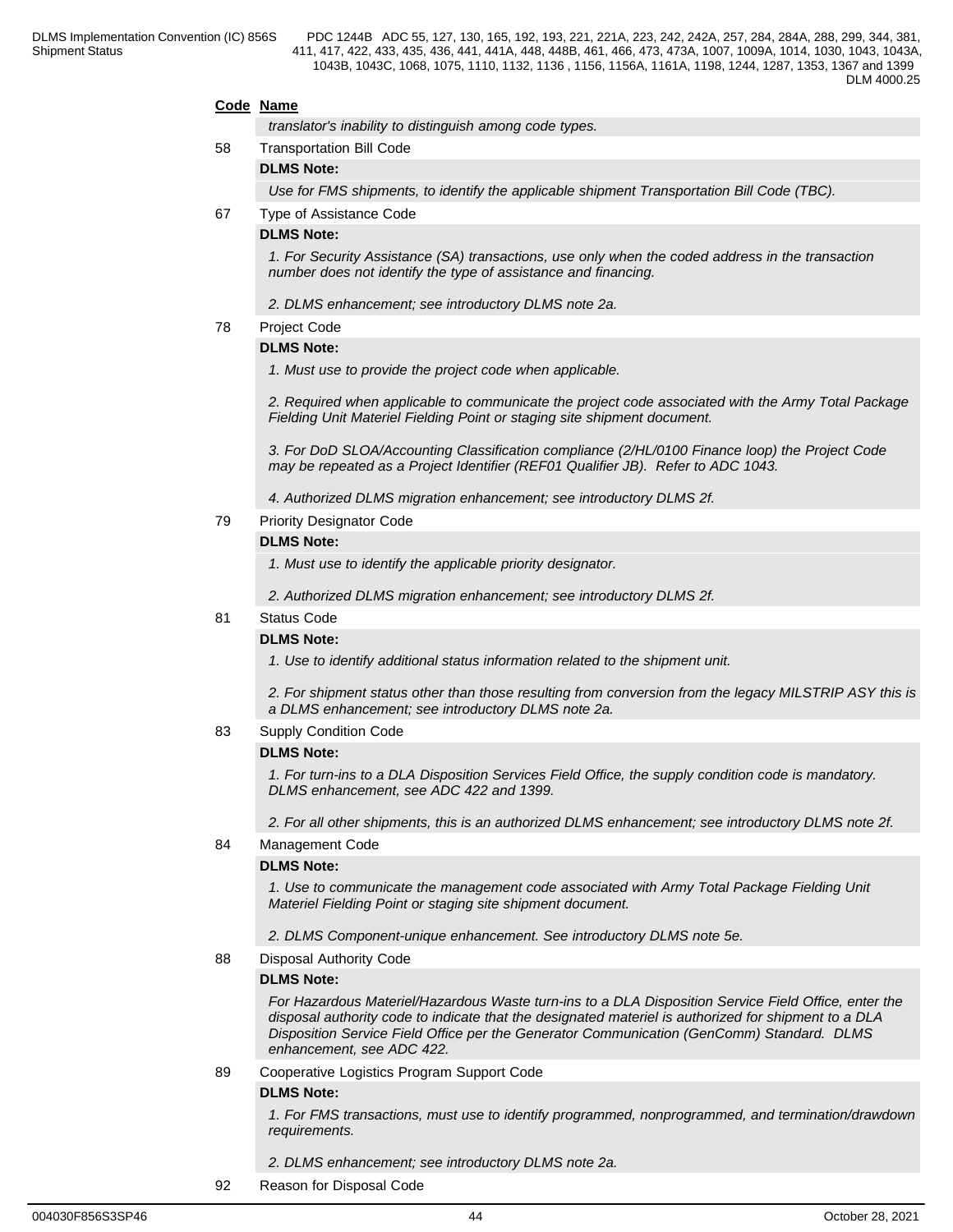#### **Code Name**

#### **DLMS Note:**

*1. Use for materiel transferred to a Defense Reutilization and Marketing Service (DRMS) to identify the reason for transfer of the shipment unit.*

*2. DLMS enhancement; see introductory DLMS note 2a.* 

93 Type of Storage Code

#### **DLMS Note:**

*1. Use to identify the minimum level of storage environment required for the shipment unit.*

- *2. DLMS enhancement; see introductory DLMS note 2a.*
- 94 Identification Code

#### **DLMS Note:**

*1. Use in FMS transactions to identify the customer country's requisitioning Service Code: B, D, K, P, or T. This is the SA program Customer Service Designator (codes derived from Qualifier 71, Service and Agency Code). A DM has been submitted to create a new qualifier for this data element.*

*2. DLMS enhancement; see introductory DLMS note 2a.*

95 Offer and Release Option Code

#### **DLMS Note:**

*1. For FMS transactions, must use to advise the supply source of the type of notice required prior to shipping the materiel.*

*2. DLMS enhancement; see introductory DLMS note 2a.* 

#### 98 Reason for Requisitioning Code

#### **DLMS Note:**

*1. Use to identify Reason for Requisitioning Code identifying the use of the materiel.* 

*2. Authorized DLMS enhancement under DLA industrial activity support agreement. Refer to ADC 381.*

#### A2 Customer Within Country Code

#### **DLMS Note:**

*1. For SA transactions, use only when the coded address in the transaction number does not identify the customer-within-country.*

*2. DLMS enhancement; see introductory DLMS note 2a.* 

A3 Delivery Term Code

#### **DLMS Note:**

*1. For FMS transactions, use only when the coded address in the transaction number does not identify the delivery term.*

*2. DLMS enhancement; see introductory DLMS note 2a.* 

#### A5 Subcase Number

#### **DLMS Note:**

*1. Use in FMS transactions based on Service requirements.*

- *2. DLMS enhancement; see introductory DLMS note 2a.*
- A6 Freight Forwarder Number

#### **DLMS Note:**

*1. Must use in FMS transactions to identify the country representative or freight forwarder to receive shipments and documentation.*

- *2. DLMS enhancement; see introductory DLMS note 2a.*
- A7 Record Control Number

#### **DLMS Note:**

*1. Must use in MAP/GA transactions to identify the program line item number.*

*2. DLMS enhancement; see introductory DLMS note 2a.*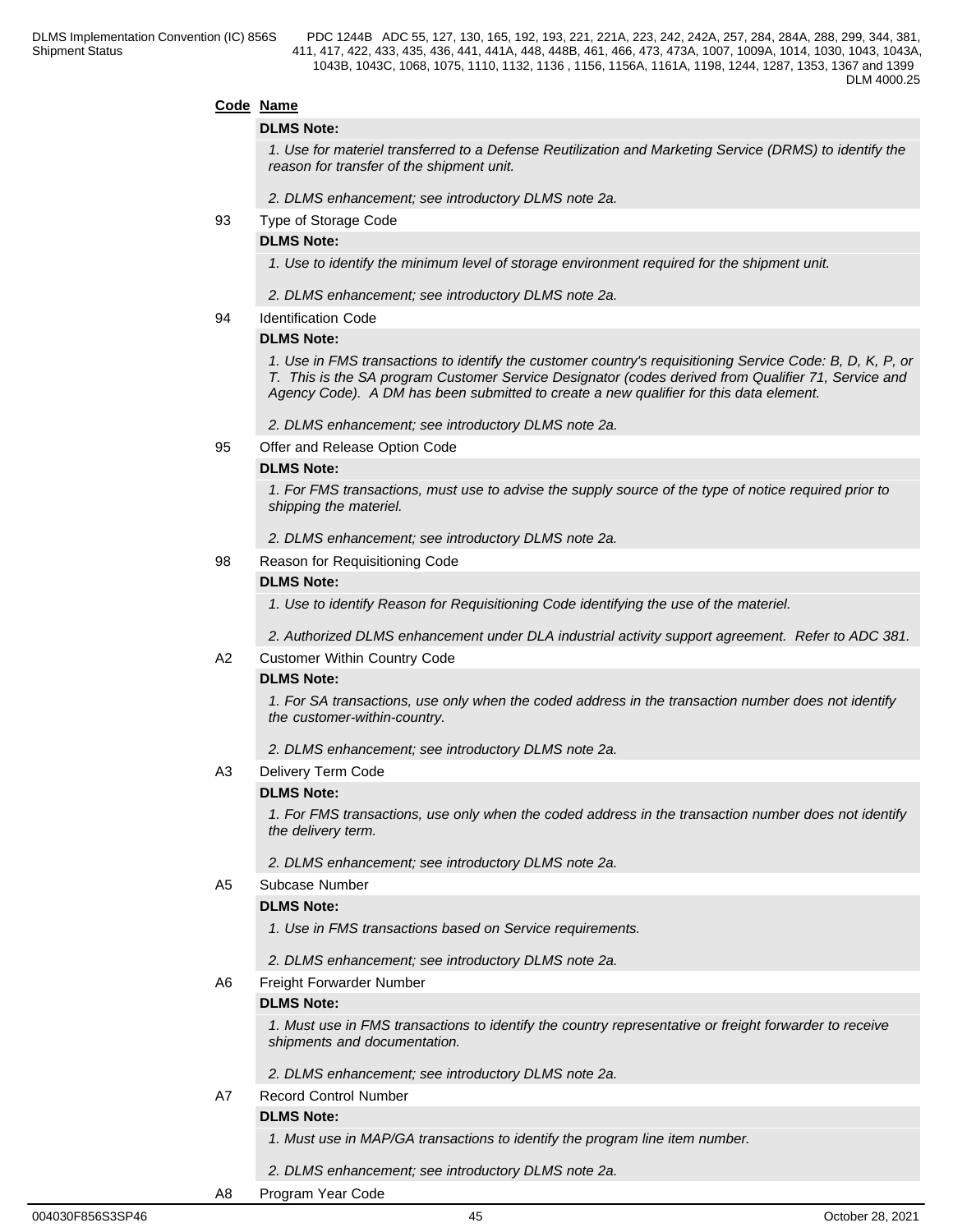#### **Code Name**

#### **DLMS Note:**

*1. Must use in MAP/GA transactions to indicate the program year in which the requisitioned item was approved and funded.*

*2. DLMS enhancement; see introductory DLMS note 2a.* 

A9 Supplemental Data

#### **DLMS Note:**

*1. Use to identify supplemental address/data.* 

- *2. Future streamlined data; see introductory DLMS note 2c.*
- AJ Utilization Code

#### **DLMS Note:**

*1. Use to identify a specialized purpose for which the requisition is submitted.*

*2. Under legacy MILSTRIP, this is the first position of the document serial number within the document number.*

*3. Authorized DLMS enhancement under DLA industrial activity support agreement. Refer to ADC 381.*

*4. DLMS enhancement; see introductory DLMS note 2a.*

AK Distribution Code

#### **DLMS Note:**

*Future streamlined data; see introductory DLMS note 2c.*

#### AL Special Requirements Code

#### **DLMS Note:**

*1. Must use to identify special handling and priority codes when applicable. Under legacy MILSTRIP, this is carried in the required delivery date field.*

*2. Authorized DLMS migration enhancement for optional use; see introductory DLMS 2f.*

#### BC Transportation Holding Delay Code

#### **DLMS Note:**

*1. This is the Shipment Hold Code.*

*2. Use to identify the reason a shipment unit is not shipped. This includes delays occurring immediately after materiel is picked, packed, marked and made ready for shipment.* 

#### BD Transportation Priority Code

#### **DLMS Note:**

*1. Use to identify the applicable transportation priority when available.*

*2. Authorized DLMS migration enhancement; see introductory DLMS 2f.*

#### DE Signal Code

#### **DLMS Note:**

*Use to accommodate legacy system requirements. Use only in LRO shipment status to indicate the activity to receive credit and pseudo shipment status to perpetuate the signal code from the materiel release order.*

DF Media and Status Code

#### FD Demilitarization Code

#### **DLMS Note:**

*For Hazardous Materiel/Hazardous Waste turn-ins to a DLA Disposition Service Field Office, enter Demilitarization Code per the Generator Communication (GenComm) Standard. DLMS enhancement, see ADC 422.*

GQ Group Qualifier Code

#### **DLMS Note:**

*1. Use to identify the Materiel Management Aggregation Code (MMAC) for NSNs to be managed by a specific manager (i.e., system, program, aggregation, selected FSC, technology group). This is an Air Force-unique data element, meaningful to the Air Force only. Non-Air Force Components perpetuate without action.*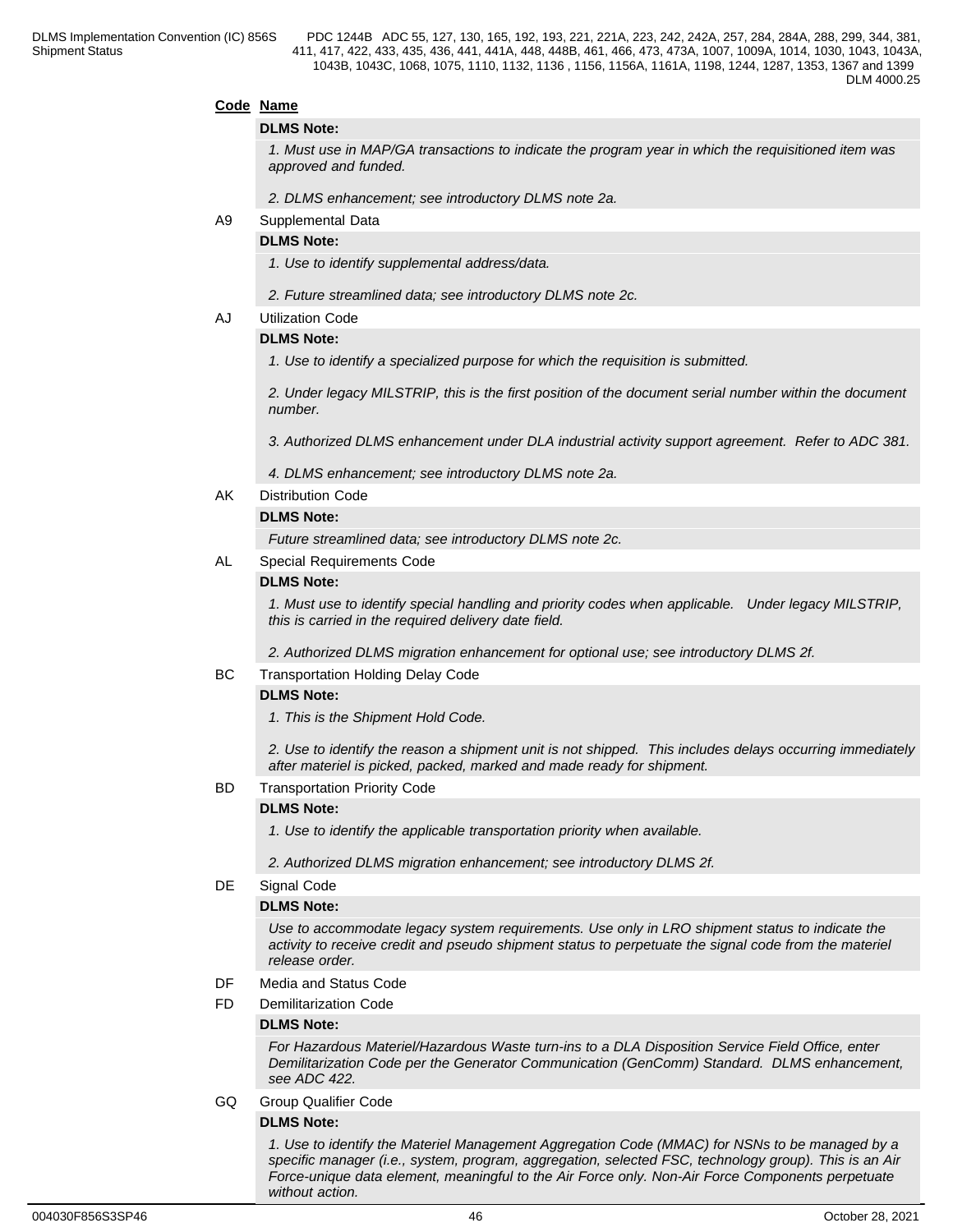#### **Code Name**

*2. A data maintenance action was approved in version 5010. The approved code/name is "MAC – Material Management Aggregation Code". The code source is identified as the Air Force Manual (AFMAN) 23-110, Volumes 1 and 2.*

*3. For Hazardous Materiel/Hazardous Waste turn-ins to a DLA Disposition Service Field Office, enter MMAC per the Generator Communication (GenComm) Standard data element "Additional Data" in the DTID record. DLMS enhancement, see ADC 422.*

#### R3 Delivery Rank (Priority)

#### **DLMS Note:**

*1. Use to identify, or modify, the Delivery Priority/Special Processing Code for materiel that has an urgency of need within the maintenance shop and must be delivered within one hour of receipt of the issue request. Value will be X (1 hour issue) when applicable.*

*2. Authorized DLMS enhancement under DLA industrial activity support agreement. Refer to ADC 381.*

*3. A data maintenance action was approved in version 5030. The approved code/name is DPC – Delivery Priority Code. DoD systems will continue to use Qualifier R3 to represent the Delivery Priority/Special Processing Code until such time as a new ADC directs otherwise.*

#### COG Cognizance Symbol

#### **DLMS Note:**

*Use to identify the materiel cognizance symbol (COG) of the end item. Indicate NSL for non-stock numbered listed items. This is a Navy-unique data element meaningful to Navy only; Non-Navy Components are to perpetuate without action.*

#### DSI Disposition Services Indicator Code

#### **DLMS Note:**

*1. For Hazardous Materiel/Hazardous Waste turn-ins to a DLA Disposition Service Field Office, enter the applicable indicator in the LQ02 to identify whether the turn-in is hazardous materiel or hazardous waste per the Generator Communication (GenComm) Standard. DLMS enhancement, see ADC 422.*

*2. DLA Disposition Services uses the following Disposition Services Indicators in the shipment status transaction:*

 *HM - Hazardous Materiel; HW - Hazardous Waste;*

*3. At this time a local code 'DSI is established for use in the 856S, version 4030. A data maintenance action has been submitted for establishment of 'DSI- Disposition Services Indicator' in a future version.*

#### IMC Item Management Code

#### **DLMS Note:**

*Use to identify the Item Management Code (IMC) for integrated material management. This is a Navy-unique data element meaningful to Navy only; Non-Navy Components are to perpetuate without action.*

#### MCC Material Control Code

#### **DLMS Note:**

*Use to identify the Material Control Code (MCC) for special inventory reporting. This is a Navy-unique data element meaningful to Navy only; Non-Navy Components are to perpetuate without action.*

#### SMI Special Material Identification Code

#### **DLMS Note:**

*1. Use to identify the Special Material Identification Code (SMIC) for an end item. This is a Navy-unique data element meaningful to Navy only; Non-Navy Components are to perpetuate without action.*

*2. For Hazardous Materiel/Hazardous Waste turn-ins to a DLA Disposition Service Field Office, enter SMIC per the Generator Communication (GenComm) Standard data element "Additional Data" in the DTID record. DLMS enhancement, see ADC 422.*

#### T05 Inspection Parameters

#### **DLMS Note:**

*1. Use to identify the Quality Inspection Code indicating the level of quality inspection to which the item must be procured and inspected.*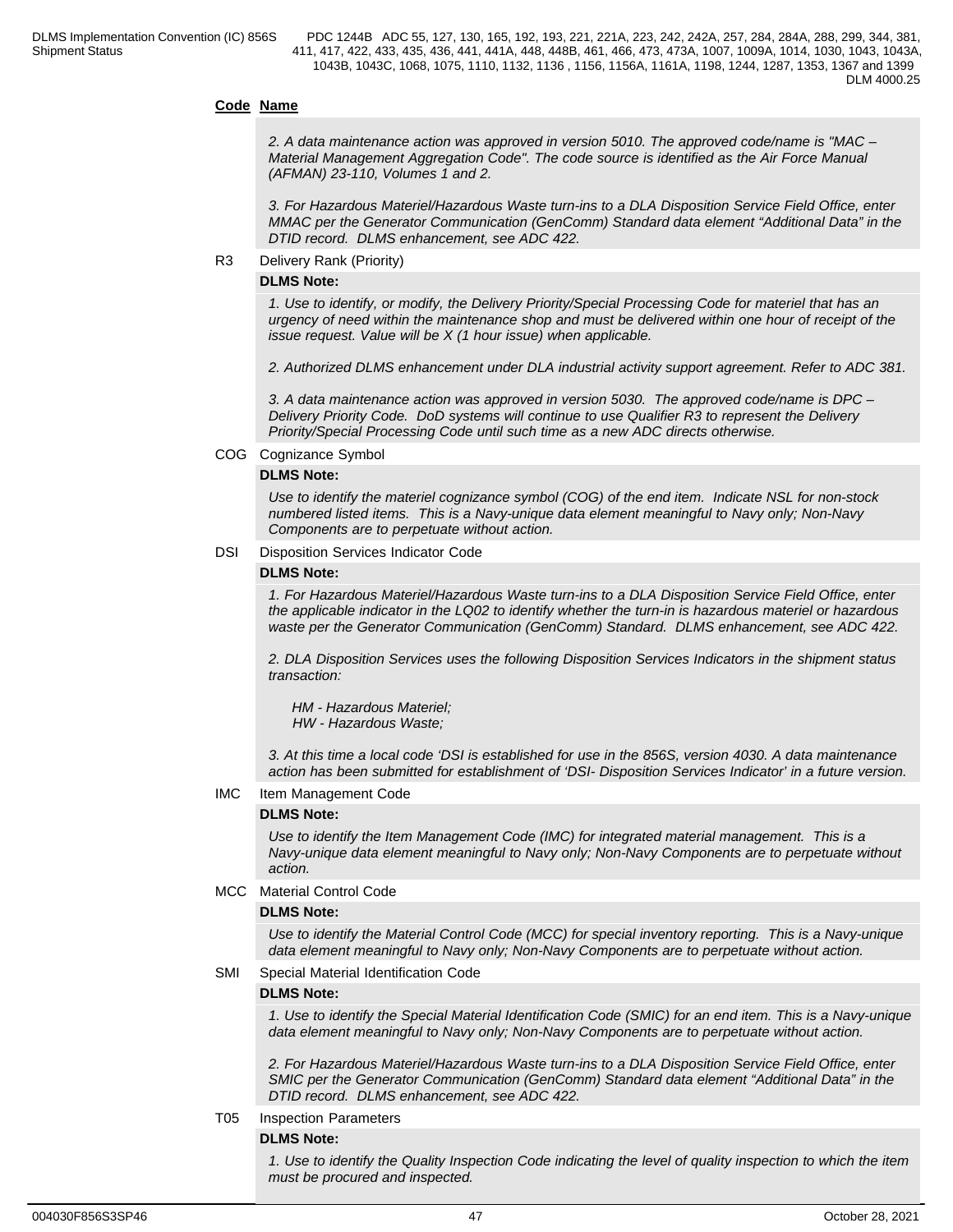|      |      | Code Name<br>2. Authorized DLMS enhancement under DLA industrial activity support agreement. Refer to ADC 381. |    |      |      |
|------|------|----------------------------------------------------------------------------------------------------------------|----|------|------|
| LQ02 | 1271 | <b>Industry Code</b>                                                                                           | AN | 1/30 | Used |
|      |      | <b>Description:</b> Code indicating a code from a specific<br>industry code list                               |    |      |      |